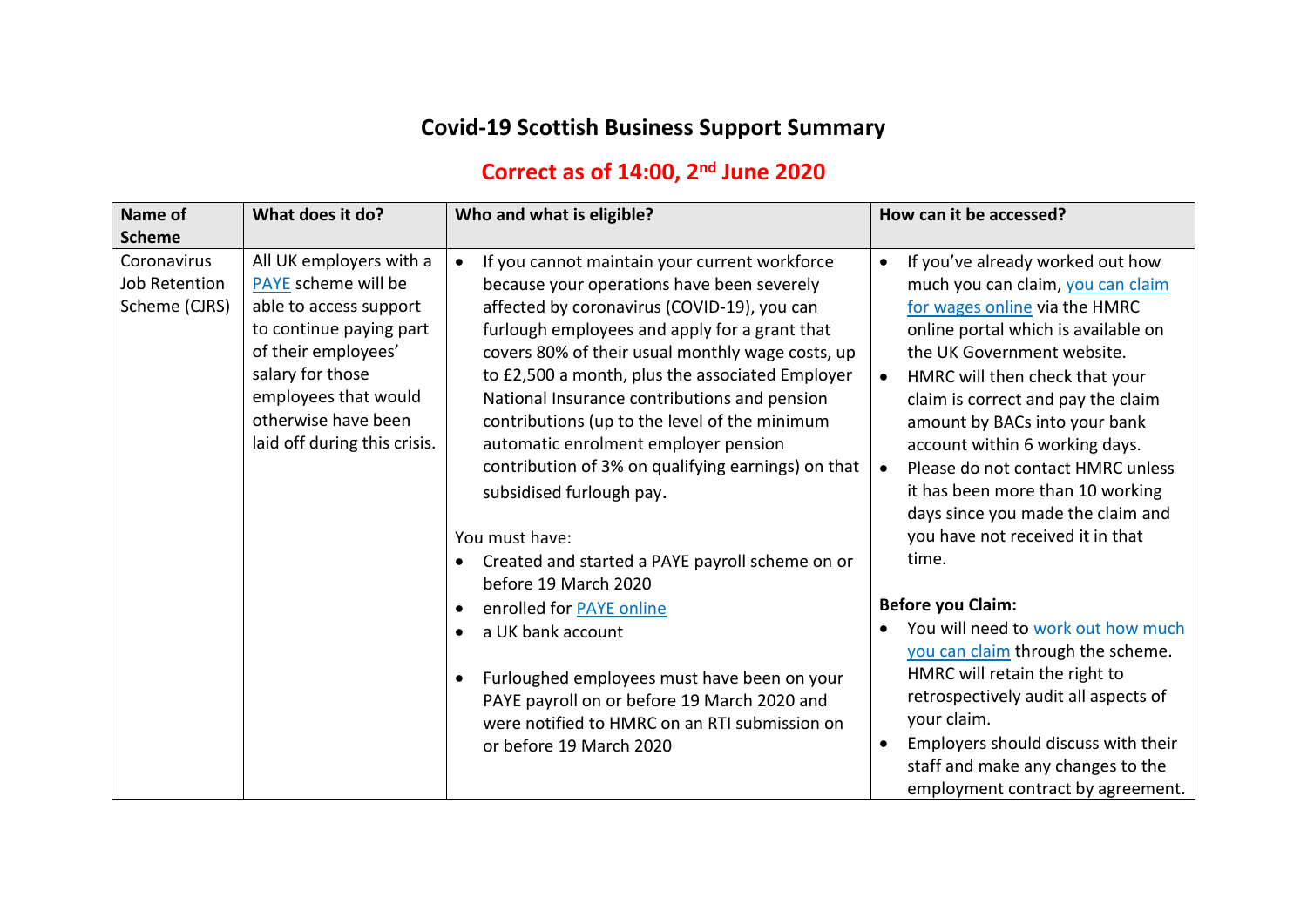| Name of<br><b>Scheme</b> | What does it do? | Who and what is eligible?                                                                                                                                                                                                                                                                               | How can it be accessed?                                                                                                                                                                                                         |
|--------------------------|------------------|---------------------------------------------------------------------------------------------------------------------------------------------------------------------------------------------------------------------------------------------------------------------------------------------------------|---------------------------------------------------------------------------------------------------------------------------------------------------------------------------------------------------------------------------------|
|                          |                  | If you had employees that were employed on 28<br>$\bullet$<br>February 2020 but not on 19 March 2020, please<br>refer to government guidance on employees who<br>were made redundant or stopped working for<br>you on or after 28 February 2020.                                                        | Employers may need to seek legal<br>advice on the process. If sufficient<br>numbers of staff are involved, it may<br>be necessary to engage collective<br>consultation processes to procure<br>agreement to changes to terms of |
|                          |                  | Employees can be on any type of employment<br>$\bullet$<br>contract, including full time, part-time, agency<br>flexible and zero-hour contracts.                                                                                                                                                        | employment.<br>To make a claim you will need:                                                                                                                                                                                   |
|                          |                  | Foreign nationals are eligible to be furloughed.<br>$\bullet$                                                                                                                                                                                                                                           | To be registered for PAYE online<br>Your UK bank account number and                                                                                                                                                             |
|                          |                  | Grants under the scheme are not counted as<br>'access to public funds', and you can furlough<br>employees on all categories of visa.                                                                                                                                                                    | sort code (only provide bank<br>account details where a BACS<br>payment can be accepted)<br>The billing address on your bank                                                                                                    |
|                          |                  | Find out more about which employees you can<br>$\bullet$<br>put on furlough and claim for via the UK                                                                                                                                                                                                    | account (address on your bank<br>statements)                                                                                                                                                                                    |
|                          |                  | Government website.                                                                                                                                                                                                                                                                                     | Your employer PAYE scheme<br>reference number                                                                                                                                                                                   |
|                          |                  | <b>Agreeing to Furlough Employees:</b>                                                                                                                                                                                                                                                                  | The number of employees being                                                                                                                                                                                                   |
|                          |                  | Employers must confirm in writing to their<br>$\bullet$<br>employee confirming that they have been<br>furloughed. If this is done in a way that is<br>consistent with employment law, that consent is<br>valid for the purposes of claiming through the<br>scheme. Collective agreement reached between | furloughed<br>Each employee's National Insurance<br>Number (you will need to search for<br>their number if you do not have it or<br>contact HMRC if your employee<br>does not have a number)                                    |
|                          |                  | an employer and trade union is also acceptable<br>for the purpose of such a claim. There needs to                                                                                                                                                                                                       | Each employee's payroll or<br>employee number (optional)                                                                                                                                                                        |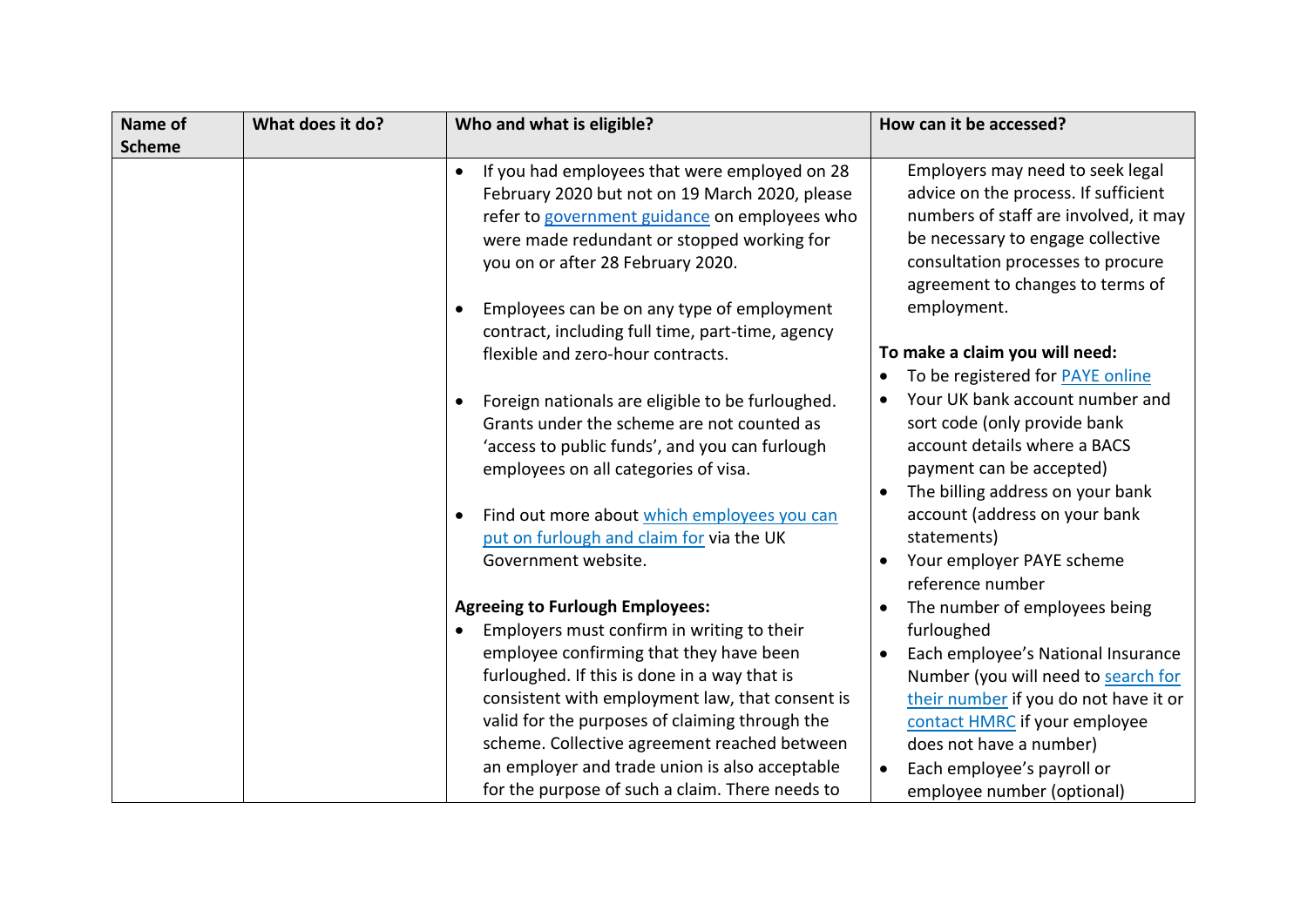| Name of       | What does it do? | Who and what is eligible?                                                                                                                                                                                                                                                                                                                                                                                                                                                                                                                                                                                                                                                                                                                                                                                                                                                                                                                                                                                                                                                                    | How can it be accessed?                                                                                                                                                                                                                                                                                                                                                                                                                                                                                                                                                                                                                                                                                                                |
|---------------|------------------|----------------------------------------------------------------------------------------------------------------------------------------------------------------------------------------------------------------------------------------------------------------------------------------------------------------------------------------------------------------------------------------------------------------------------------------------------------------------------------------------------------------------------------------------------------------------------------------------------------------------------------------------------------------------------------------------------------------------------------------------------------------------------------------------------------------------------------------------------------------------------------------------------------------------------------------------------------------------------------------------------------------------------------------------------------------------------------------------|----------------------------------------------------------------------------------------------------------------------------------------------------------------------------------------------------------------------------------------------------------------------------------------------------------------------------------------------------------------------------------------------------------------------------------------------------------------------------------------------------------------------------------------------------------------------------------------------------------------------------------------------------------------------------------------------------------------------------------------|
| <b>Scheme</b> |                  |                                                                                                                                                                                                                                                                                                                                                                                                                                                                                                                                                                                                                                                                                                                                                                                                                                                                                                                                                                                                                                                                                              |                                                                                                                                                                                                                                                                                                                                                                                                                                                                                                                                                                                                                                                                                                                                        |
|               |                  | be a written record, but the employee does not<br>have to provide a written response. A record of<br>this communication must be kept for five years.<br>Any employees you place on furlough must be<br>furloughed for a minimum period of 3<br>consecutive weeks. When they return to work,<br>they must be taken off furlough. Employees can<br>be furloughed multiple times, but each separate<br>instance must be for a minimum period of 3<br>consecutive weeks. Each period of furlough can<br>be extended by any amount of time whilst the<br>employee is on furlough. However the scheme<br>end date is the last day you can claim for through<br>this scheme.<br>When your employees on furlough. You cannot ask<br>your employee to do any work that:<br>Makes money for your organisation or any<br>organisation linked or associated with your<br>organisation.<br>Provides services to your organisation or any<br>organisation linked or associated with your<br>organisation.<br>Your employee can:<br>Take part in training<br>Volunteer for another organisation or employer | The start date and end date of the<br>claim<br>The full amount you are claiming for<br>including employee wages,<br>employer National Insurance<br>contributions and employer<br>minimum pension contributions<br>Your phone number<br>Contact name<br>You also need to provide either:<br>Your name (or the employer's name<br>if you're an agent)<br>Your Corporation Tax unique<br>taxpayer reference<br>Your Self-Assessment unique<br>taxpayer reference<br>Your company registration number<br>After you've claimed:<br>You must:<br>Keep a copy of all records for 6 years,<br>including:<br>the amount claimed and claim<br>$\Omega$<br>period for each employee<br>the claim reference number for<br>$\Omega$<br>your records |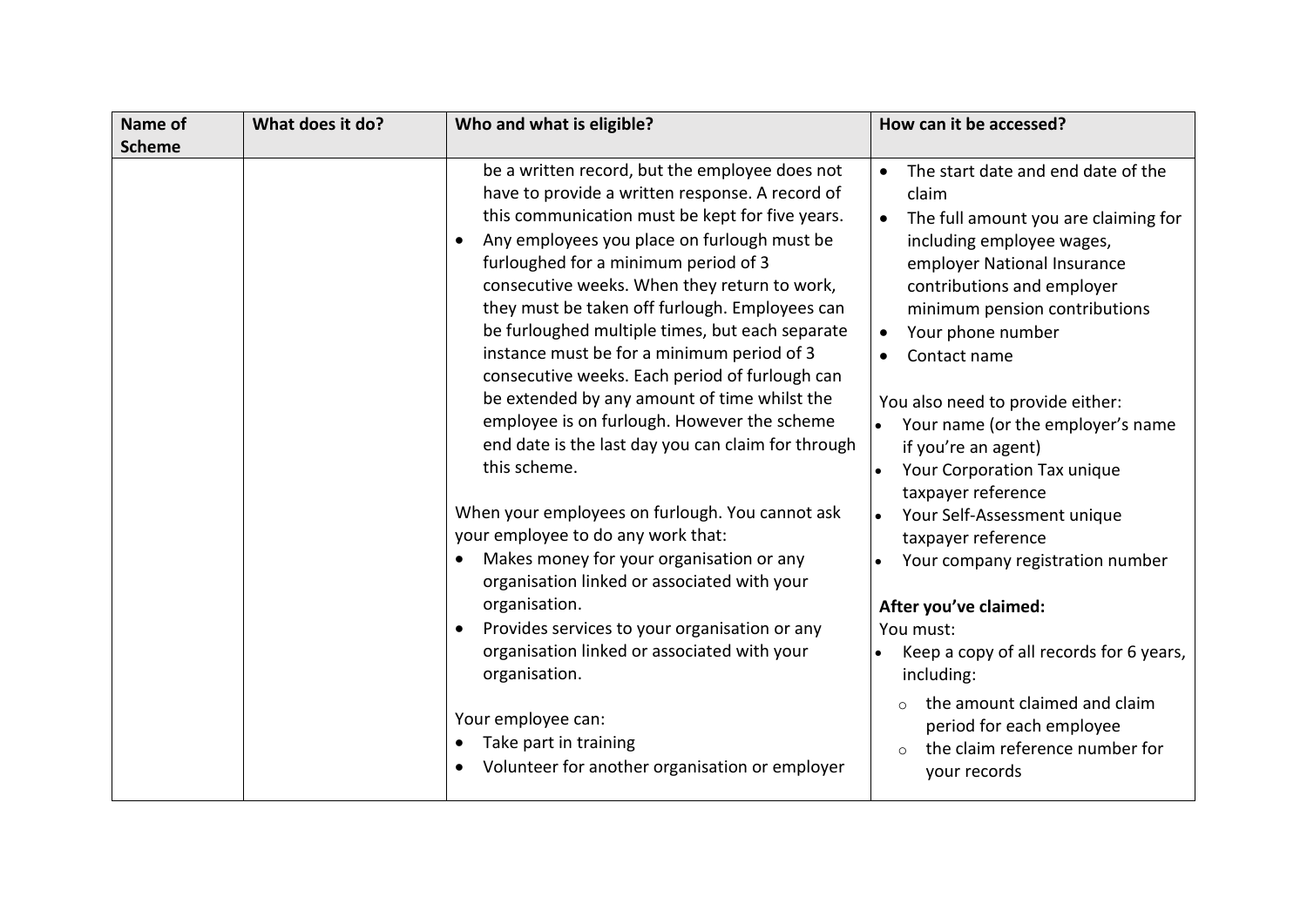| Name of       | What does it do? | Who and what is eligible?                                                                                                                                                                                                                                                                                                                                                                                                                                                                                                                                                                                                                                                                                                 | How can it be accessed?                                                                                                                                                                                                                                                                                                                                                                                                                                                             |
|---------------|------------------|---------------------------------------------------------------------------------------------------------------------------------------------------------------------------------------------------------------------------------------------------------------------------------------------------------------------------------------------------------------------------------------------------------------------------------------------------------------------------------------------------------------------------------------------------------------------------------------------------------------------------------------------------------------------------------------------------------------------------|-------------------------------------------------------------------------------------------------------------------------------------------------------------------------------------------------------------------------------------------------------------------------------------------------------------------------------------------------------------------------------------------------------------------------------------------------------------------------------------|
| <b>Scheme</b> |                  |                                                                                                                                                                                                                                                                                                                                                                                                                                                                                                                                                                                                                                                                                                                           |                                                                                                                                                                                                                                                                                                                                                                                                                                                                                     |
|               |                  | Your employee will still pay the normal taxes they<br>$\bullet$<br>pay out of their wages. This includes pension<br>contributions (both employer contributions and<br>automatic contributions from the employee),<br>unless the employee has opted out or stopped<br>saving into their pension.<br>If contractually allowed, your employees are<br>$\bullet$<br>permitted to work for another employer whilst<br>you have placed them on furlough.<br>Detailed guidance for employers can be accessed on<br>the UK Government's website. This details the<br>agreeing to furlough workers, working out what you<br>can claim and next steps once claims have been<br>submitted. Note: this guidance is regularly updated. | your calculations in case HMRC<br>$\circ$<br>need more information about<br>your claim<br>Tell your employees that you have<br>made a claim and that they do not<br>need to take any more action<br>Pay your employee their wages, if<br>$\bullet$<br>you have not already<br>You must pay the full amount you<br>are claiming to your employee, even<br>if your company is in administration.<br>If you're not able to do that, you'll<br>need to repay the money back to<br>HMRC. |
|               |                  | Detailed guidance for employees can also be<br>accessed on the UK Government website.<br>You can also find out more information about this<br>scheme via HMRC's YouTube Channel<br>UK Government guidance documents around the<br>$\bullet$<br>Coronavirus Job Retention Scheme are regularly<br>updated with additional information. It is<br>advisable to follow any hyperlinks within this<br>summary for the latest available versions or find<br>these directly via the GOV.UK website.                                                                                                                                                                                                                              | Employers cannot enter into any<br>transaction with the worker which<br>reduces the wages below this<br>amount. This includes any<br>administration charge, fees or other<br>costs in connection with the<br>employment.<br>Where an employee had authorised<br>their employer to make deductions<br>from their salary, these deductions<br>can continue while the employee is                                                                                                      |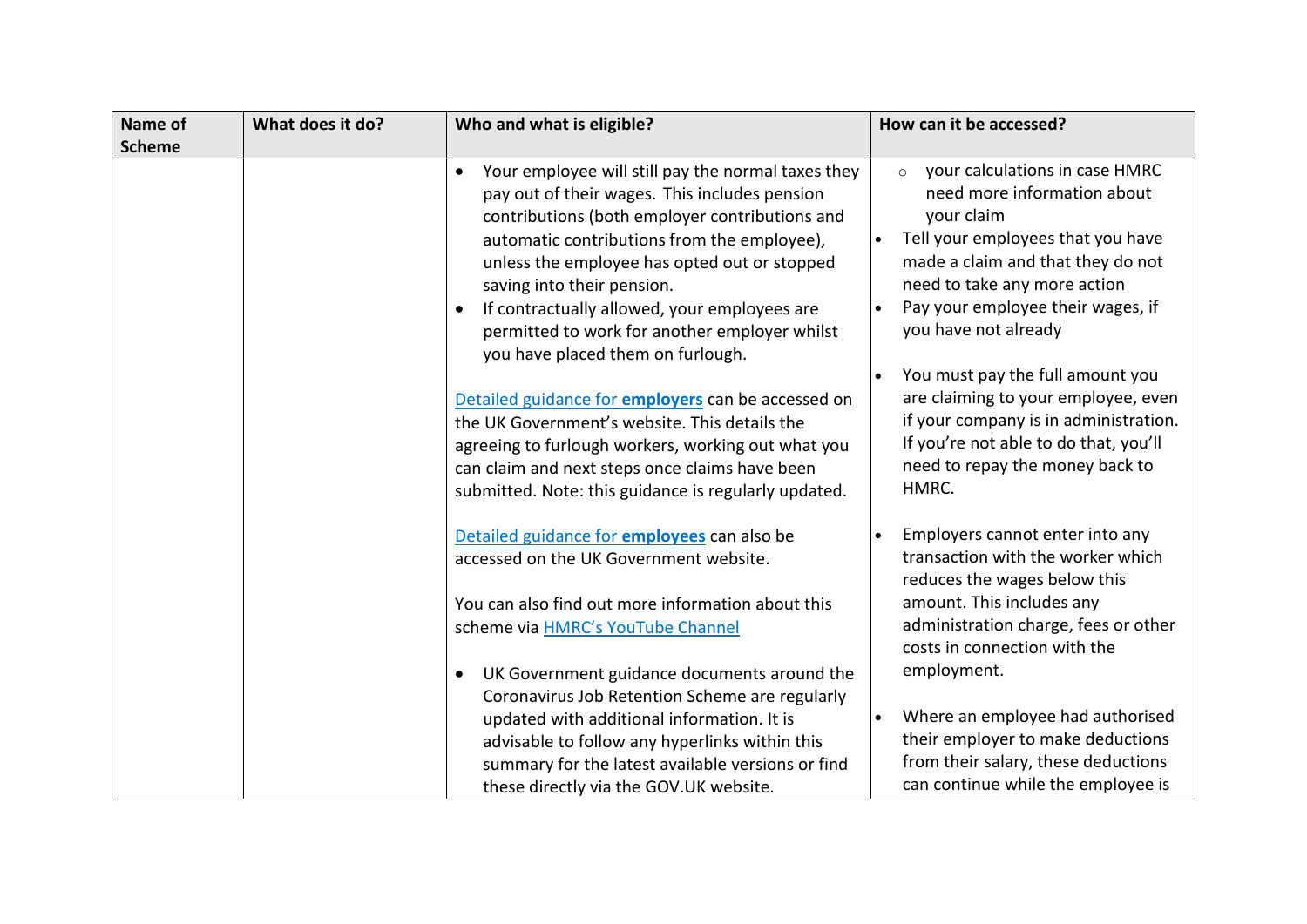| Name of       | What does it do? | Who and what is eligible?                                                                                                                                                                                                                                                                                                                                                                                                                                                                                                                                                                                                                                                                                                                                                                                                                                                                                                                                                                                                                                                                        | How can it be accessed?                                                                                                                                                                                                                                                                                |
|---------------|------------------|--------------------------------------------------------------------------------------------------------------------------------------------------------------------------------------------------------------------------------------------------------------------------------------------------------------------------------------------------------------------------------------------------------------------------------------------------------------------------------------------------------------------------------------------------------------------------------------------------------------------------------------------------------------------------------------------------------------------------------------------------------------------------------------------------------------------------------------------------------------------------------------------------------------------------------------------------------------------------------------------------------------------------------------------------------------------------------------------------|--------------------------------------------------------------------------------------------------------------------------------------------------------------------------------------------------------------------------------------------------------------------------------------------------------|
|               |                  |                                                                                                                                                                                                                                                                                                                                                                                                                                                                                                                                                                                                                                                                                                                                                                                                                                                                                                                                                                                                                                                                                                  |                                                                                                                                                                                                                                                                                                        |
| <b>Scheme</b> |                  | The Coronavirus Job Retention Scheme is changing:<br>From 1 July, employers can bring back to work<br>$\bullet$<br>employees that have previously been furloughed<br>for any amount of time and any shift pattern,<br>while still being able to claim CJRS grant for their<br>normal hours not worked. When claiming the<br>CJRS grant for furloughed hours employers will<br>need to report and claim for a minimum period of<br>a week.<br>The scheme will close to new entrants from 30<br>$\bullet$<br>June. From this point onwards, employers will<br>only be able to furlough employees that they<br>have furloughed for a full 3 week period prior to<br>30 June.<br>This means that the final date by which an<br>employer can furlough an employee for the first<br>time will be 10 June, in order for the current 3<br>week furlough period to be completed by 30<br>June. Employers will have until 31 July to make<br>any claims in respect of the period to 30 June.<br>Further guidance on flexible furloughing and how<br>$\bullet$<br>employers should calculate claims will be | furloughed provided that these<br>deductions are not administration<br>charges, fees or other costs in<br>connection with the employment.<br>Guidance on how and when to report<br>grant payments using the PAYE Real<br>Time Information System is now<br>available via the UK Government<br>website. |
|               |                  | published on 12 June.                                                                                                                                                                                                                                                                                                                                                                                                                                                                                                                                                                                                                                                                                                                                                                                                                                                                                                                                                                                                                                                                            |                                                                                                                                                                                                                                                                                                        |
|               |                  | The scheme updates mean that the following will                                                                                                                                                                                                                                                                                                                                                                                                                                                                                                                                                                                                                                                                                                                                                                                                                                                                                                                                                                                                                                                  |                                                                                                                                                                                                                                                                                                        |
|               |                  | apply for the period people are furloughed:                                                                                                                                                                                                                                                                                                                                                                                                                                                                                                                                                                                                                                                                                                                                                                                                                                                                                                                                                                                                                                                      |                                                                                                                                                                                                                                                                                                        |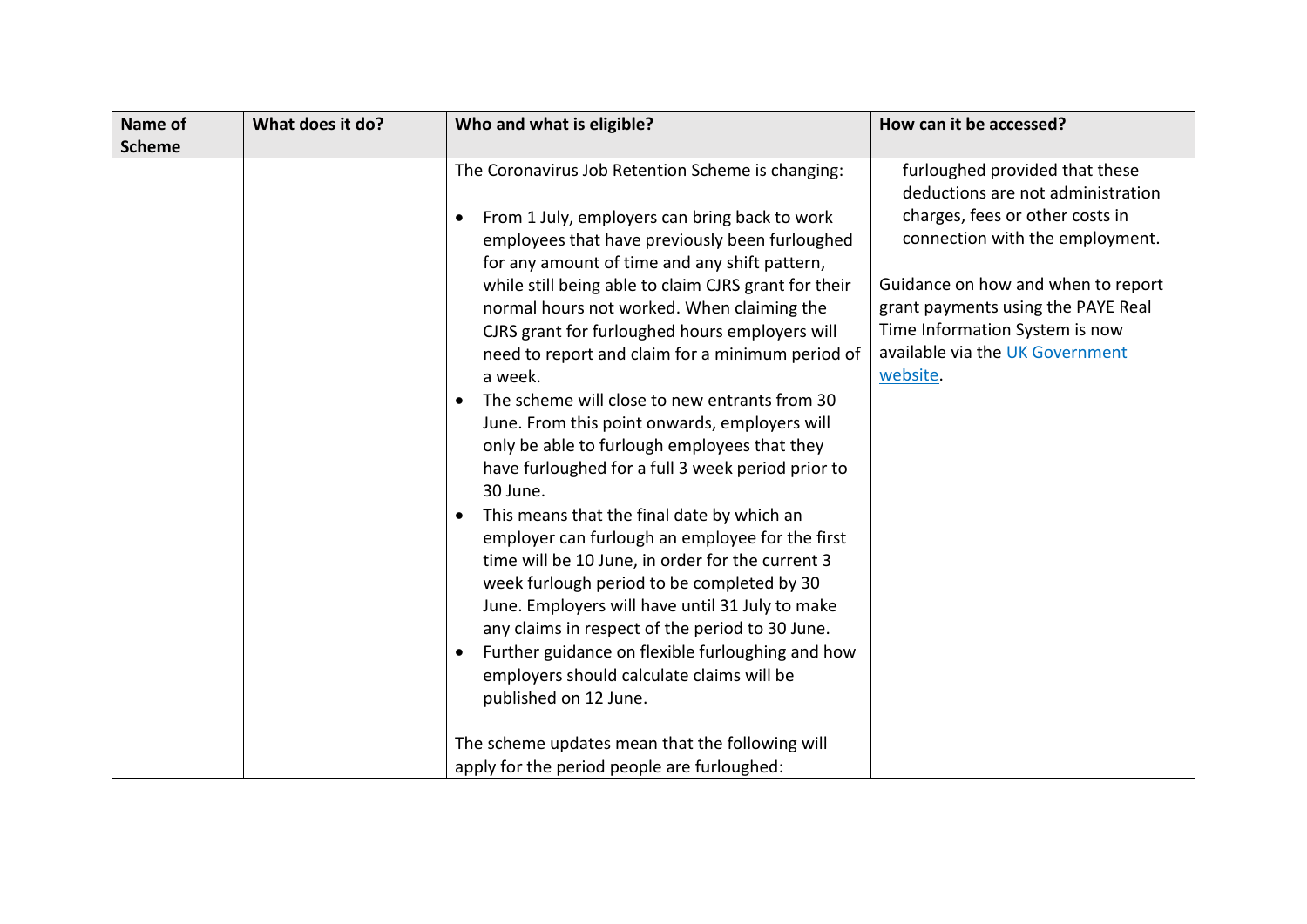| Name of<br><b>Scheme</b> | What does it do? | Who and what is eligible?                                                                                                                                                                                                                                                                                                                                                                                                                                                                                                                                                                                                                                                                                                                                                                                                                                                                                                                                                                                                                                                                                                                                                                                                                                                     | How can it be accessed? |
|--------------------------|------------------|-------------------------------------------------------------------------------------------------------------------------------------------------------------------------------------------------------------------------------------------------------------------------------------------------------------------------------------------------------------------------------------------------------------------------------------------------------------------------------------------------------------------------------------------------------------------------------------------------------------------------------------------------------------------------------------------------------------------------------------------------------------------------------------------------------------------------------------------------------------------------------------------------------------------------------------------------------------------------------------------------------------------------------------------------------------------------------------------------------------------------------------------------------------------------------------------------------------------------------------------------------------------------------|-------------------------|
|                          |                  | June and July: The government will pay 80% of<br>$\bullet$<br>wages up to a cap of £2,500 as well as employer<br>National Insurance (ER NICS) and pension<br>contributions. Employers are not required to pay<br>anything.<br>August: The government will pay 80% of wages up<br>to a cap of £2,500. Employers will pay ER NICs and<br>pension contributions - for the average claim, this<br>represents 5% of the gross employment costs the<br>employer would have incurred had the employee<br>not been furloughed.<br>September: The government will pay 70% of<br>$\bullet$<br>wages up to a cap of £2,187.50. Employers will<br>pay ER NICs and pension contributions and 10% of<br>wages to make up 80% total up to a cap of £2,500.<br>For the average claim, this represents 14% of the<br>gross employment costs the employer would have<br>incurred had the employee not been furloughed.<br>October: The government will pay 60% of wages<br>$\bullet$<br>up to a cap of £1,875. Employers will pay ER NICs<br>and pension contributions and 20% of wages to<br>make up 80% total up to a cap of £2,500. For the<br>average claim, this represents 23% of the gross<br>employment costs the employer would have<br>incurred had the employee not been furloughed. |                         |
|                          |                  |                                                                                                                                                                                                                                                                                                                                                                                                                                                                                                                                                                                                                                                                                                                                                                                                                                                                                                                                                                                                                                                                                                                                                                                                                                                                               |                         |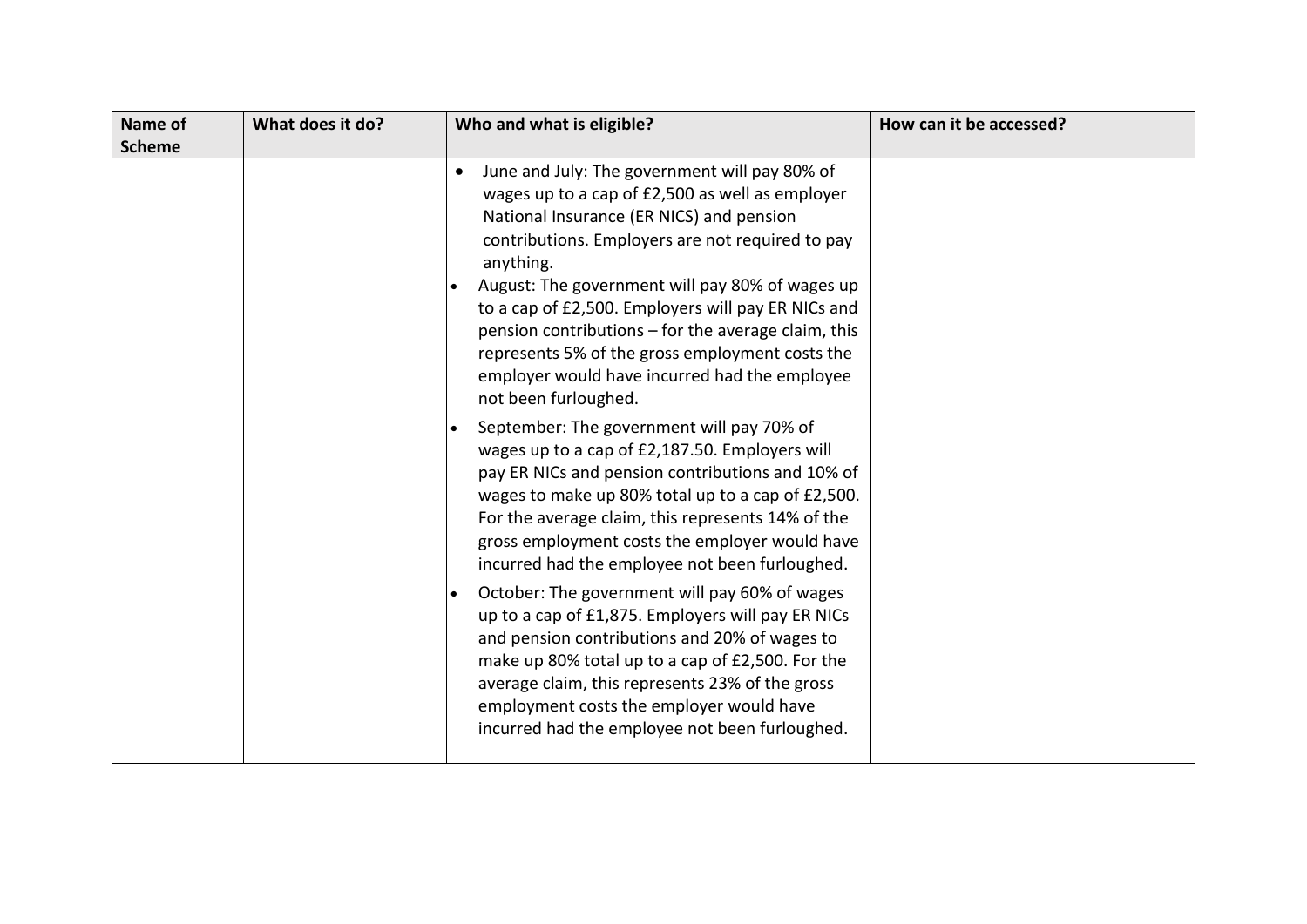| Name of                                                    | What does it do?                                                                                                                                | Who and what is eligible?                                                                                                                                                                                                                                                                                                                                                                                                                                                                                                                                                                                                                                                                                                                                                                                                                                                                                                                                                                                                                                                                                       | How can it be accessed?                                                                                                                                                                                                                                                                                                                                                                                                                                                                                                                                                                                                                                                                                                                                                                                                                                                                                   |
|------------------------------------------------------------|-------------------------------------------------------------------------------------------------------------------------------------------------|-----------------------------------------------------------------------------------------------------------------------------------------------------------------------------------------------------------------------------------------------------------------------------------------------------------------------------------------------------------------------------------------------------------------------------------------------------------------------------------------------------------------------------------------------------------------------------------------------------------------------------------------------------------------------------------------------------------------------------------------------------------------------------------------------------------------------------------------------------------------------------------------------------------------------------------------------------------------------------------------------------------------------------------------------------------------------------------------------------------------|-----------------------------------------------------------------------------------------------------------------------------------------------------------------------------------------------------------------------------------------------------------------------------------------------------------------------------------------------------------------------------------------------------------------------------------------------------------------------------------------------------------------------------------------------------------------------------------------------------------------------------------------------------------------------------------------------------------------------------------------------------------------------------------------------------------------------------------------------------------------------------------------------------------|
| <b>Scheme</b>                                              |                                                                                                                                                 |                                                                                                                                                                                                                                                                                                                                                                                                                                                                                                                                                                                                                                                                                                                                                                                                                                                                                                                                                                                                                                                                                                                 |                                                                                                                                                                                                                                                                                                                                                                                                                                                                                                                                                                                                                                                                                                                                                                                                                                                                                                           |
| Self-<br>Employment<br>Income<br>Support<br>Scheme (SEISS) | Supports self-employed<br>individuals (including<br>members of<br>partnerships) whose<br>income has been<br>negatively impacted by<br>COVID-19. | The scheme currently allows you to claim a<br>$\bullet$<br>taxable grant worth 80% of your average monthly<br>trading profits, paid out in a single instalment<br>covering 3 months' worth of profits, and capped<br>at £7,500 in total.<br>You'll get a taxable grant based on average<br>$\bullet$<br>trading profit over the 3 tax years 2016-17, 2017-<br>18 and 2018-19<br>The grant does not need to be repaid but will be<br>subject to Income Tax and self-employed National<br>Insurance.<br>If you receive the grant you can continue to work,<br>start a new trade or take on other employment<br>including voluntary work, or duties as an armed<br>forces reservist.<br>You can claim if you are a self-employed individual or<br>a member of a partnership and you:<br>Traded in the tax year 2018-19 and submitted<br>$\bullet$<br>your Self-Assessment Tax return on or before 23<br>April 2020 for that year<br>Traded in the tax year 2019-20<br>$\bullet$<br>Intend to continue to trade in the tax year 2020-<br>21<br>Carry on a trade which has been adversely<br>affected by coronavirus | The online service is now available.<br>$\bullet$<br>Make your claim from the date<br>HMRC gave you.<br>If you're eligible and want to claim<br>$\bullet$<br>the first grant you must make your<br>claim on or before 13 July 2020.<br>The online service for the second<br>$\bullet$<br>and final grant is not available yet.<br>You must make the claim yourself.<br>$\bullet$<br>Your tax agent or advisor must not<br>claim on your behalf as this will<br>trigger a fraud alert, and you will<br>have to contact HMRC. This will<br>cause a significant delay to you<br>receiving your payment.<br>You can use HMRC's online tool to<br>$\bullet$<br>find out if you're eligible to make a<br>claim. Your tax agent or adviser can<br>also check your eligibility on your<br>behalf. You'll need your Self-<br>Assessment Unique Taxpayer<br>Reference (UTR) number and<br>National Insurance number |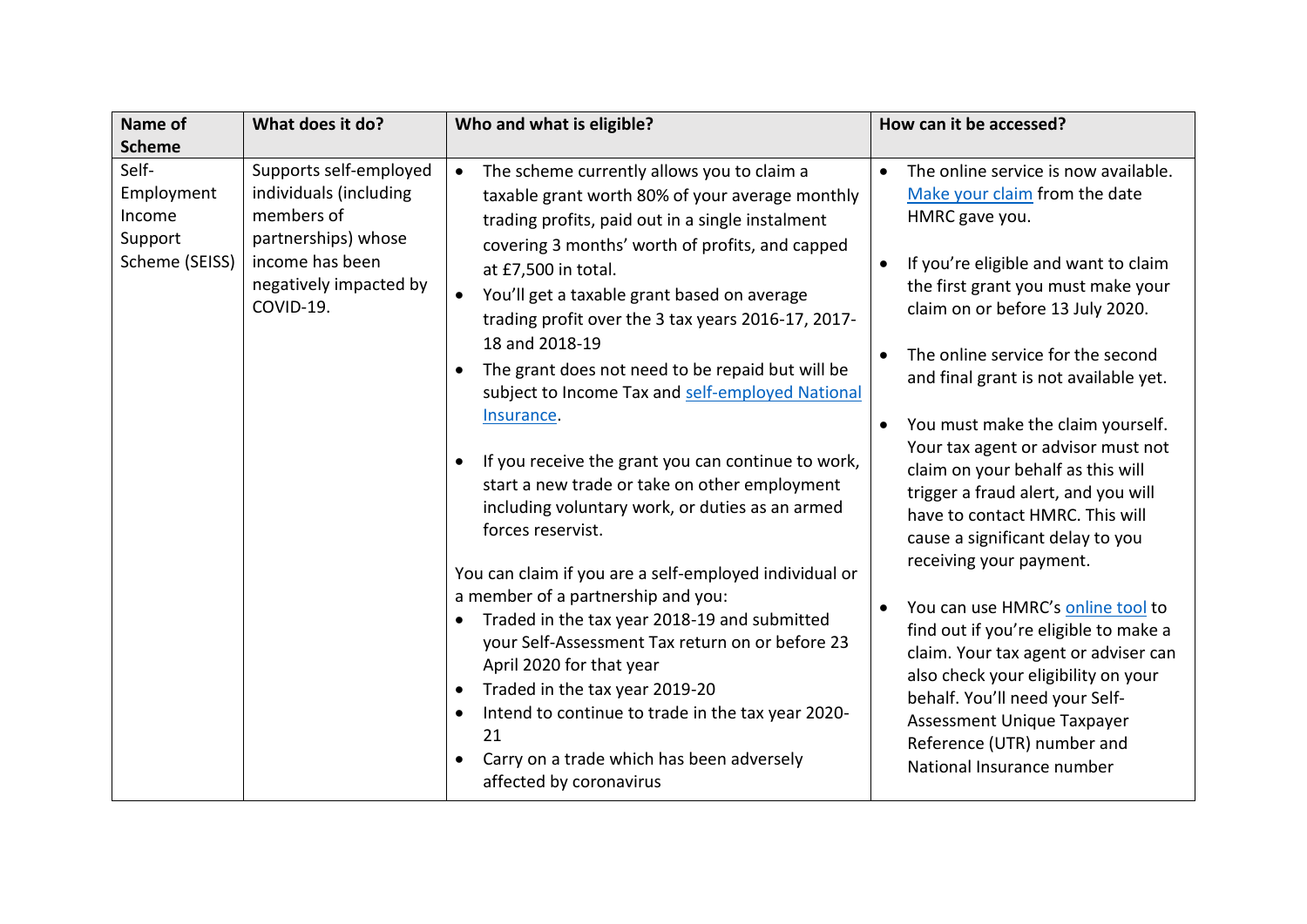| Name of       | What does it do? | Who and what is eligible?                                                                                                                                                                                                                                                                                                                                                                       | How can it be accessed?                                                                                                                                                                                                                                                                                                                                                                                                            |
|---------------|------------------|-------------------------------------------------------------------------------------------------------------------------------------------------------------------------------------------------------------------------------------------------------------------------------------------------------------------------------------------------------------------------------------------------|------------------------------------------------------------------------------------------------------------------------------------------------------------------------------------------------------------------------------------------------------------------------------------------------------------------------------------------------------------------------------------------------------------------------------------|
| <b>Scheme</b> |                  |                                                                                                                                                                                                                                                                                                                                                                                                 |                                                                                                                                                                                                                                                                                                                                                                                                                                    |
|               |                  | To work out your eligibility HMRC will look at your<br>$\bullet$<br>2018-19 Self-Assessment Tax Return. Your trading<br>profits must be no more than £50,000 and at<br>least equal to your non-trading income.                                                                                                                                                                                  | If you're eligible, HMRC will tell you<br>$\bullet$<br>the date you'll be able to make a<br>claim from and ask you to add your<br>contact details.                                                                                                                                                                                                                                                                                 |
|               |                  | If you're not eligible based on your 2018-19 Self-<br>Assessment Tax Return, HMRC will then look at<br>the tax years 2016-17, 2017-18 and 2018-19.<br>Guidance is available via the UK Government<br>website as to how HMRC will work out your<br>eligibility.<br>You should not claim the grant if you're above the<br>state aid limits.<br>You should not claim the grant if you're a limited | If you are told you can claim straight<br>$\bullet$<br>away you'll need:<br>Government Gateway user ID and<br>$\circ$<br>password - if you don't have a<br>user ID, you can create one when<br>you make your claim<br>O UK bank details (only provide<br>bank details where a Bacs<br>payment can be accepted)<br>You'll have to confirm to HMRC that<br>$\bullet$<br>your business has been adversely<br>affected by coronavirus. |
|               |                  | company or operating a trade through a trust.<br>Grants under the Self Employment Income<br>$\bullet$<br>Support Scheme are not counted as 'access to<br>public funds', and you can claim the grant on all<br>categories of work visa.<br>Detailed guidance is available via the UK<br>Government website.                                                                                      | If you have been told that you are<br>not eligible and you submitted your<br>Self-Assessment Tax returns<br>between 26 March 2020 and 23<br>April 2020, check your eligibility<br>again as the online service has been<br>updated.<br>If you have been told that you are<br>not eligible and you think you are                                                                                                                     |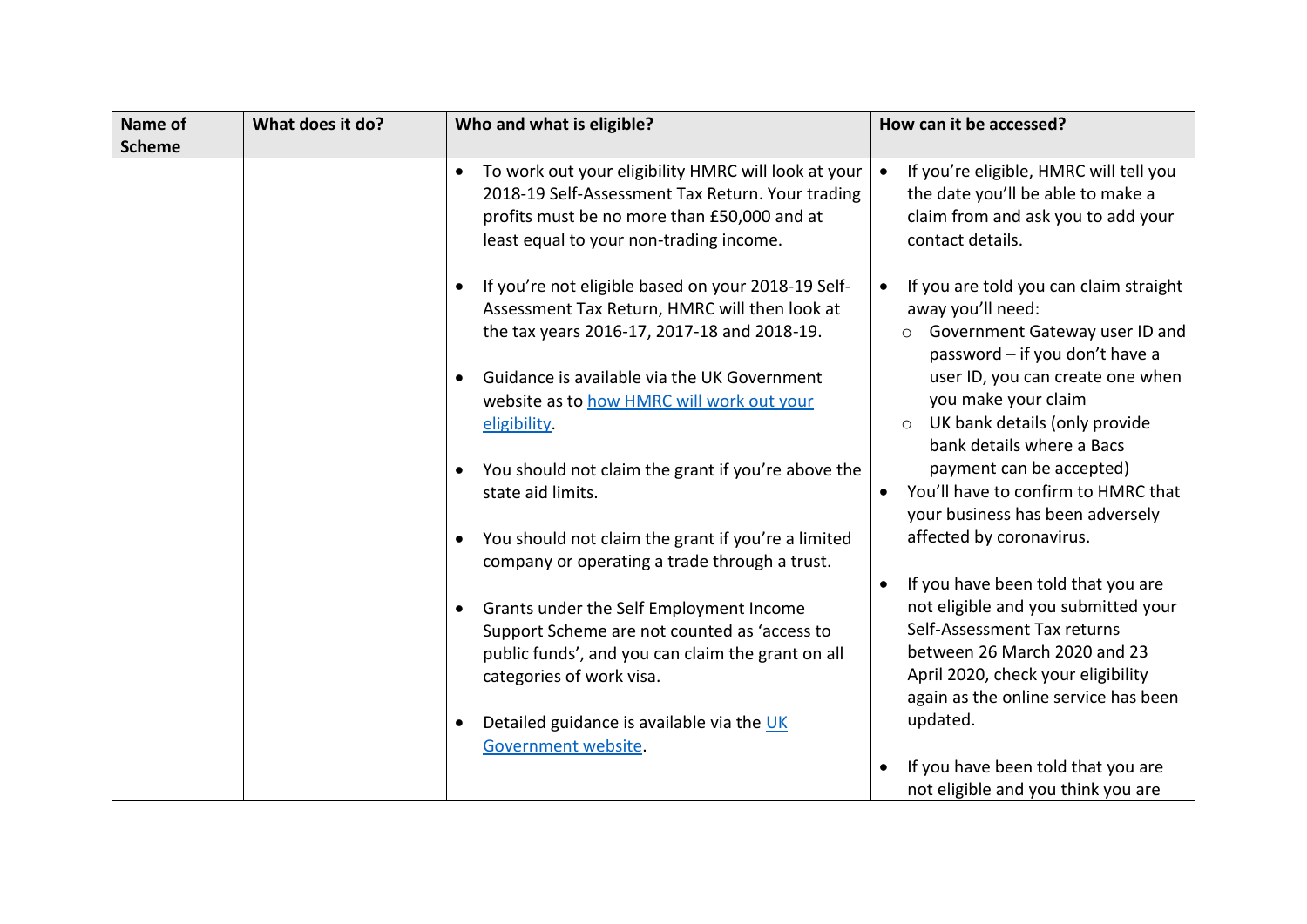| Name of       | What does it do? | Who and what is eligible?                                                                                                                                                                                                                                                                                                                                                                                                                                                                                                                                                                            | How can it be accessed?                                                                                                                                                                                                                                                                                                                                                                                                                               |
|---------------|------------------|------------------------------------------------------------------------------------------------------------------------------------------------------------------------------------------------------------------------------------------------------------------------------------------------------------------------------------------------------------------------------------------------------------------------------------------------------------------------------------------------------------------------------------------------------------------------------------------------------|-------------------------------------------------------------------------------------------------------------------------------------------------------------------------------------------------------------------------------------------------------------------------------------------------------------------------------------------------------------------------------------------------------------------------------------------------------|
| <b>Scheme</b> |                  |                                                                                                                                                                                                                                                                                                                                                                                                                                                                                                                                                                                                      |                                                                                                                                                                                                                                                                                                                                                                                                                                                       |
|               |                  | You can also access guidance to find out how your<br>circumstances can affect your eligibility for the<br>scheme.<br>If you receive texts, calls or emails claiming to be<br>from HMRC, offering financial help or a tax refund<br>and asking you to click on a link or to give<br>personal information, it is a scam. You should<br>email it to phishing@hmrc.gov.uk and then delete<br>it.<br>You can make a claim for Universal Credit while<br>you wait for the grant. You should record the<br>grant as part of your self-employment income<br>and it may affect the amount of Universal Credit | eligible, you should first check who<br>can claim or contact your tax agent<br>or advisor for help.<br>If you still think you should be able<br>to claim you can ask HMRC to<br>review your eligibility.<br>Once you have submitted your claim<br>HMRC will check your claim and pay<br>the grant into your bank account<br>within 6 working days. HMRC will<br>send an email when your payment is<br>on its way.<br>You can check the status of your |
|               |                  | you get. This will not affect Universal Credit<br>claims for earlier periods.<br>The scheme is being extended. You'll be able to<br>$\bullet$<br>make a claim for a second and final grant in<br>August 2020.<br>If you're eligible the second and final grant will be<br>a taxable grant worth 70% of your average<br>monthly trading profits, paid out in a single<br>instalment covering a further 3 months' worth of<br>profits, and capped at £6,570 in total.                                                                                                                                  | payment via the UK Government<br>website.<br>If you think the grant amount is<br>wrong, you should check how much<br>you'll get or contact your tax agent<br>or advisor for help.<br>If you still think the amount is<br>wrong, you should then ask HMRC<br>to review your grant amount.                                                                                                                                                              |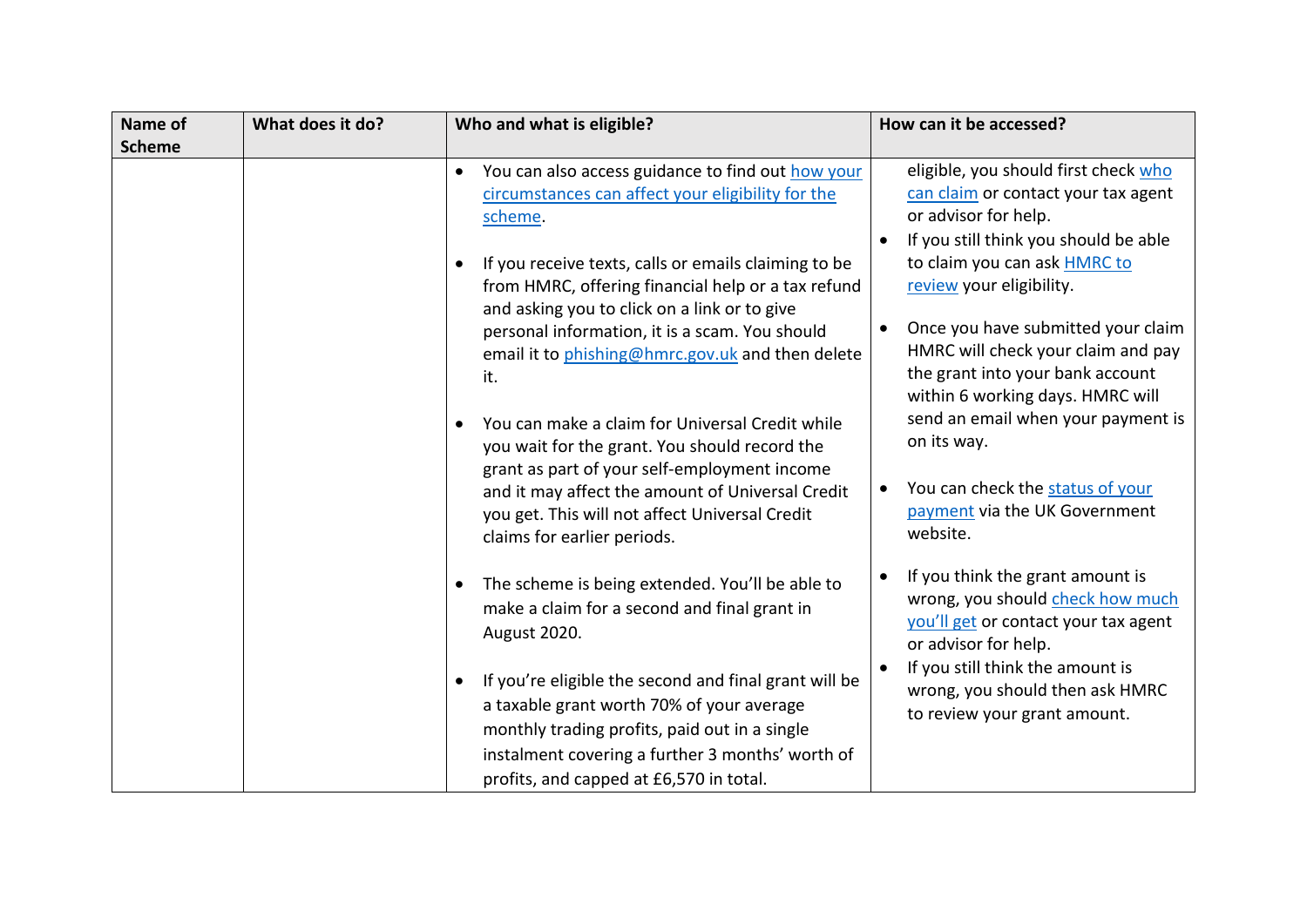| Name of<br><b>Scheme</b>                 | What does it do?                                                                                                | Who and what is eligible?                                                                                                                                                                                                                                                                                                                                                                                                                                           | How can it be accessed?                                                                                                                                                                                                                                                                                                                                                                                                                                                                                                                            |
|------------------------------------------|-----------------------------------------------------------------------------------------------------------------|---------------------------------------------------------------------------------------------------------------------------------------------------------------------------------------------------------------------------------------------------------------------------------------------------------------------------------------------------------------------------------------------------------------------------------------------------------------------|----------------------------------------------------------------------------------------------------------------------------------------------------------------------------------------------------------------------------------------------------------------------------------------------------------------------------------------------------------------------------------------------------------------------------------------------------------------------------------------------------------------------------------------------------|
|                                          |                                                                                                                 | The eligibility criteria are the same for both<br>grants, and individuals will need to confirm that<br>their business has been adversely affected by<br>coronavirus.<br>An individual does not need to have claimed the<br>$\bullet$<br>first grant to receive the second grant: for<br>example, they may only have been adversely<br>affected by COVID-19 in this later phase.<br>Further guidance on the second grant will be<br>published on Friday 12 June.     | You must keep a copy of all records<br>in line with normal self-employment<br>record keeping requirements.<br>You'll need to report the grant:<br>$\bullet$<br>On your Self-Assessment Tax Return<br>$\circ$<br>As self-employed income for any<br>Universal Credit claims<br>As self-employed income and that<br>$\circ$<br>you're working 16 hours a week, as<br>changes to your tax credit claims.<br>The grant should be treated as<br>$\bullet$<br>income received on the day it's paid<br>for any Universal Credit or tax credit<br>changes. |
| Newly Self-<br>Employed<br>Hardship Fund | £34 million fund to<br>support newly self-<br>employed people,<br>providing one-off grant<br>payments of £2,000 | £2,000 grants will be allocated to newly self-<br>employed facing hardship<br>You must sign a declaration confirming that you meet<br>all of the following criteria:<br>You became self-employed on/after 6 April 2019<br>$\bullet$<br>(did not submit a tax return including income<br>from self-employment for 2018-19)<br>Over 50% of your individual income is from self-<br>employment<br>Your trading profits were below £50,000 in<br>financial year 2019-20 | Applications to this fund are now open.<br>You must apply directly via your local<br>authority's website.<br>Further information about this fund,<br>including links to your relevant local<br>authority can be found via the Scottish<br>Government's dedicated Find Business<br>Support website.                                                                                                                                                                                                                                                 |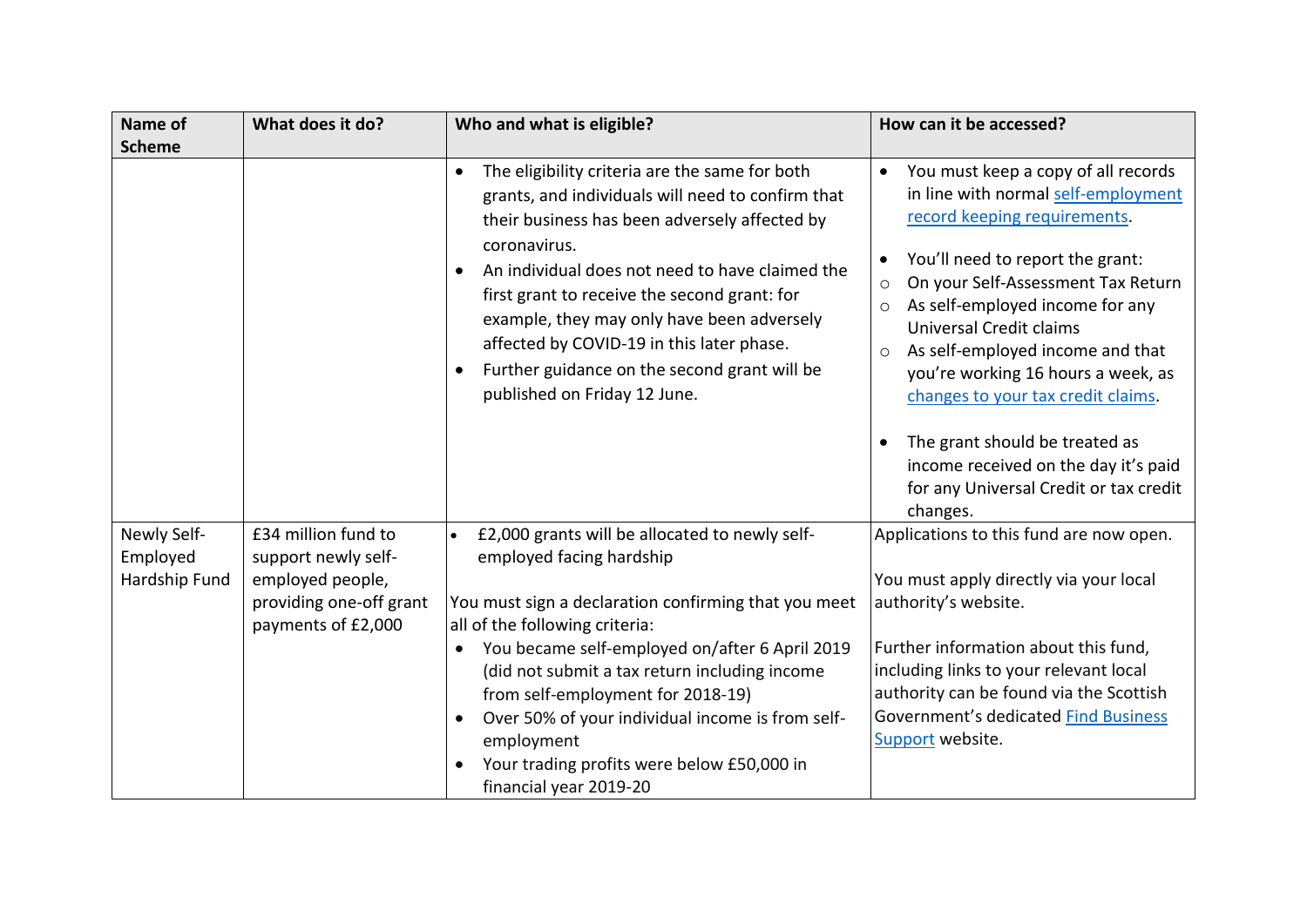| What does it do?<br>Who and what is eligible?<br>Name of                                                                                                                                                                                                                                                                                                                                                                                                                                                                                                                                                                                                                                                                                                                                                                                                                                                                                                                                                                                                                                                                                                                                                                            | How can it be accessed?                                                                                                                                                                                                                                                                                                                                                                                                                                                                                                                                                                                                                                                                                                                                                                                                           |
|-------------------------------------------------------------------------------------------------------------------------------------------------------------------------------------------------------------------------------------------------------------------------------------------------------------------------------------------------------------------------------------------------------------------------------------------------------------------------------------------------------------------------------------------------------------------------------------------------------------------------------------------------------------------------------------------------------------------------------------------------------------------------------------------------------------------------------------------------------------------------------------------------------------------------------------------------------------------------------------------------------------------------------------------------------------------------------------------------------------------------------------------------------------------------------------------------------------------------------------|-----------------------------------------------------------------------------------------------------------------------------------------------------------------------------------------------------------------------------------------------------------------------------------------------------------------------------------------------------------------------------------------------------------------------------------------------------------------------------------------------------------------------------------------------------------------------------------------------------------------------------------------------------------------------------------------------------------------------------------------------------------------------------------------------------------------------------------|
| <b>Scheme</b><br>You have lost business due to coronavirus and are<br>suffering financial hardship as a result<br>You are ineligible for other COVID-19 related<br>$\bullet$<br>business support (including the Business<br>Interruption Loan Schemes, Corporate Finance<br>Fund, Job Retention Schemes, Future Fund, R&D<br>Focussed SMEs Fund, HMRC Self-Employment<br>Income Support Scheme, Non-Domestic Rates<br>relief, Small Business Grant or other business<br>support)<br>You do not receive working age benefit payments<br>$\bullet$<br>(Universal Credit, Statutory Sick Pay, Employment<br>and Support Allowance, Job Seekers' Allowance,<br>Income Support) or have applied for but not yet<br>started receiving Universal Credit or an advanced<br>payment of Universal Credit<br>$\bullet$<br>You trade as self-employed, not as a limited<br>$\bullet$<br>company. If in a partnership, you are self-<br>employed for pay and tax purposes<br>You have taken steps to limit costs and<br>$\bullet$<br>expenditure (including through schemes such as<br>VAT deferral and seeking a mortgage payment<br>holiday)<br>You do not have access to sufficient savings or<br>other sources of income to meet basic needs | It will take up to 10 working days from<br>application to appraisal and funds being<br>released for approved applications.<br>When applying you will need to provide:<br>Documentation to show you had an<br>active business prior to COVID-19,<br>such as your VAT registration, bank<br>account statements showing<br>revenue and outgoings linked to<br>self-employment, marketing<br>materials, etc. A full list is provided<br>with the application form.<br>Self-declaration that you are<br>currently experiencing hardship<br>Evidence of being resident in the<br>local authority area of application<br>Important information:<br>If you receive the grant you can<br>continue to work or take on other<br>employment including voluntary<br>work.<br>You may only apply to this fund<br>once<br>Funds are needs-based. |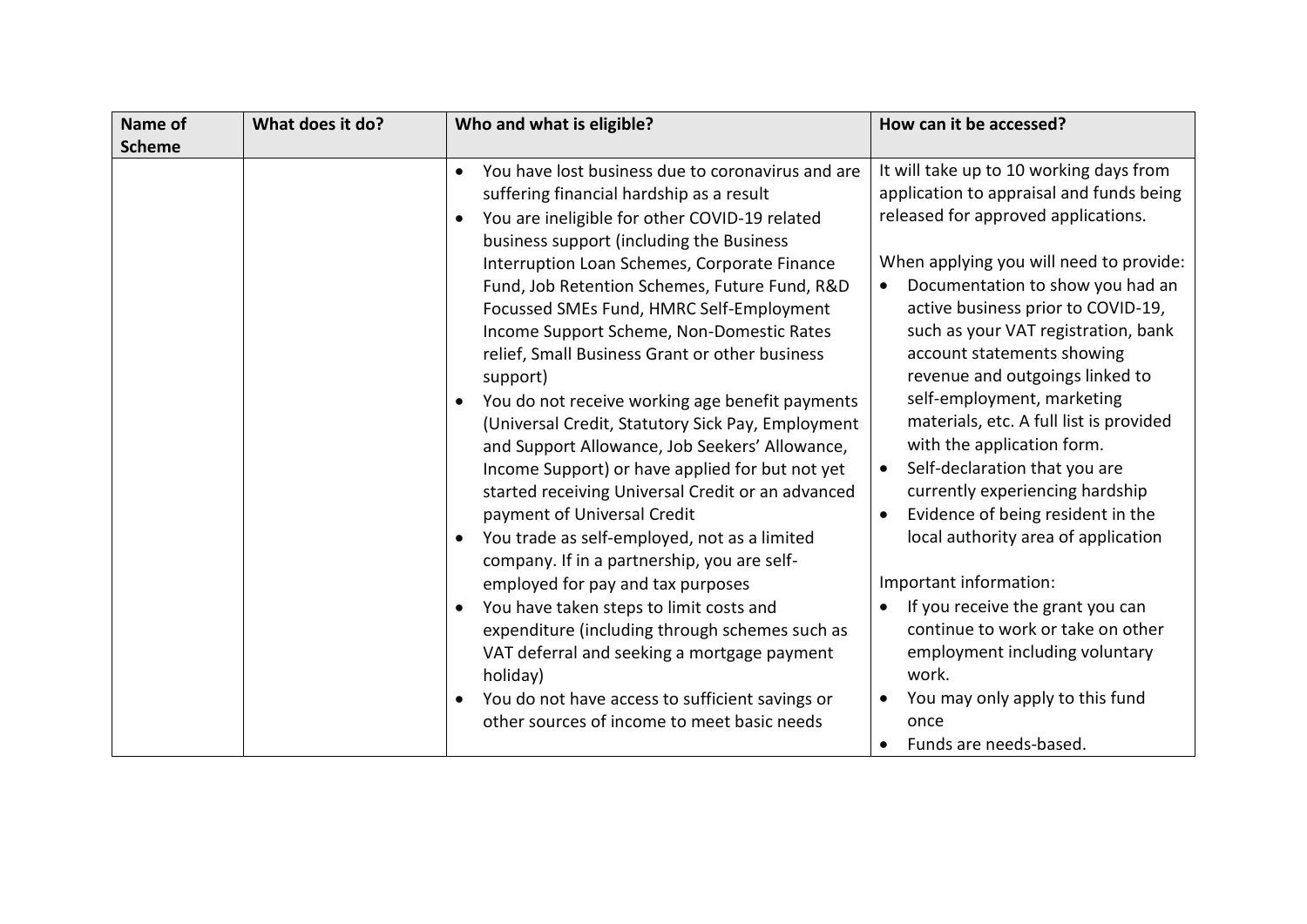| Name of<br><b>Scheme</b> | What does it do?                                   | Who and what is eligible?                                                                                                                                                                                                                                                                                                                                                                                                                                                                                                                                                                                                                                                                                                                                                                                                                 | How can it be accessed?                                                                                                                                                                                                                                                                                                                                                                                                                                                                                                                                                                                                                    |
|--------------------------|----------------------------------------------------|-------------------------------------------------------------------------------------------------------------------------------------------------------------------------------------------------------------------------------------------------------------------------------------------------------------------------------------------------------------------------------------------------------------------------------------------------------------------------------------------------------------------------------------------------------------------------------------------------------------------------------------------------------------------------------------------------------------------------------------------------------------------------------------------------------------------------------------------|--------------------------------------------------------------------------------------------------------------------------------------------------------------------------------------------------------------------------------------------------------------------------------------------------------------------------------------------------------------------------------------------------------------------------------------------------------------------------------------------------------------------------------------------------------------------------------------------------------------------------------------------|
| <b>VAT Deferral</b>      | Deferral of Valued<br>Added Tax (VAT)<br>payments. | UK VAT registered businesses with a VAT payment<br>due between 20 March 2020 and 30 June 2020.<br>You have the option to:<br>Defer your VAT payment<br>$\circ$<br>Pay the VAT due as normal<br>$\circ$                                                                                                                                                                                                                                                                                                                                                                                                                                                                                                                                                                                                                                    | If you chose to defer your VAT payment,<br>you must pay the VAT due on or before<br>31 March 2021.<br>You do not need to tell HMRC that you<br>are deferring your VAT payment.                                                                                                                                                                                                                                                                                                                                                                                                                                                             |
|                          |                                                    | You can only defer:<br>Quarterly and monthly VAT returns' payments for<br>the periods ending February, March and April<br>Payments on account due between 20 March<br>2020 and 30 June 2020<br>Annual accounting advance payments due<br>$\bullet$<br>between 20 March 2020 and 30 June 2020<br>It does not cover payments for VAT Mini One<br>Stop Shop (VAT MOSS) or Import VAT<br>You still need to submit your VAT returns on time.<br>$\bullet$<br>HMRC will not charge interest or penalties on any<br>amount deferred as a result of the Chancellor's<br>announcement.<br>HMRC will continue to process VAT reclaims and<br>refunds as normal and most repayments are paid<br>within 5 working days.<br>Repayments will not be offset against any<br>$\bullet$<br>deferred VAT, but they will be offset against<br>existing debts. | If you normally pay by direct debit you<br>should contact your bank to cancel your<br>direct debit as soon as you can. Please<br>do so in sufficient time so that HMRC do<br>not attempt to automatically collect on<br>receipt of your VAT return.<br>If you defer a payment on account<br>between 20 March 2020 and 30 June<br>2020 but the balancing payment is<br>outside of these dates, the amount you<br>must pay is the balancing payment less<br>any deferred payments. Deferring<br>payments will not create a repayment.<br>VAT payments that are due after the end<br>of the deferral period will need to be<br>paid as normal |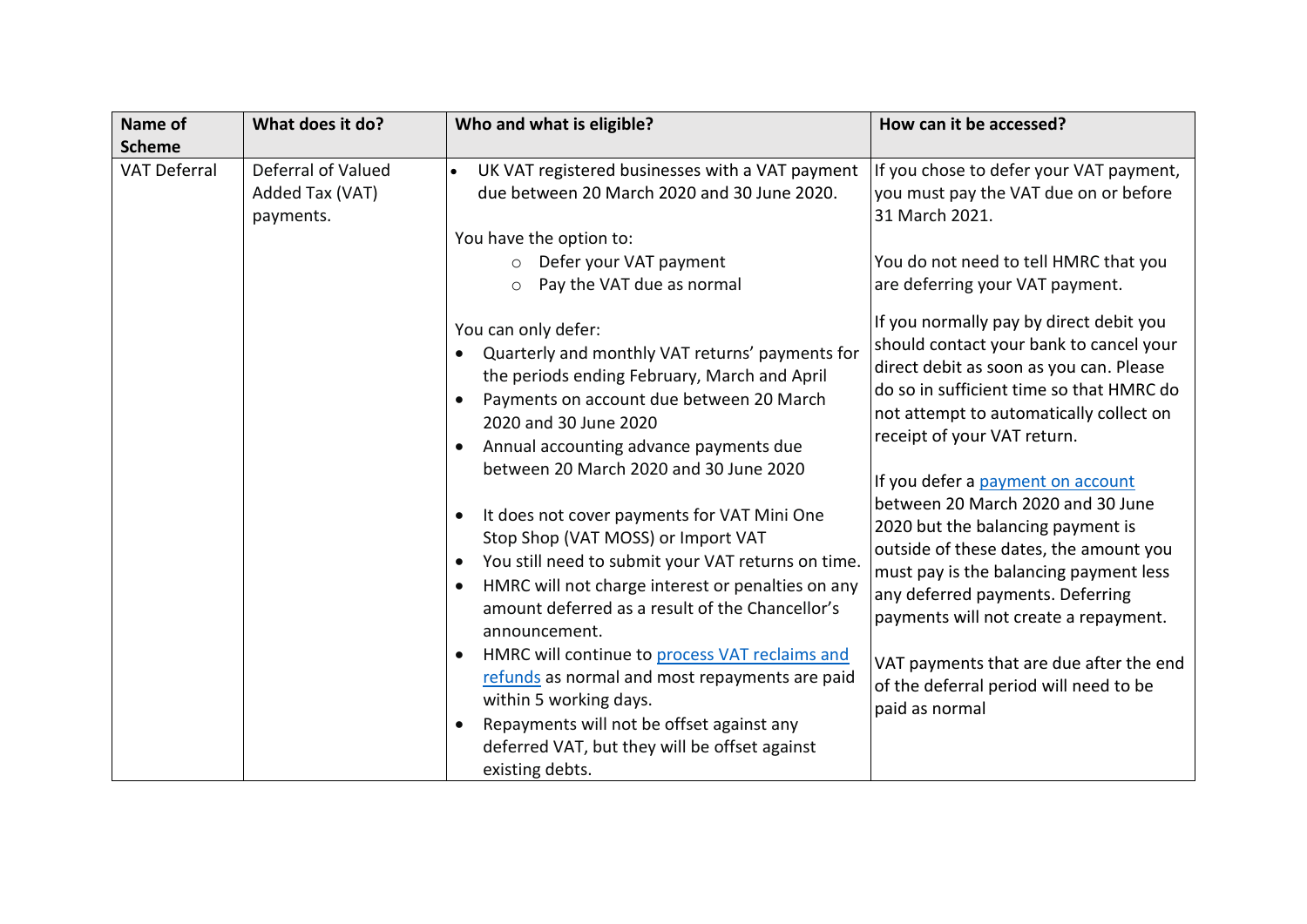| Name of       | What does it do?    | Who and what is eligible?                                      | How can it be accessed?                |
|---------------|---------------------|----------------------------------------------------------------|----------------------------------------|
| <b>Scheme</b> |                     |                                                                |                                        |
|               |                     | You can apply online via the UK Government<br>$\bullet$        |                                        |
|               |                     | website to move to monthly returns to improve                  |                                        |
|               |                     | your cash flow if you're in a repayment position.              |                                        |
| Deferral of   | Deferral of Self-   | Income Tax Self-Assessment payments due on 31                  | This is an automatic offer with no     |
| Self-         | Assessment tax      | July 2020 may be deferred until 31 January 2021.               | applications required.                 |
| Assessment    | payment due 31 July |                                                                |                                        |
| Payment       | 2020.               | You have the option to defer your second<br>$\bullet$          | You do not need to tell HMRC that      |
|               |                     | payment on account if you're:                                  | you're deferring your payment on       |
|               |                     | Registered in the UK for Self-Assessment<br>$\circ$            | account.                               |
|               |                     | Finding it difficult to make your second<br>$\circ$            |                                        |
|               |                     | payment on account by 31 July 2020 due to                      | If you choose to defer and normally    |
|               |                     | the impact of coronavirus                                      | make your payments on account by       |
|               |                     |                                                                | Direct Debit, you should cancel your   |
|               |                     | The deferment is optional. You can still make the              | Direct Debit through your bank as soon |
|               |                     | payment by 31 July 2020 as normal if you're able               | as possible so that HMRC will not      |
|               |                     | to do so.                                                      | automatically collect any payment due. |
|               |                     |                                                                | You can cancel online if you're        |
|               |                     | HMRC will not charge interest or penalties on any<br>$\bullet$ | registered for online banking.         |
|               |                     | amount of the deferred payment on account,                     |                                        |
|               |                     | provided it's paid on or before 31 January 2021.               | You must make your second payment      |
|               |                     |                                                                | on account on or before 31 January     |
|               |                     | You still need to submit your Self-Assessment tax              | 2021 if you choose to defer. Other     |
|               |                     | return to HMRC on time.                                        | payments you may have to make by this  |
|               |                     |                                                                | date include any:                      |
|               |                     | Choosing to defer will not stop you from being<br>$\bullet$    | Balancing payment due for<br>$\circ$   |
|               |                     | entitled to other coronavirus support                          | 2019-20 tax year                       |
|               |                     | that HMRC provides.                                            | First payment on account due           |
|               |                     |                                                                | for the 2020-21 tax year               |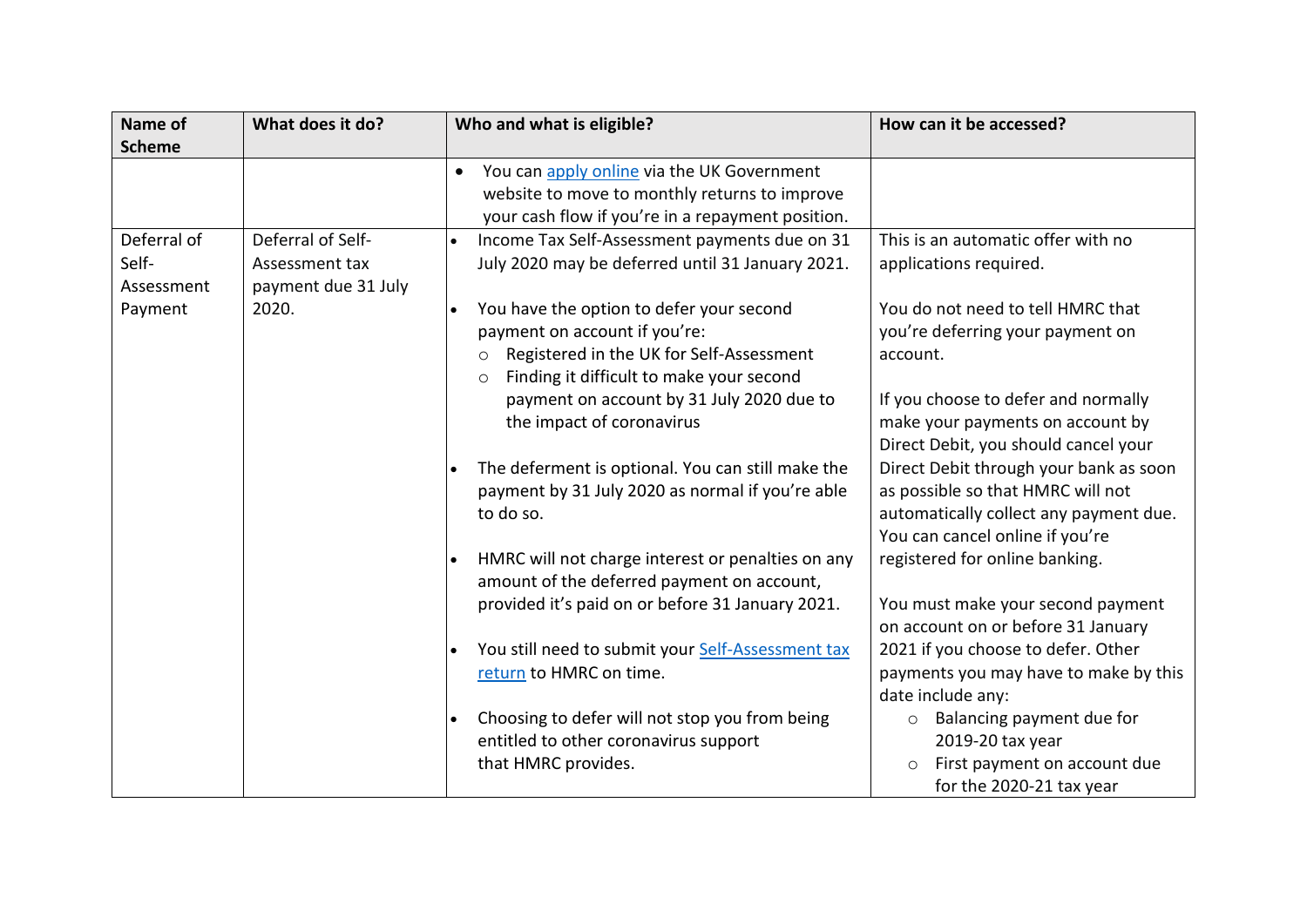| Name of                            | What does it do? | Who and what is eligible?                                                                                                                                                                                                                                                                                                                                                                                                                                         | How can it be accessed?                                                                                                                                                                                                                                                                                                                                                                                                                                                                                                                                                         |
|------------------------------------|------------------|-------------------------------------------------------------------------------------------------------------------------------------------------------------------------------------------------------------------------------------------------------------------------------------------------------------------------------------------------------------------------------------------------------------------------------------------------------------------|---------------------------------------------------------------------------------------------------------------------------------------------------------------------------------------------------------------------------------------------------------------------------------------------------------------------------------------------------------------------------------------------------------------------------------------------------------------------------------------------------------------------------------------------------------------------------------|
| <b>Scheme</b>                      |                  |                                                                                                                                                                                                                                                                                                                                                                                                                                                                   |                                                                                                                                                                                                                                                                                                                                                                                                                                                                                                                                                                                 |
|                                    |                  | After the deferral ends, the usual interest,<br>penalties and collection procedures will apply to<br>missed payments.<br>Further information around deferring your Self-<br>Assessment payment on account and how to get<br>help is available via the UK Government website.<br>You can also use <b>HMRC's</b> digital assistant to find<br>out more information about the coronavirus<br>support schemes.                                                        | If you want to pay in full, you can pay<br>your second payment on account bill<br>any time between 31 July 2020 and 31<br>January 2021 using <b>HMRC's online</b><br>service.<br>You need to contact HMRC if you<br>already have overdue tax which you're<br>paying through a Time to Pay instalment<br>arrangement and want to include your<br>second payment on account in that<br>arrangement.<br>If you don't have other overdue taxes,<br>you can make your payments in<br>instalments any time between now and<br>31 January 2021 by setting up a budget<br>payment plan. |
| <b>HMRC Time to</b><br>Pay Service | Tax relief       | • All businesses and self-employed people in<br>financial distress, and with outstanding tax<br>liabilities, may be eligible to receive support with<br>their tax affairs<br>• This allows businesses and individuals to pay off<br>their debt by instalments over a period of time and<br>you can delay the first payment for up to 3 months<br>• Arrangements are agreed on a case-by-case basis<br>and tailored to individual circumstances and<br>liabilities | Call the HMRC Helpline on<br>0800 024 1222<br>Alternatively you can contact HMRC via<br>webchat (Monday to Friday, 8am to<br>4pm).<br>Advisers can only talk to you about<br>problems paying your taxes due to<br>Covid-19. This could be:                                                                                                                                                                                                                                                                                                                                      |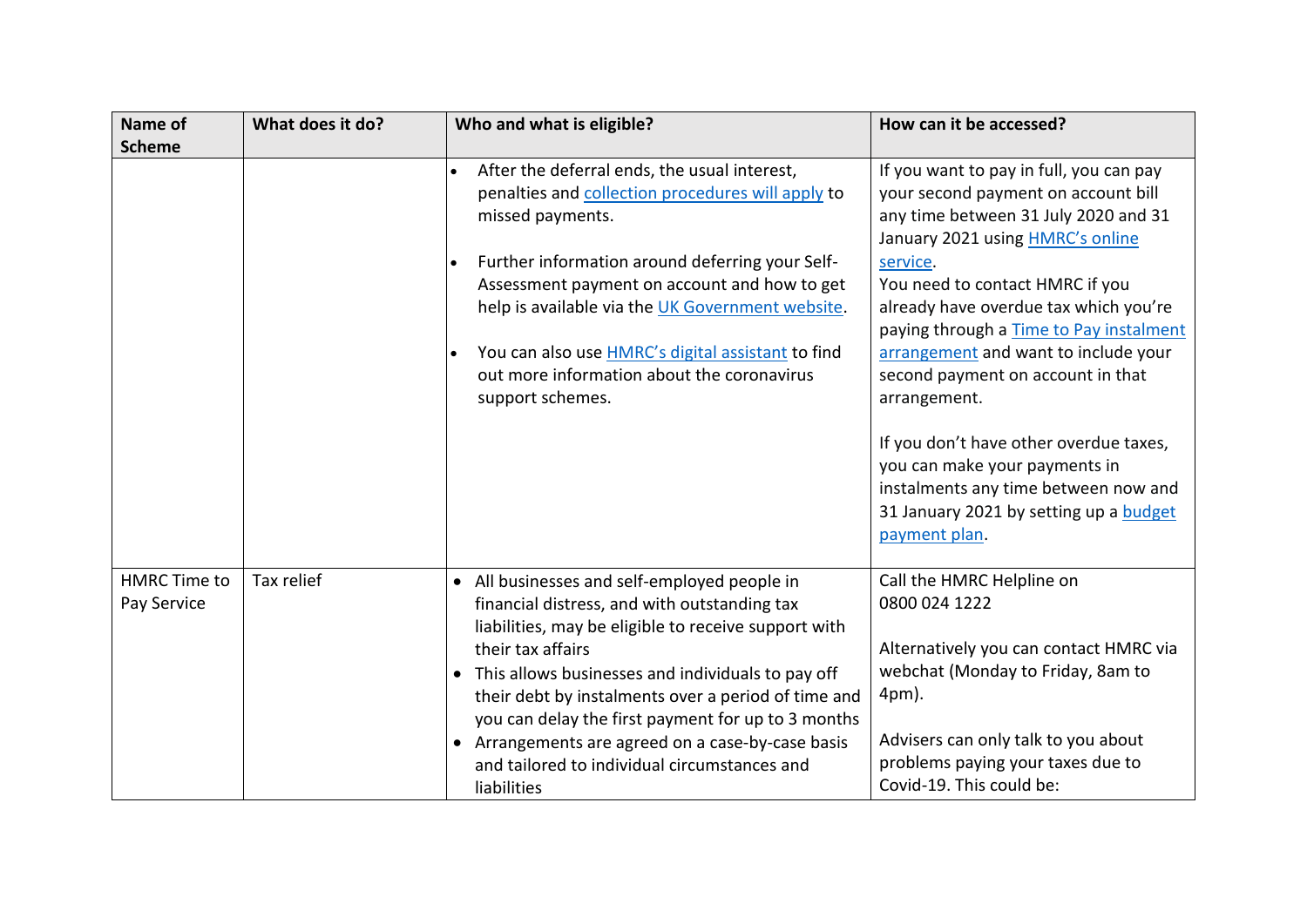| Name of               | What does it do?                                         | Who and what is eligible?                                       | How can it be accessed?                         |
|-----------------------|----------------------------------------------------------|-----------------------------------------------------------------|-------------------------------------------------|
| <b>Scheme</b>         |                                                          |                                                                 |                                                 |
|                       |                                                          | You are eligible if your business:                              | Self-Assessment<br>$\bullet$                    |
|                       |                                                          | Pays tax to the UK Government                                   | <b>VAT</b>                                      |
|                       |                                                          | Has outstanding tax liabilities                                 | Employers' PAYE                                 |
|                       |                                                          |                                                                 | <b>Corporation Tax</b><br>٠                     |
|                       |                                                          | HMRC will discuss your specific circumstances to                |                                                 |
|                       |                                                          | explore:                                                        | A link to the webchat facility is available     |
|                       |                                                          | Agreeing an instalment arrangement<br>$\bullet$                 | via the <b>HMRC</b> section of the UK           |
|                       |                                                          | Suspending debt collection proceedings<br>$\bullet$             | Government website.                             |
|                       |                                                          | Cancelling penalties and interest where you have<br>$\bullet$   |                                                 |
|                       |                                                          | administrative difficulties contacting or paying                |                                                 |
|                       |                                                          | <b>HMRC</b> immediately                                         |                                                 |
| <b>Statutory Sick</b> | Allows small-and                                         | The Coronavirus Statutory Sick Pay Rebate<br>$\bullet$          | The online service you'll use to claim          |
| Pay (SSP)             | medium-sized                                             | Scheme will repay employers the <b>Statutory Sick</b>           | back Statutory Sick Pay is now available.       |
| Rebate                | businesses and                                           | Pay paid to current or former employees                         |                                                 |
|                       | employers to reclaim                                     |                                                                 | Use the <b>SSP</b> calculator to work out the   |
|                       | <b>Statutory Sick Pay (SSP)</b><br>paid for sickness due | You can use this scheme as an employer if:                      | actual amount you can claim.                    |
|                       | absence due to COVID-                                    | You're claiming for an employee who's eligible for<br>$\bullet$ | You must have paid your employees'<br>$\bullet$ |
|                       | 19.                                                      | sick pay due to coronavirus                                     | sick pay before you claim it back               |
|                       |                                                          | You have a PAYE payroll scheme that was created                 | If you use an agent who is<br>$\bullet$         |
|                       |                                                          | and started on or before 28 February 2020                       | authorised to do PAYE online for                |
|                       |                                                          | You had fewer than 250 employees on 28                          | you, they will be able to claim on              |
|                       |                                                          | February 2020 across all your PAYE payroll                      | your behalf.                                    |
|                       |                                                          | schemes                                                         | Employers who are unable to claim<br>$\bullet$  |
|                       |                                                          |                                                                 | online should have received a letter            |
|                       |                                                          | Employees do not have to give you a doctor's fit                | on an alternative way to claim.                 |
|                       |                                                          | note for you to make a claim. But you can ask                   | Contact HMRC if you have not                    |
|                       |                                                          | them to give you either:                                        |                                                 |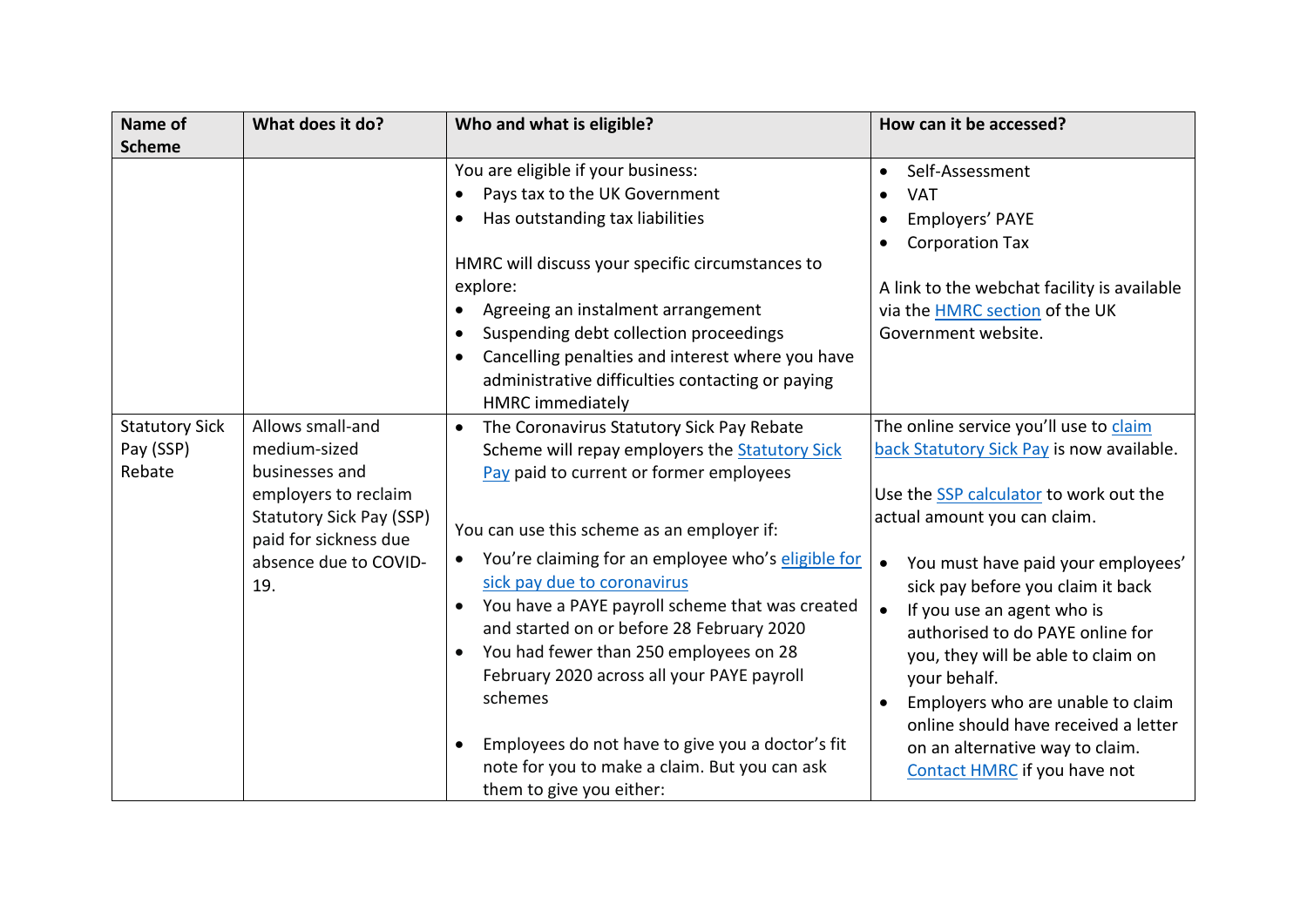| Name of       | What does it do? | Who and what is eligible?                                                                                                                                                                                                                                                                                                                                                                                                                                                                                                                                                                                                                                                                                                                                                                                                                                         | How can it be accessed?                                                                                                                                                                                                                                                                                                                                                                                                                                                                                                                                                                                                                                                                                                                                |
|---------------|------------------|-------------------------------------------------------------------------------------------------------------------------------------------------------------------------------------------------------------------------------------------------------------------------------------------------------------------------------------------------------------------------------------------------------------------------------------------------------------------------------------------------------------------------------------------------------------------------------------------------------------------------------------------------------------------------------------------------------------------------------------------------------------------------------------------------------------------------------------------------------------------|--------------------------------------------------------------------------------------------------------------------------------------------------------------------------------------------------------------------------------------------------------------------------------------------------------------------------------------------------------------------------------------------------------------------------------------------------------------------------------------------------------------------------------------------------------------------------------------------------------------------------------------------------------------------------------------------------------------------------------------------------------|
| <b>Scheme</b> |                  |                                                                                                                                                                                                                                                                                                                                                                                                                                                                                                                                                                                                                                                                                                                                                                                                                                                                   |                                                                                                                                                                                                                                                                                                                                                                                                                                                                                                                                                                                                                                                                                                                                                        |
|               |                  | An isolation note from NHS-111 if they are<br>$\circ$<br>self-isolating and cannot work because of<br>coronavirus<br>The NHS or GP letter telling them to stay at<br>$\circ$<br>home for at least 12 weeks because they're at                                                                                                                                                                                                                                                                                                                                                                                                                                                                                                                                                                                                                                     | received a letter and are unable to<br>make any eligible claims online.<br>If you make multiple claims, the<br>$\bullet$<br>claim periods can overlap.                                                                                                                                                                                                                                                                                                                                                                                                                                                                                                                                                                                                 |
|               |                  | high risk of severe illness from coronavirus                                                                                                                                                                                                                                                                                                                                                                                                                                                                                                                                                                                                                                                                                                                                                                                                                      | Before you make a claim                                                                                                                                                                                                                                                                                                                                                                                                                                                                                                                                                                                                                                                                                                                                |
|               |                  | The Scheme covers all types of employment<br>$\bullet$<br>contracts (full-time, part-time, employees on<br>agency contracts and employees on flexible or<br>zero hours contracts as well as fixed term<br>contracts until the date their contract ends).<br>You can claim back from both the Coronavirus Job<br>$\bullet$<br>Retention Scheme and the Coronavirus Statutory<br>Sick Pay Rebate Scheme for the same employee<br>but not for the same period of time.<br>Your claim amount should not take you above the<br>$\bullet$<br>state aid limits under the EU Commission<br>temporary framework. This is when combined<br>with other aid received under the framework. The<br>maximum level of state aid that a business may<br>receive is €800,000. There is a lower maximum<br>for agriculture at €100,000 and aquaculture and<br>fisheries at €120,000. | Check that you can use the<br>$\bullet$<br><b>Coronavirus Statutory Sick Pay</b><br><b>Rebate Scheme</b><br>Be registered for PAYE Online<br>$\bullet$<br>Have already paid your employees'<br>$\bullet$<br>sick pay<br>Work out your claim period<br>You'll need:<br>The number of employees you are<br>claiming for<br>Start and end dates of your claim<br>$\bullet$<br>period<br>The total amount of coronavirus-<br>related Statutory Sick Pay you have<br>paid to your employees for the claim<br>period - this should not exceed the<br>weekly rate of SSP that is set<br>Your Government Gateway user ID<br>and password that you got when<br>you registered for PAYE Online - if<br>you do not have this find out how to<br>get your lost ID. |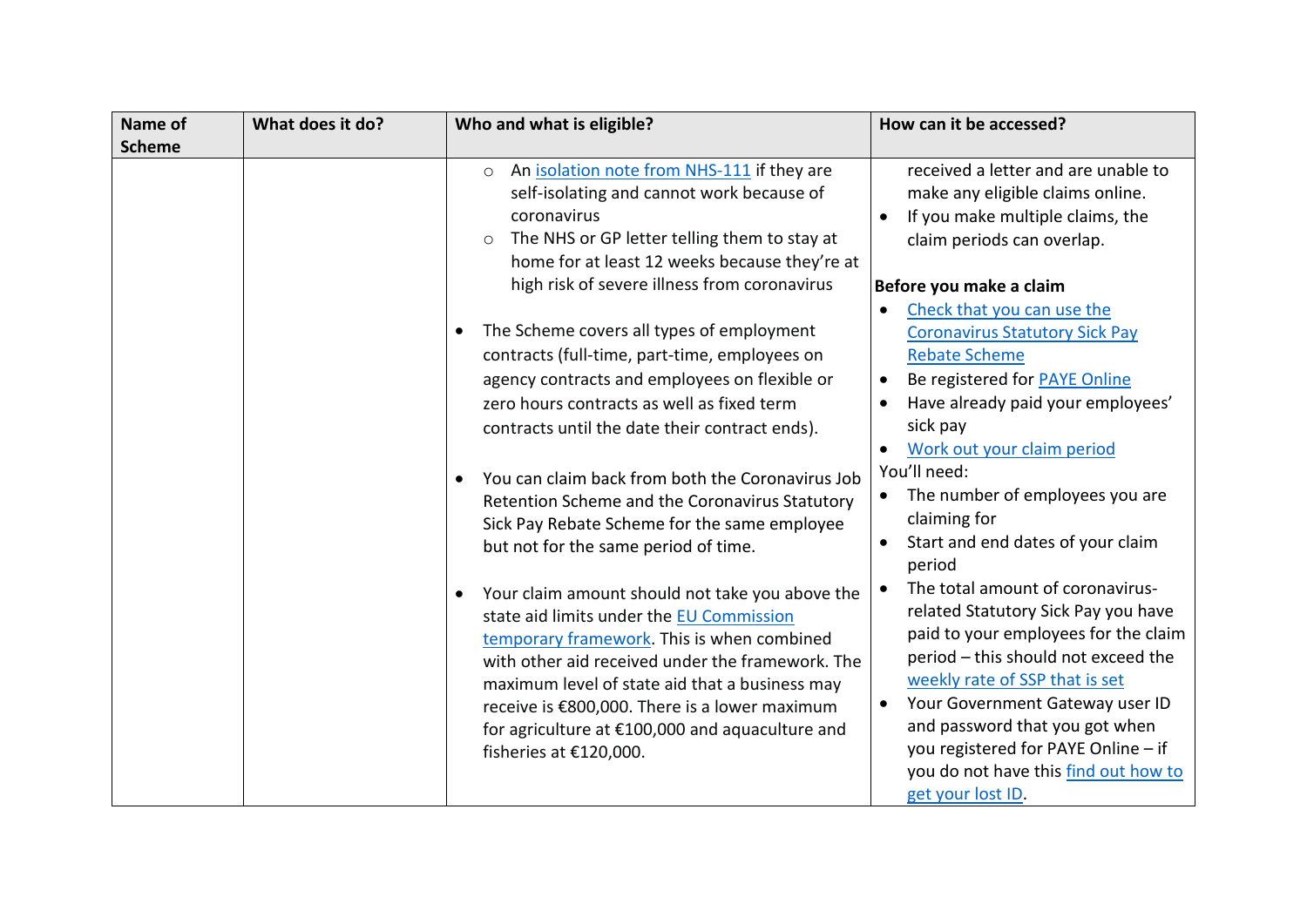| Name of       | What does it do? | Who and what is eligible?                                                                                                                                                                                                                                                                                                                                                                                                                                                                                                                                                                                                                                                                                         | How can it be accessed?                                                                                                                                                                                                                                                                                                                                                                                                                                                                                           |
|---------------|------------------|-------------------------------------------------------------------------------------------------------------------------------------------------------------------------------------------------------------------------------------------------------------------------------------------------------------------------------------------------------------------------------------------------------------------------------------------------------------------------------------------------------------------------------------------------------------------------------------------------------------------------------------------------------------------------------------------------------------------|-------------------------------------------------------------------------------------------------------------------------------------------------------------------------------------------------------------------------------------------------------------------------------------------------------------------------------------------------------------------------------------------------------------------------------------------------------------------------------------------------------------------|
| <b>Scheme</b> |                  |                                                                                                                                                                                                                                                                                                                                                                                                                                                                                                                                                                                                                                                                                                                   |                                                                                                                                                                                                                                                                                                                                                                                                                                                                                                                   |
|               |                  | Connected companies and charities can also use<br>$\bullet$<br>the scheme if their total combined number of<br>PAYE employees are fewer than 250 on or before<br>28 February 2020.<br>The repayment will cover up to 2 weeks starting from<br>the first day of qualifying sickness, if an employee is<br>unable to work because they:<br>Have coronavirus symptoms<br>٠<br>Are self-isolating because someone they live with<br>has symptoms<br>Are self-isolating because they've been notified<br>by the NHS or public health bodies that they've<br>come into contact with someone with<br>coronavirus<br>Are shielding and have a letter from the NHS or a<br>GP telling them to stay at home for at least 12 | Your employer PAYE scheme<br>reference number<br>Contact name and phone number of<br>$\bullet$<br>someone HMRC can contact if they<br>have queries<br>UK bank or building society details<br>$\bullet$<br>(only provide bank account details<br>where a Bacs payment can be<br>accepted)<br>After you've claimed<br>Your claim will be checked, and if<br>$\bullet$<br>valid, paid into the account you<br>supplied within 6 working days.<br>Do not contact HMRC unless it has<br>been more than 10 working days |
|               |                  | weeks<br>You can claim from the first qualifying day your<br>employee is off work if the period of sickness started<br>on or after:<br>13 March 2020 - if your employee had<br>coronavirus or the symptoms or is self-isolating<br>because someone they live with has symptoms<br>16 April 2020 - if your employee was shielding<br>because of coronavirus                                                                                                                                                                                                                                                                                                                                                        | since you have made your claim and<br>you have not received it or been<br>contacted by HMRC within that<br>time.<br>HMRC will check claims and take<br>$\bullet$<br>appropriate action to withhold or<br>recover payments found to be<br>dishonest or inaccurate. Where<br>employers knowingly and<br>deliberately provide false or<br>misleading information to benefit                                                                                                                                          |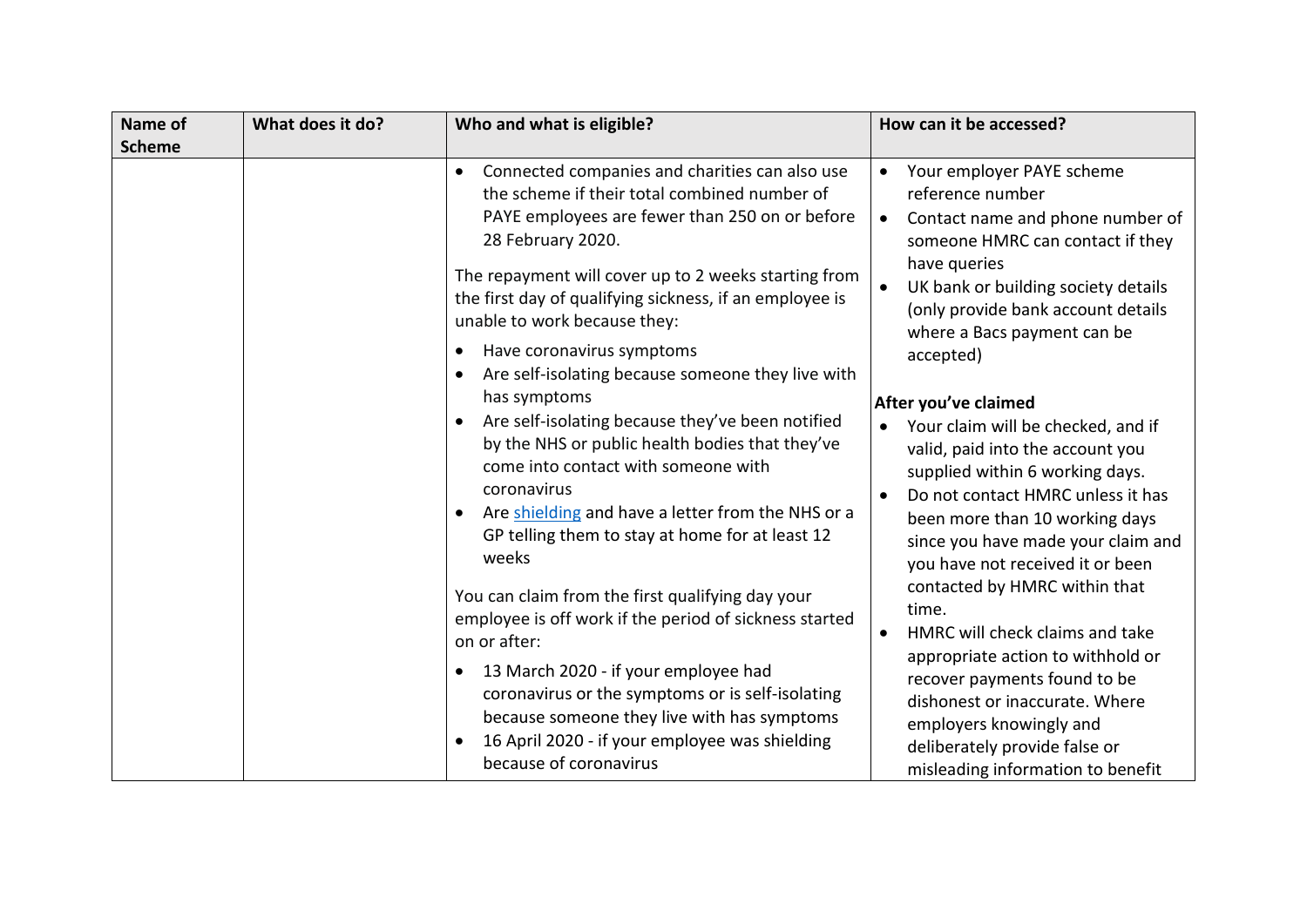| Name of<br><b>Scheme</b> | What does it do? | Who and what is eligible?                                                                                                                                                                                                                                                                                                                                                                                                                                 | How can it be accessed?                                                                                                                                                                                                                                                                                                                                                                                                                                                                                                              |
|--------------------------|------------------|-----------------------------------------------------------------------------------------------------------------------------------------------------------------------------------------------------------------------------------------------------------------------------------------------------------------------------------------------------------------------------------------------------------------------------------------------------------|--------------------------------------------------------------------------------------------------------------------------------------------------------------------------------------------------------------------------------------------------------------------------------------------------------------------------------------------------------------------------------------------------------------------------------------------------------------------------------------------------------------------------------------|
|                          |                  | 28 May 2020 - if your employee has been<br>$\bullet$<br>notified by the NHS or public health bodies that<br>they've come into contact with someone with                                                                                                                                                                                                                                                                                                   | from the claim, HMRC will apply<br>penalties of up to £3000.                                                                                                                                                                                                                                                                                                                                                                                                                                                                         |
|                          |                  | coronavirus<br>A 'qualifying day' is a day an employee usually<br>works on. The weekly rate was £94.25 before 6<br>April 2020 and is now £95.85. If you're an<br>employer who pays more than the weekly rate of<br>Statutory Sick Pay you can only claim up to the<br>weekly rate paid.<br>Detailed guidance around claiming back Statutory<br>Sick Pay paid to employees due to coronavirus<br>(Covid-19) is available via the UK Government<br>website. | Records you must keep<br>You must keep records of all statutory<br>sick payments that you've paid and want<br>to claim back from HMRC. You must<br>keep the following records for 3 years<br>after the date you receive the payment<br>for your claim:<br>The dates the employee was off sick<br>Which of those dates<br>were qualifying days<br>The reason they said they were off<br>work - if they had symptoms,<br>someone they lived with had<br>symptoms or they were shielding<br>The employee's National Insurance<br>number |
|                          |                  |                                                                                                                                                                                                                                                                                                                                                                                                                                                           | You can choose how you keep<br>records of your employees' sickness<br>absence. HMRC may need to see<br>these records if there's a dispute<br>over payment of SSP.<br>You'll need to print or save your<br>state aid declaration (from your<br>claim summary) and keep this until<br>31 December 2024.                                                                                                                                                                                                                                |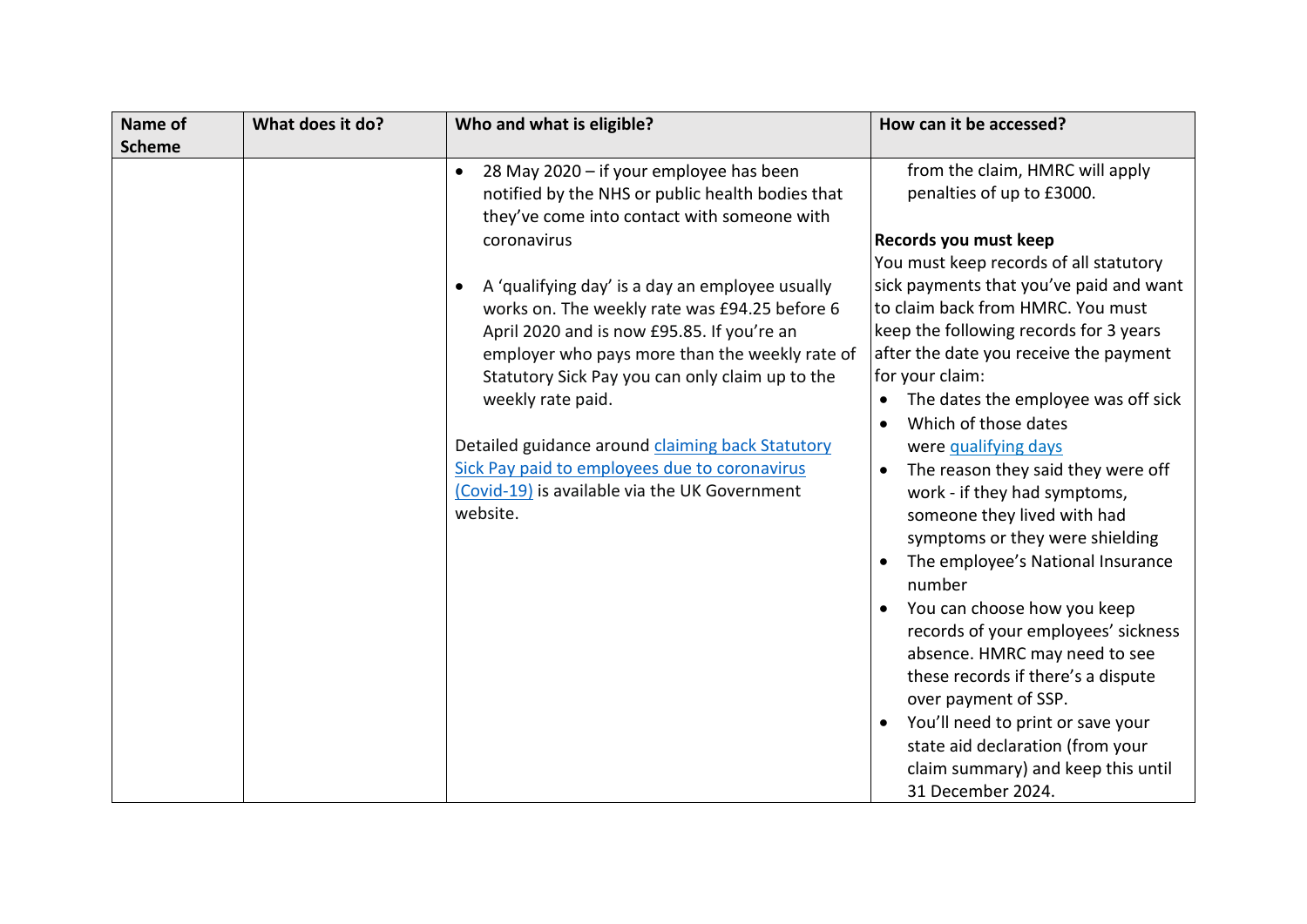| Name of                     | What does it do?    | Who and what is eligible?                                                   | How can it be accessed?                   |
|-----------------------------|---------------------|-----------------------------------------------------------------------------|-------------------------------------------|
| <b>Scheme</b>               |                     |                                                                             |                                           |
| Non-Domestic                | <b>Rates Relief</b> | • All non-domestic properties in Scotland will get a                        | You do not need to apply for this relief. |
| <b>Rates Relief</b>         |                     | 1.6% rates relief. This relief effectively reverses the                     | It will be applied to your bill by your   |
| (All                        |                     | change in poundage for 2020-21.                                             | local council.                            |
| businesses)<br>Non-Domestic | Rates holiday for   |                                                                             | You do not need to apply for this relief. |
| Rates Relief                | 2020/21 tax year    | • Retail, hospitality and leisure businesses will get<br>100% rates relief. | It will be applied to your bill by your   |
| (Specific                   |                     | • To get this relief, a property has to be occupied.                        | local council.                            |
| Sectors)                    |                     | Properties that have closed temporarily due to the                          |                                           |
|                             |                     | government's coronavirus advice will be treated as                          | Contact your local council if you're not  |
|                             |                     | occupied.                                                                   | sure if you're eligible or if you need    |
|                             |                     | • Scottish airports will get 100% rates relief for a                        | more information.                         |
|                             |                     | year, as will organisations providing handling                              |                                           |
|                             |                     | services for scheduled passenger flights at Scottish                        |                                           |
|                             |                     | airports.                                                                   |                                           |
|                             |                     | • Due to the unique role that Loganair plays in                             |                                           |
|                             |                     | providing connectivity to the Highlands and                                 |                                           |
|                             |                     | Islands, they will also get 100% rates relief for a                         |                                           |
|                             |                     | year. No other airline will receive rate relief in                          |                                           |
|                             |                     | Scotland.                                                                   |                                           |
|                             |                     | • Any organisations providing a "handling service" at                       |                                           |
|                             |                     | Scottish airports are eligible. Handling services are                       |                                           |
|                             |                     | defined as doing or more of the following:                                  |                                           |
|                             |                     | De-icing<br>$\circ$                                                         |                                           |
|                             |                     | Re-fuelling<br>$\circ$                                                      |                                           |
|                             |                     | Moving aircraft<br>$\circ$                                                  |                                           |
|                             |                     | Waste servicing<br>$\circ$                                                  |                                           |
|                             |                     | Allocation of seating                                                       |                                           |
|                             |                     | Handling of baggage<br>$\circ$                                              |                                           |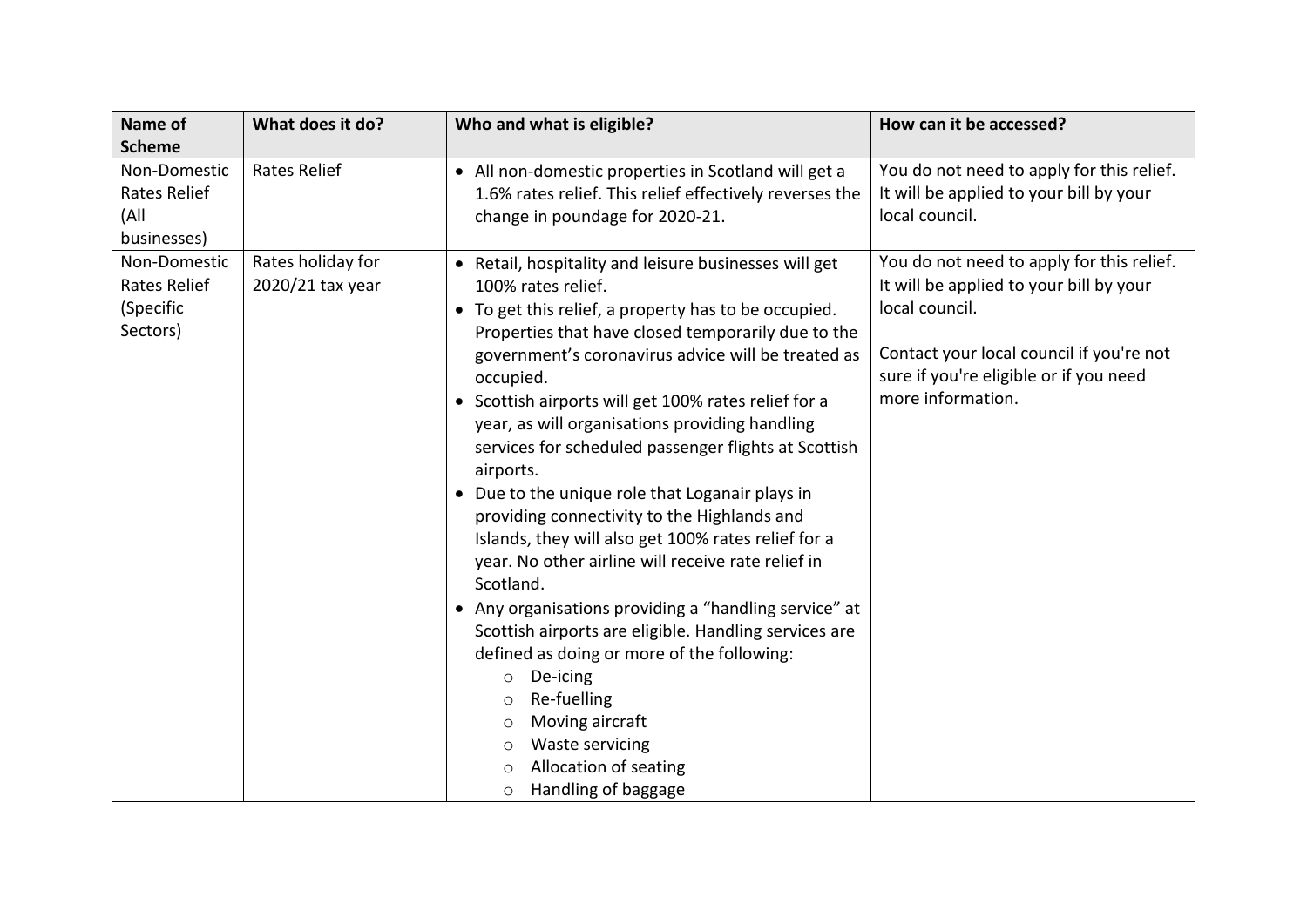| Name of<br><b>Scheme</b>                                                       | What does it do?                               | Who and what is eligible?                                                                                                                                                                                                                                                                                                                                                                                                                                                           | How can it be accessed?                                                                                                                                                                                                                                                                                                 |
|--------------------------------------------------------------------------------|------------------------------------------------|-------------------------------------------------------------------------------------------------------------------------------------------------------------------------------------------------------------------------------------------------------------------------------------------------------------------------------------------------------------------------------------------------------------------------------------------------------------------------------------|-------------------------------------------------------------------------------------------------------------------------------------------------------------------------------------------------------------------------------------------------------------------------------------------------------------------------|
|                                                                                |                                                | Supervision of boarding<br>$\circ$                                                                                                                                                                                                                                                                                                                                                                                                                                                  |                                                                                                                                                                                                                                                                                                                         |
| Deferring<br>Payment of<br>Non-Domestic<br>Rates<br>(Business<br>Rates)        | Payment Deferral                               | • If you're struggling to pay your non-domestic rates<br>bill you should contact your local council and ask<br>them about your payment options.                                                                                                                                                                                                                                                                                                                                     | Contact your local council.                                                                                                                                                                                                                                                                                             |
| Support for<br><b>Water Bills</b>                                              | Suspension of pre-<br>payment charges          | • Scottish Water has agreed to suspend pre-<br>payment charges for licensed providers for two<br>months, beginning with the April payment. This<br>means providers - who provide water to<br>businesses - can be flexible with their customers<br>at this time.<br>• The Central Marketing Agency will also introduce<br>other measures to assist the market by suspending<br>all performance standard charges to ensure<br>licensed providers can focus on supporting<br>customers | Effective immediately<br>Comprehensive details of the package<br>will be set out by the industry in a<br>further letter to licensed providers.<br>Businesses should liaise directly with<br>their water services supplier.<br>For more information please see this<br>news story on the Scottish Government<br>website. |
| <b>Business</b><br><b>Support Fund</b>                                         | Direct grant support to<br>specific businesses | These grants are only available for businesses<br>$\bullet$<br>who pay non-domestic rates.                                                                                                                                                                                                                                                                                                                                                                                          | You can apply for a grant now until 31<br>March 2021.                                                                                                                                                                                                                                                                   |
| (Scottish<br>Government<br>Grants<br>administered<br>via Local<br>Authorities) |                                                | Retail, Hospitality, Leisure Support Grant:<br>• A grant of up to £25,000 for retail, hospitality and<br>leisure businesses<br>Rateable value must be between £18,001 and up<br>to and including £51,000.                                                                                                                                                                                                                                                                           | To apply you will need to complete an<br>application form. You can find this form<br>on your local council website.                                                                                                                                                                                                     |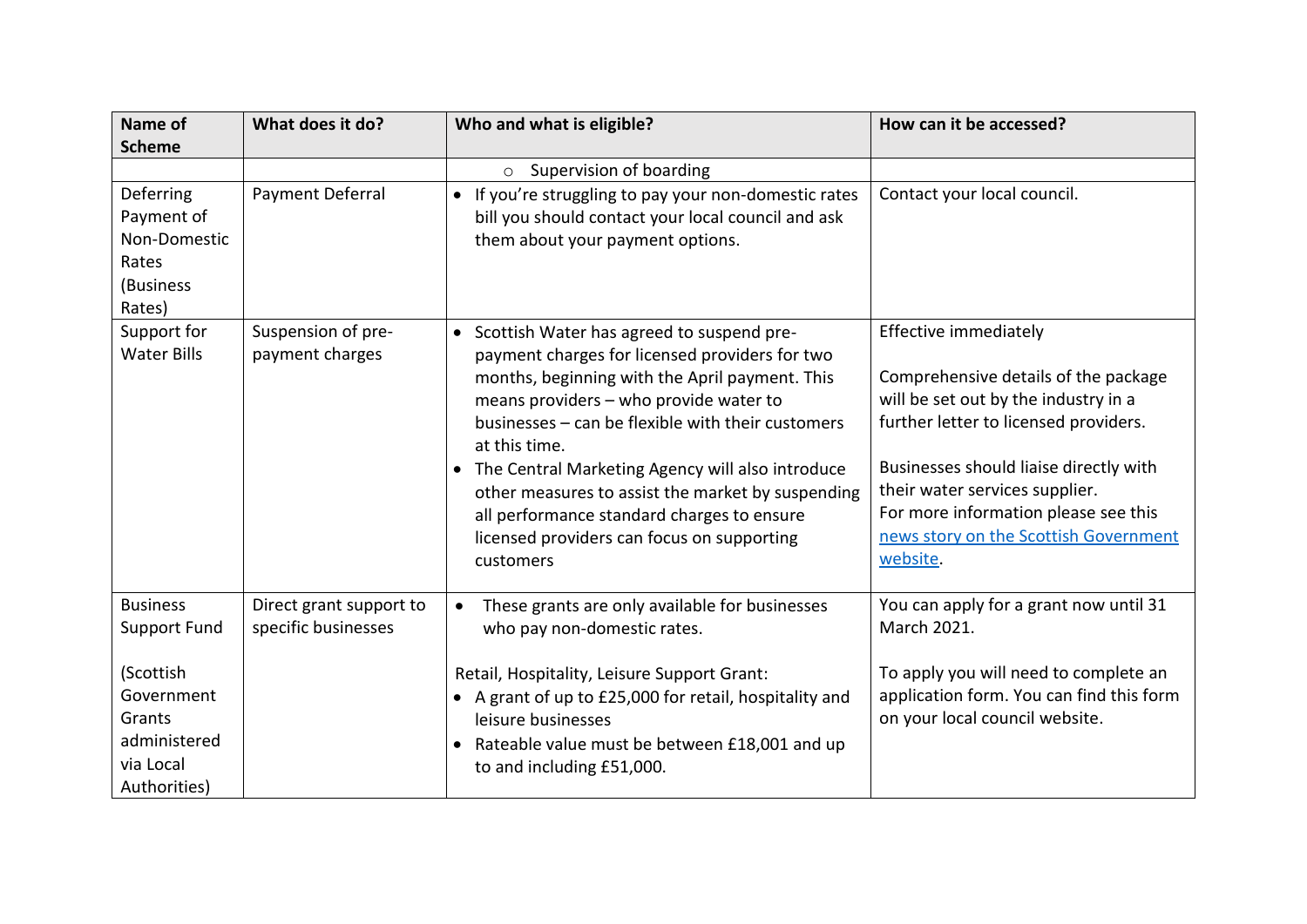| Name of       | What does it do? | Who and what is eligible?                                                                                                                                                                                                                                                                                                                                                                            | How can it be accessed?                                                                                                                                                                                                                                                                 |
|---------------|------------------|------------------------------------------------------------------------------------------------------------------------------------------------------------------------------------------------------------------------------------------------------------------------------------------------------------------------------------------------------------------------------------------------------|-----------------------------------------------------------------------------------------------------------------------------------------------------------------------------------------------------------------------------------------------------------------------------------------|
| <b>Scheme</b> |                  |                                                                                                                                                                                                                                                                                                                                                                                                      |                                                                                                                                                                                                                                                                                         |
|               |                  | • If you are eligible for a grant, you do not need to<br>repay it                                                                                                                                                                                                                                                                                                                                    | Your local council processes the grants<br>and reliefs. They also make any<br>payments due.                                                                                                                                                                                             |
|               |                  | <b>Small Business Support Grant:</b>                                                                                                                                                                                                                                                                                                                                                                 |                                                                                                                                                                                                                                                                                         |
|               |                  | • A grant of up to £10,000 available to small<br>businesses who get Small Business Bonus Scheme<br><b>Relief or Rural Relief</b><br>• You can also get this grant if you get Nursery<br>Relief, Business Growth Accelerator Relief,<br>Disabled Relief, Fresh Start, Sports Relief,<br>Enterprise Areas Relief or Charitable Rate Relief<br>but are eligible for the Small Business Bonus<br>Scheme. | Councils will aim to make payment<br>within 10 working days. To do this<br>they'll need:<br>A fully completed grant<br>$\circ$<br>application form.<br>Any necessary supporting<br>documentation<br>You need to contact your local council if<br>you have any enquiries. This includes: |
|               |                  | Multiple retail, hospitality or leisure properties:                                                                                                                                                                                                                                                                                                                                                  | How to apply and the application<br>$\circ$<br>process                                                                                                                                                                                                                                  |
|               |                  | • If you have multiple properties and are not eligible<br>for the Small Business Bonus Scheme, you may still<br>be eligible for a Small Business Support Grant.<br>• You might still be eligible for this grant, for any                                                                                                                                                                             | If you're eligible<br>Payments<br>$\circ$<br>Complaints<br>$\circ$                                                                                                                                                                                                                      |
|               |                  | retail, hospitality or leisure properties with a<br>rateable value up to £18,000 each.                                                                                                                                                                                                                                                                                                               | <b>Aberdeen City</b><br>Aberdeenshire                                                                                                                                                                                                                                                   |
|               |                  | • All of your properties must have a combined<br>rateable value of between £35,001 and £51,000                                                                                                                                                                                                                                                                                                       | <b>Angus</b><br><b>Argyll and Bute</b>                                                                                                                                                                                                                                                  |
|               |                  | • If you are eligible for a grant, you do not need to<br>repay it                                                                                                                                                                                                                                                                                                                                    | Clackmannanshire<br><b>Dumfries and Galloway</b><br><b>Dundee</b>                                                                                                                                                                                                                       |
|               |                  | Lists of the types of businesses who qualify for the                                                                                                                                                                                                                                                                                                                                                 | <b>East Ayrshire</b>                                                                                                                                                                                                                                                                    |
|               |                  | Small Business Support Grant and the Retail,                                                                                                                                                                                                                                                                                                                                                         | <b>East Dunbartonshire</b>                                                                                                                                                                                                                                                              |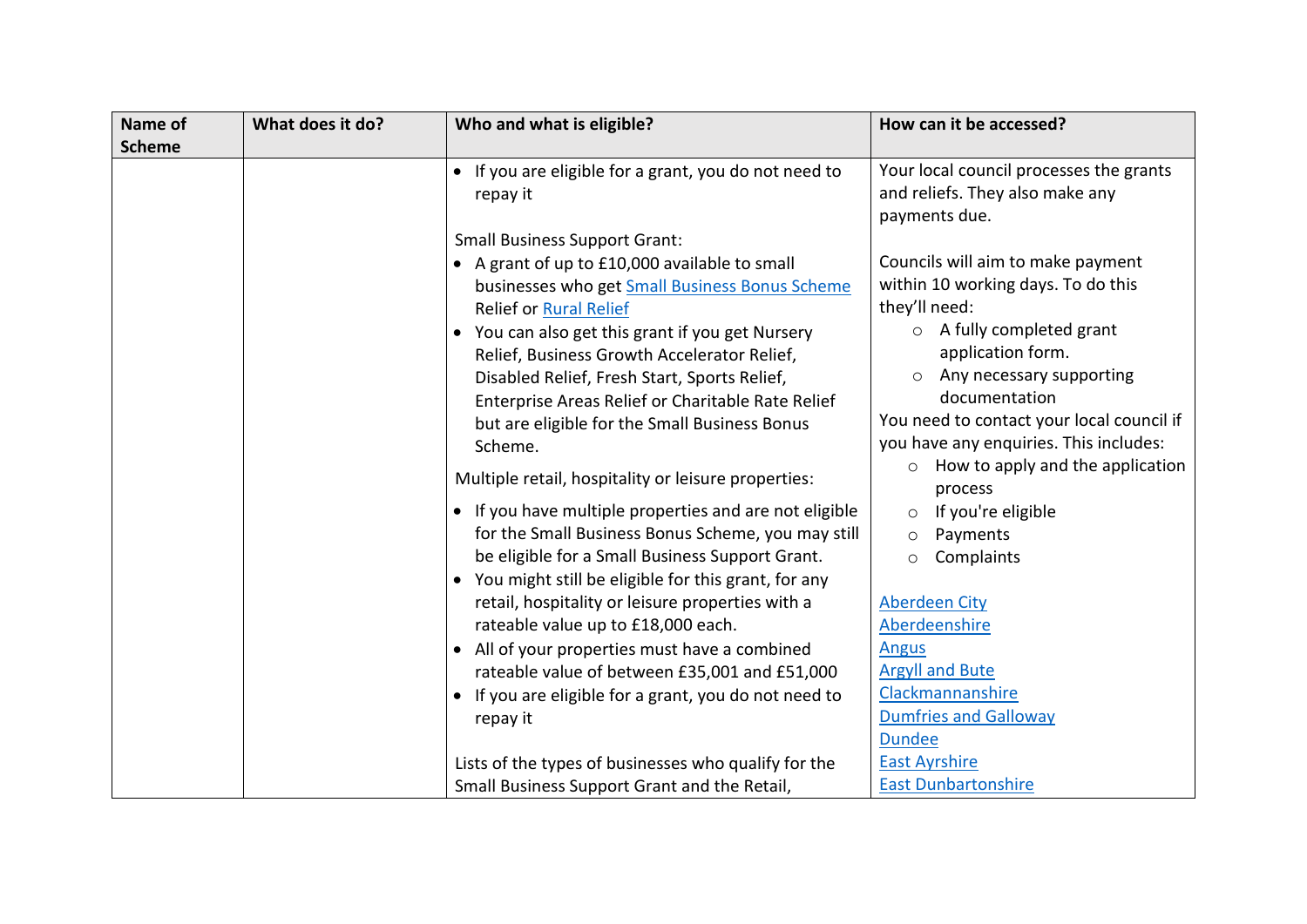| Name of       | What does it do? | Who and what is eligible?                                                                                                                                                                                                                                                                                                                                                                                                                                                                                                                                                                                                                                                                                                                                                                                                                                                                                                                                                | How can it be accessed?                                                                                                                                                                                                                                                                                                                                                                                                                                        |
|---------------|------------------|--------------------------------------------------------------------------------------------------------------------------------------------------------------------------------------------------------------------------------------------------------------------------------------------------------------------------------------------------------------------------------------------------------------------------------------------------------------------------------------------------------------------------------------------------------------------------------------------------------------------------------------------------------------------------------------------------------------------------------------------------------------------------------------------------------------------------------------------------------------------------------------------------------------------------------------------------------------------------|----------------------------------------------------------------------------------------------------------------------------------------------------------------------------------------------------------------------------------------------------------------------------------------------------------------------------------------------------------------------------------------------------------------------------------------------------------------|
| <b>Scheme</b> |                  | Hospitality, Leisure Support Grant are available via<br>the <b>Scottish Government</b> website. However, this is<br>not a complete list. If you think you may be eligible<br>for this relief, contact your local council.<br><b>Multiple Properties:</b><br>From 5 May 2020, if you have more than one<br>property, you can apply for a grant for each<br>eligible property.<br>This means you may be able to get a £10,000 or<br>£25,000 grant for one property. Then each<br>property may be eligible for a:<br>Small Business Support Grant of £7,500<br>Retail, Hospitality, Leisure Support Grant of<br>$\circ$<br>£18,500<br>These grants need to comply with the European<br>Union's State Aid rules.<br>Self-catering accommodation and caravans are<br>eligible for these grants if they:<br>$\circ$ Are a primary source of income for the<br>ratepayer (one third or more), and<br>Were let out for 140 days or more in financial<br>$\circ$<br>year 2019-20. | <b>East Lothian</b><br><b>East Renfrewshire</b><br>Edinburgh<br><b>Falkirk</b><br>Fife<br>Glasgow<br><b>Highland</b><br>Inverclyde<br>Midlothian<br><b>Moray</b><br>Na h-Eileanan Siar<br><b>North Ayrshire</b><br>North Lanarkshire<br><b>Orkney</b><br><b>Perth and Kinross</b><br>Renfrewshire<br><b>Scottish Borders</b><br>Shetland<br><b>South Ayrshire</b><br>South Lanarkshire<br><b>Stirling</b><br><b>West Dunbartonshire</b><br><b>West Lothian</b> |
|               |                  |                                                                                                                                                                                                                                                                                                                                                                                                                                                                                                                                                                                                                                                                                                                                                                                                                                                                                                                                                                          |                                                                                                                                                                                                                                                                                                                                                                                                                                                                |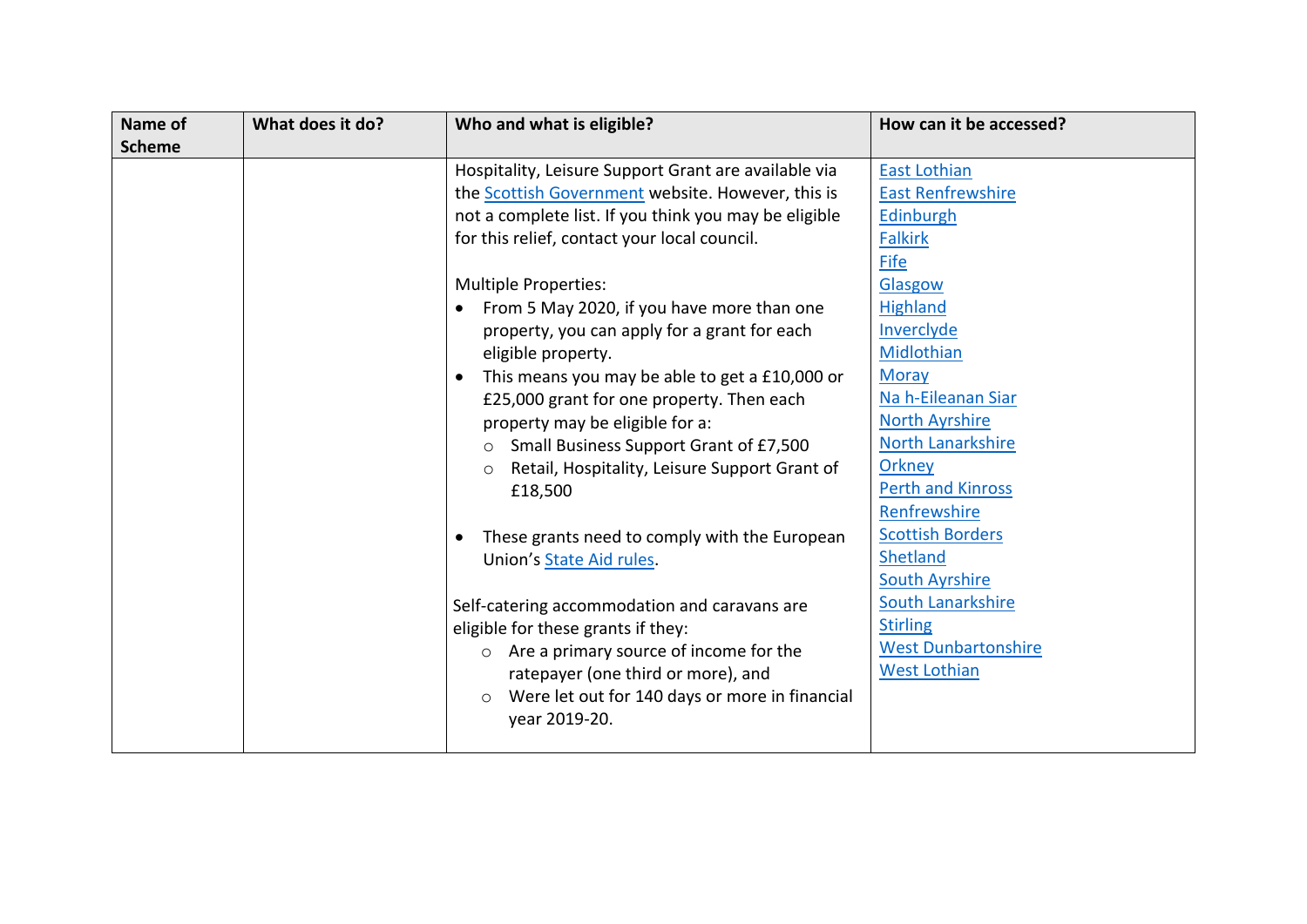| Name of                           | What does it do?                                                                      | Who and what is eligible?                                                                                                                                                                                                                                                                                                                                                                                                                                                                                                                                                                                                                                                                                                                                                                          | How can it be accessed?                                                                                                                                                                                                                                                                                                                                                                                                                                                                                                        |
|-----------------------------------|---------------------------------------------------------------------------------------|----------------------------------------------------------------------------------------------------------------------------------------------------------------------------------------------------------------------------------------------------------------------------------------------------------------------------------------------------------------------------------------------------------------------------------------------------------------------------------------------------------------------------------------------------------------------------------------------------------------------------------------------------------------------------------------------------------------------------------------------------------------------------------------------------|--------------------------------------------------------------------------------------------------------------------------------------------------------------------------------------------------------------------------------------------------------------------------------------------------------------------------------------------------------------------------------------------------------------------------------------------------------------------------------------------------------------------------------|
| <b>Scheme</b>                     |                                                                                       |                                                                                                                                                                                                                                                                                                                                                                                                                                                                                                                                                                                                                                                                                                                                                                                                    |                                                                                                                                                                                                                                                                                                                                                                                                                                                                                                                                |
| <b>Bounce Back</b><br>Loan Scheme | Helps small and medium<br>sized businesses to<br>borrow between £2,000<br>and £50,000 | Lenders can provide a 6 year term loan from<br>$\bullet$<br>£2,000 up to 25% of a business' turnover. The<br>maximum loan amount is £50,000<br>100% government guarantee against the<br>$\bullet$<br>outstanding facility balance, both capital and<br>interest. The borrower always remains 100%<br>liable for the debt.<br>The UK Government will make a Business<br>Interruption Payment (BIP) to the lender to cover<br>the first 12 months of interest payments<br>The borrower does not have to make any<br>repayments for the first 12 months<br>The interest rate for the facility is set at 2.5% per<br>annum, meaning businesses will all benefit from<br>the same rate of interest<br>The length of the loan is 6 years but early<br>$\bullet$<br>repayments are allowed, without early | Applications for Bounce Back Loans are<br>now open.<br>A list of accredited lenders is available<br>via the British Business Bank website.<br>You should approach a lender yourself,<br>ideally via its website. In the first<br>instance, you should approach your own<br>provider. You may also consider<br>approaching other lenders if you are<br>unable to access the finance you<br>require.<br>You will need to fill in a short<br>application form online, which self-<br>certifies that your business is eligible for |
|                                   |                                                                                       | repayment fees<br>Lenders are not permitted to take personal<br>guarantees or take recovery action over a<br>borrower's personal assets (such as their main<br>home or principle private vehicle).<br>There is no fee to access the scheme for either<br>businesses or lenders.<br>You can apply for a loan if your business:<br>Is based in the UK<br>$\bullet$<br>Has been negatively affected by Coronavirus                                                                                                                                                                                                                                                                                                                                                                                    | a loan under the Bounce Back Loan<br>scheme.<br>If you've already received a loan of up<br>to £50,000 under CBILS and would like<br>to transfer it into the Bounce Back Loan<br>scheme, you can arrange this with your<br>lender until 4 November 2020<br>All lenders accredited under the<br>Coronavirus Business Interruption Loan                                                                                                                                                                                           |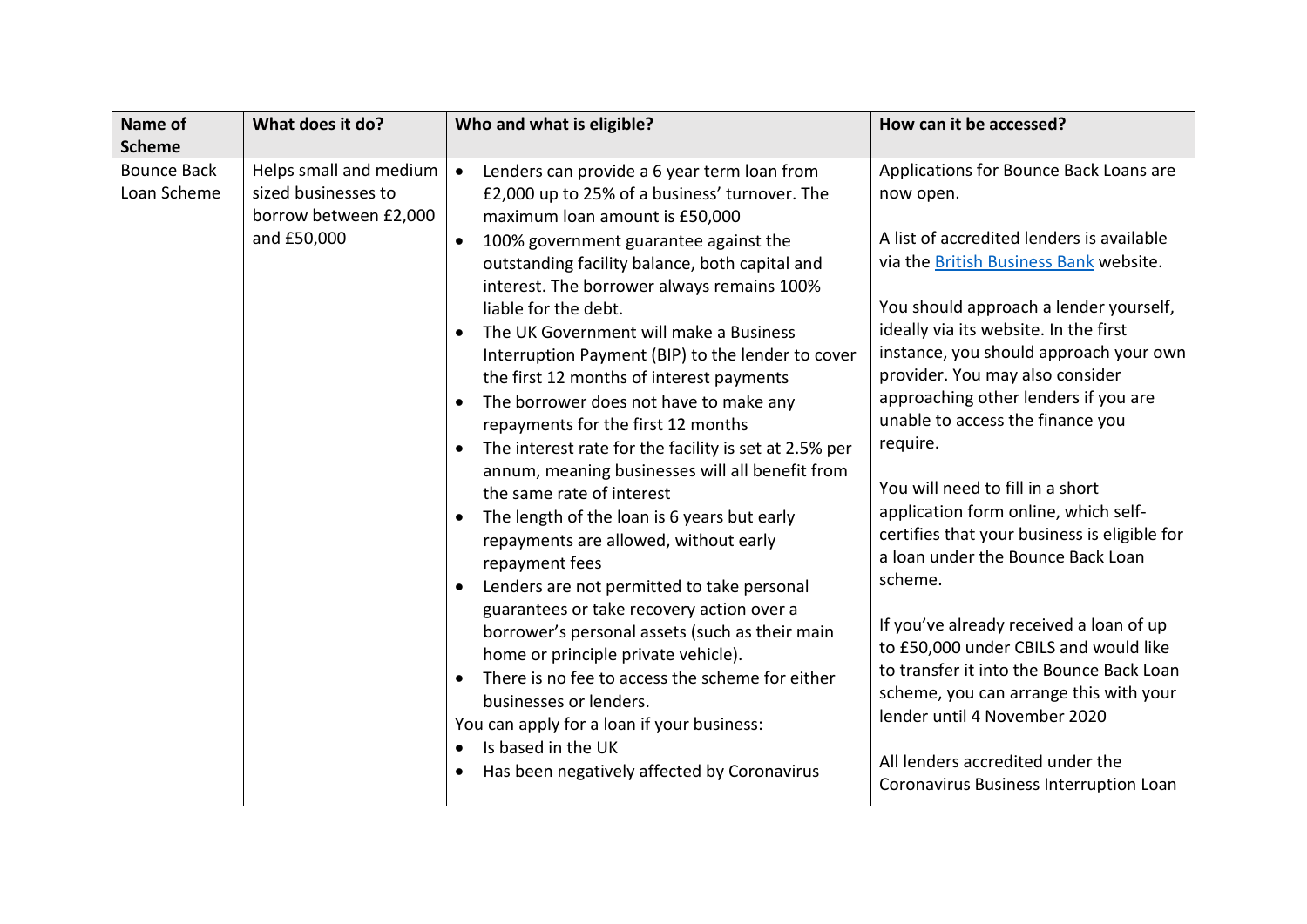| Name of                                                       | What does it do?                                                                                                                                                       | Who and what is eligible?                                                                                                                                                                                                                                                                                                                                                           | How can it be accessed?                                                                                                                                                                                                                                                                                                               |
|---------------------------------------------------------------|------------------------------------------------------------------------------------------------------------------------------------------------------------------------|-------------------------------------------------------------------------------------------------------------------------------------------------------------------------------------------------------------------------------------------------------------------------------------------------------------------------------------------------------------------------------------|---------------------------------------------------------------------------------------------------------------------------------------------------------------------------------------------------------------------------------------------------------------------------------------------------------------------------------------|
| <b>Scheme</b>                                                 |                                                                                                                                                                        |                                                                                                                                                                                                                                                                                                                                                                                     |                                                                                                                                                                                                                                                                                                                                       |
|                                                               |                                                                                                                                                                        | You cannot apply if you're already claiming under<br>$\bullet$<br>the Coronavirus Business Interruption Loan<br>Scheme (CBILS)<br>Businesses from any sector can apply, except:                                                                                                                                                                                                     | Scheme (CBILS) have been invited to<br>become accredited to offer loans under<br>the terms of the Bounce Back Loan<br>Scheme. The British Business Bank is<br>working at pace to accredit those                                                                                                                                       |
|                                                               |                                                                                                                                                                        | Banks, insurers and reinsurers (but not insurance<br>brokers)<br>Public sector bodies<br>State-funded primary and secondary schools<br>$\bullet$<br>The full rules of the scheme is available on the British                                                                                                                                                                        | lenders who want to provide lending<br>under the scheme to further extend its<br>reach and provide more choice for<br>smaller businesses.                                                                                                                                                                                             |
|                                                               |                                                                                                                                                                        | <b>Business Bank website.</b>                                                                                                                                                                                                                                                                                                                                                       |                                                                                                                                                                                                                                                                                                                                       |
| Coronavirus<br><b>Business</b><br>Interruption<br>Loan Scheme | This temporary Loan<br>Scheme will support<br>SMEs with access to<br>loans, overdrafts,<br>invoice finance and<br>asset finance of up to £5<br>million and for up to 6 | Note: In response to feedback received since the<br>schemes launch, all viable small businesses affected<br>by Covid-19, and not just those unable to secure<br>regular commercial financing, will now be eligible.<br>This change is designed to enable all long-term viable<br>businesses experiencing difficulties as a result of the<br>coronavirus outbreak to access finance. | You should apply via your lenders<br>website or through one of the 50+<br>accredited finance providers offering<br>the scheme. The lender has the<br>authority to decide whether to offer you<br>finance.                                                                                                                             |
|                                                               | years.                                                                                                                                                                 | • Supports loans of up to £5 million available on<br>repayment terms of up to six years<br>• UK Government will provide lenders with a partial<br>guarantee of 80% on each loan<br>• No guarantee fee for SMEs to access the scheme -<br>lenders will pay a fee to access the scheme                                                                                                | Personal guarantees are not required to<br>secure lending below £250,000. For any<br>borrowing above £250,000 personal<br>guarantees will be capped at 20% of the<br>outstanding value of the loan, as the<br>Government is providing the guarantee<br>for the remaining 80% of the finance.<br>This will apply to all customers that |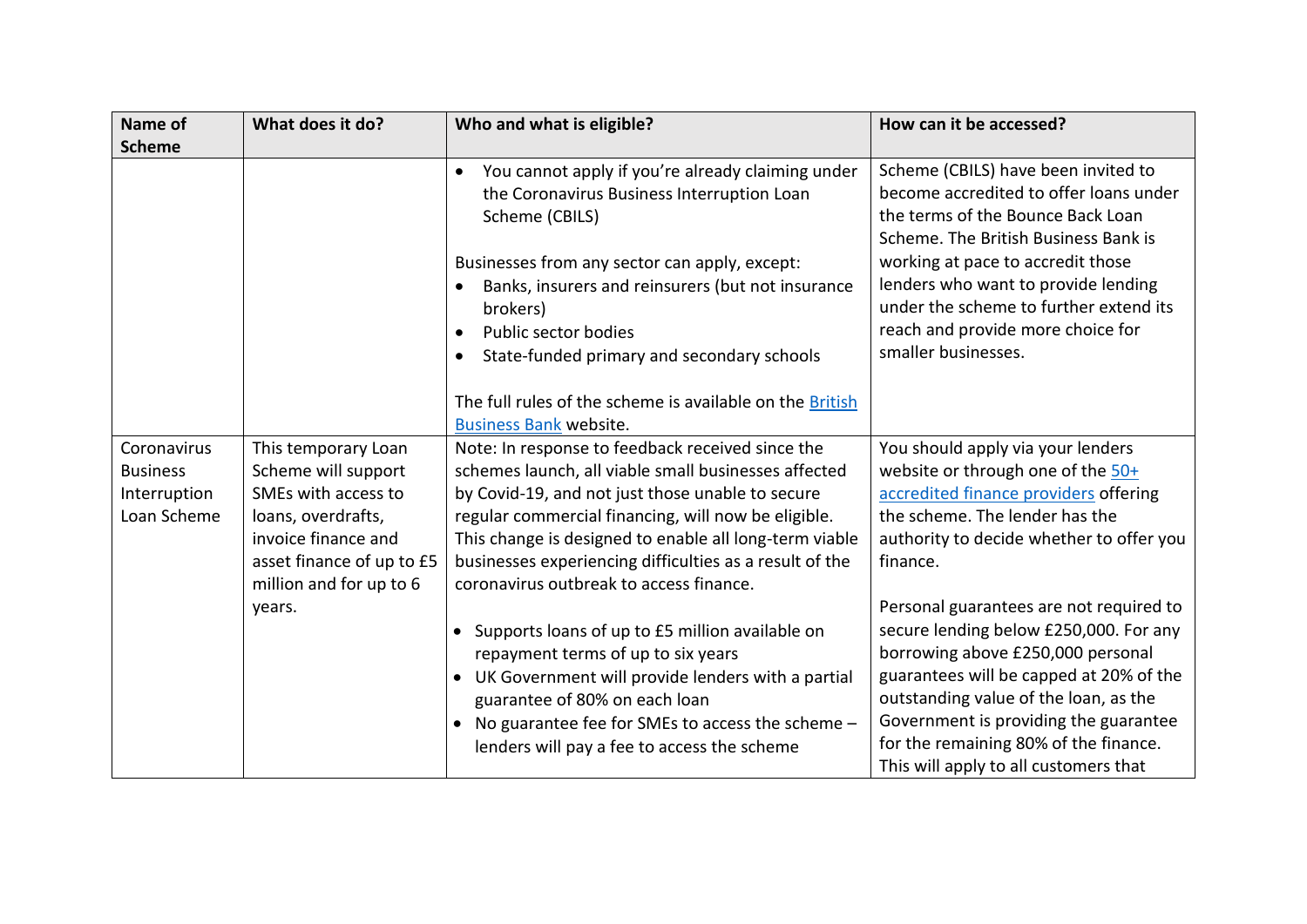| Name of            | What does it do?                                                    | Who and what is eligible?                                                                                                                                                                                    | How can it be accessed?                                                                                                                                                                                 |
|--------------------|---------------------------------------------------------------------|--------------------------------------------------------------------------------------------------------------------------------------------------------------------------------------------------------------|---------------------------------------------------------------------------------------------------------------------------------------------------------------------------------------------------------|
| <b>Scheme</b>      |                                                                     |                                                                                                                                                                                                              |                                                                                                                                                                                                         |
|                    |                                                                     | • Interest and fees paid by UK Government for 12<br>months - this means no upfront costs and lower<br>initial repayments for SMEs                                                                            | have secured a loan under the scheme<br>since its launch on 23rd March.                                                                                                                                 |
|                    |                                                                     | • For overdrafts and invoice finance facilities, term<br>will be up to three years                                                                                                                           | Given there is likely to be a big demand<br>for facilities, businesses should consider<br>applying via the lender's website in the                                                                      |
|                    |                                                                     | Your business must:                                                                                                                                                                                          | first instance. Telephone lines are likely                                                                                                                                                              |
|                    |                                                                     | Be UK based in its business activity                                                                                                                                                                         | to be busy and branches may have                                                                                                                                                                        |
|                    |                                                                     | Have an annual turnover of no more than £45<br>$\bullet$<br>million                                                                                                                                          | limited capacity to handle enquiries due<br>to social distancing.                                                                                                                                       |
|                    |                                                                     | Have a borrowing proposal which the lender<br>$\bullet$<br>would consider viable, were it not for the Covid-<br>19 pandemic<br>Self-certify that it has been adversely impacted by<br>$\bullet$<br>Covid-19. | The full rules of the scheme is available<br>via the British Business Bank website.<br>Scheme expected to run for an initial<br>period of 6 months. There is no limit on<br>the capacity of the scheme. |
|                    |                                                                     | Further eligibility criteria can be accessed via the<br>British Business Bank website.                                                                                                                       |                                                                                                                                                                                                         |
| <b>Future Fund</b> | £250m fund which<br>issues convertible loans<br>to innovative UK    | The Future Fund will match up to 100% of the<br>$\bullet$<br>amount provided by investor(s), up to a<br>maximum of £5 million.                                                                               | The Future Fund scheme is open for<br>applications until the end of September<br>2020.                                                                                                                  |
|                    | companies with good<br>potential, which<br>typically rely on equity | Loan amounts range from £125,000 to £5 million,<br>$\bullet$<br>subject to at least equal match funding from<br>private investors.                                                                           | Visit the <b>Future Fund portal</b> via the<br>British Business Bank website to apply.                                                                                                                  |
|                    | investment and are<br>currently affected by<br>Covid-19.            | Loans will have a minimum of 8% per annum<br>$\bullet$<br>(non-compounding) interest charge applied. This<br>interest will be higher if the company and the                                                  | The application process is investor-led.<br>This means an investor, or lead investor                                                                                                                    |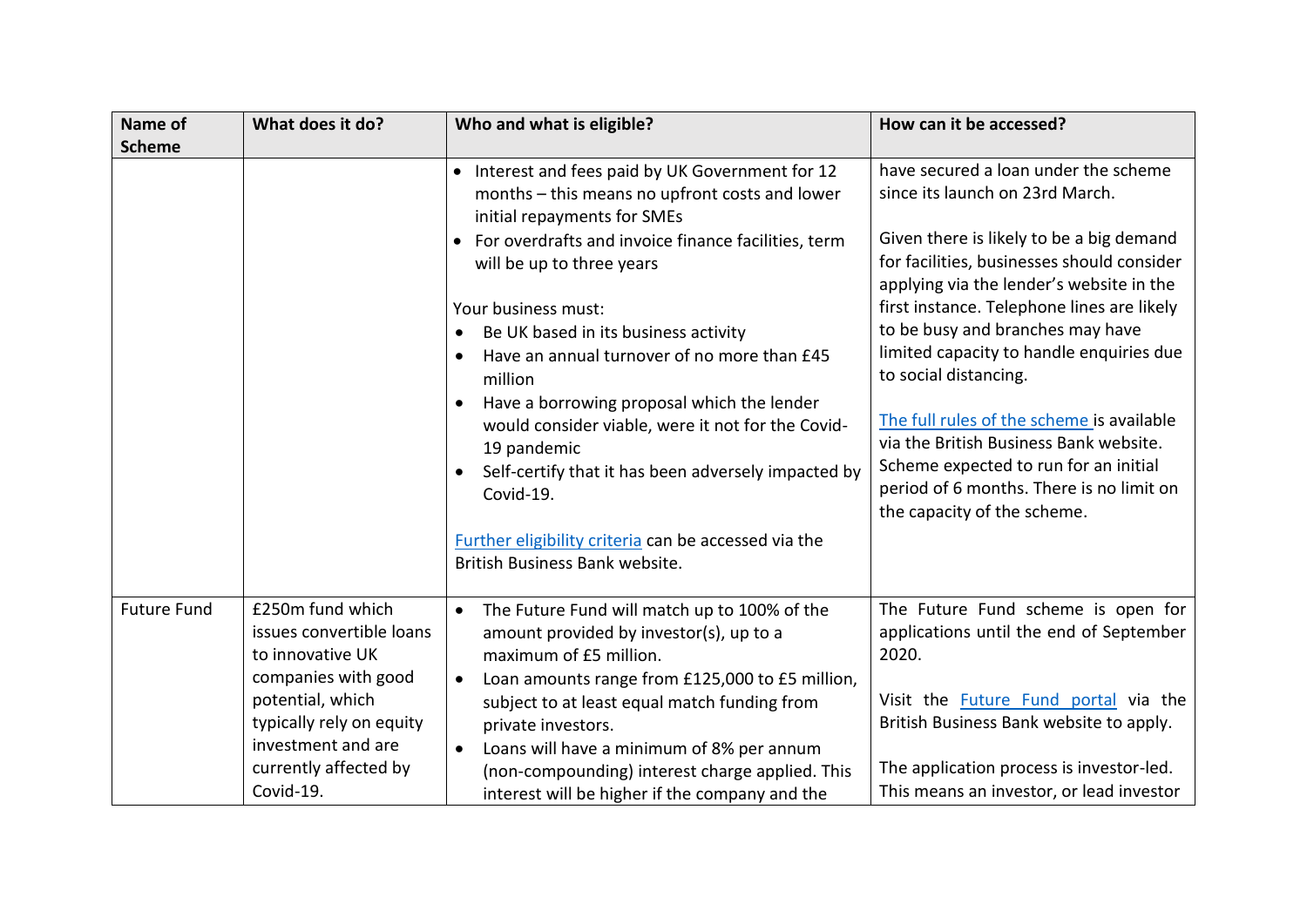| Name of       | What does it do? | Who and what is eligible?                                                                                                                                                                                                                                                                                                                                                                                                                                                                                                                                                                                                                                                                                                                                                                                                                 | How can it be accessed?                                                                                                                                                                                                                                                                                                                                                                                                                                                                                                                                                                                              |
|---------------|------------------|-------------------------------------------------------------------------------------------------------------------------------------------------------------------------------------------------------------------------------------------------------------------------------------------------------------------------------------------------------------------------------------------------------------------------------------------------------------------------------------------------------------------------------------------------------------------------------------------------------------------------------------------------------------------------------------------------------------------------------------------------------------------------------------------------------------------------------------------|----------------------------------------------------------------------------------------------------------------------------------------------------------------------------------------------------------------------------------------------------------------------------------------------------------------------------------------------------------------------------------------------------------------------------------------------------------------------------------------------------------------------------------------------------------------------------------------------------------------------|
| <b>Scheme</b> |                  |                                                                                                                                                                                                                                                                                                                                                                                                                                                                                                                                                                                                                                                                                                                                                                                                                                           |                                                                                                                                                                                                                                                                                                                                                                                                                                                                                                                                                                                                                      |
|               |                  | investor(s) agree between themselves. Unlike a<br>typical bank loan, the interest is not payable on a<br>monthly basis and instead will accrue until the<br>loan converts. At this point, the interest will<br>either be repaid or convert in equity.<br>The loan will mature after 36 months and cannot<br>$\bullet$<br>be repaid early by the company other than with<br>the agreement of all of the investors.<br>The loans will convert into shares in the company<br>in certain circumstances, including an exit or a<br>new funding round.<br>Investors and the Future Fund both invest using a<br>convertible loan agreement, which is predefined<br>and cannot be negotiated.<br>The investor(s) must meet some specific criteria,<br>$\bullet$<br>details of which can be found via the British<br><b>Business Bank website.</b> | of a group of investors, applies in<br>connection with an eligible company.<br>How it works:<br>The investor, or lead investor of a<br>group of investors, certifies they<br>meet the scheme eligibility criteria<br>and provides key investment details.<br>The company confirms the accuracy<br>of the investment application details<br>provided, before submitting the full<br>application.<br>In the case of approved applications,<br>all parties will execute an agreement<br>(in the template form provided) and<br>satisfy certain conditions set out in<br>the agreement before the funds are<br>released. |
|               |                  | Companies must meet the following eligibility<br>criteria:<br>Company must be a UK incorporated limited<br>company<br>The company must have been incorporated on or<br>$\bullet$<br>before 31 December 2019<br>If the company is a member of a corporate group,<br>it must be the ultimate parent company                                                                                                                                                                                                                                                                                                                                                                                                                                                                                                                                 | Further details are available via the<br><b>British Business Bank website.</b>                                                                                                                                                                                                                                                                                                                                                                                                                                                                                                                                       |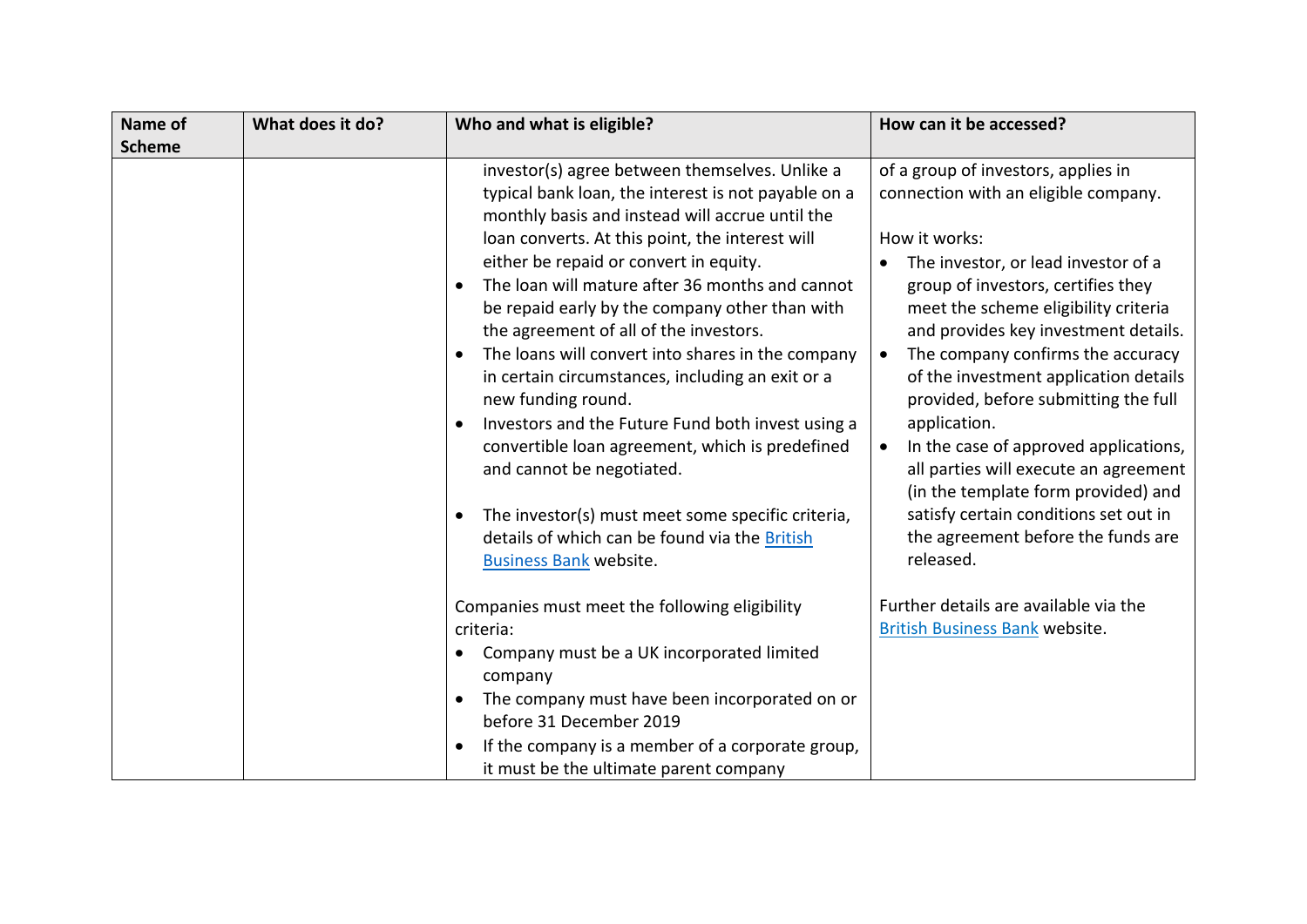| Name of       | What does it do? | Who and what is eligible?                                                                                                                                                                                                                                                                                                                                                                                                                                                                                                                                                                                                                         | How can it be accessed? |
|---------------|------------------|---------------------------------------------------------------------------------------------------------------------------------------------------------------------------------------------------------------------------------------------------------------------------------------------------------------------------------------------------------------------------------------------------------------------------------------------------------------------------------------------------------------------------------------------------------------------------------------------------------------------------------------------------|-------------------------|
| <b>Scheme</b> |                  |                                                                                                                                                                                                                                                                                                                                                                                                                                                                                                                                                                                                                                                   |                         |
|               |                  | The company must have raised at least £250,000<br>$\bullet$<br>in equity from third-party investors in previous<br>funding rounds in the last five years (from 1 April<br>2015 to 19 April 2020, inclusive)<br>The company does not have any of its shares or<br>other securities listed on a regulated market, a<br>multilateral trading facility, a recognised<br>investment exchange and/or any other similar<br>market, stock exchange or listing venue<br>At least one of the following must be true for the<br>$\bullet$<br>company:<br>Half or more employees are UK based<br>$\bullet$<br>Half or more revenues are from UK sales         |                         |
|               |                  | Funding must not be used to:<br>$\bullet$<br>Repay any borrowings from a shareholder or a<br>$\circ$<br>shareholder related party (other than the<br>repayment of any borrowings pursuant to any<br>bank or venture debt facilities);<br>Pay any dividends or other distributions;<br>$\circ$<br>For a period of twelve months from the date<br>$\circ$<br>of the relevant convertible loan agreement,<br>make any bonus or other discretionary<br>payment to any employee, consultant or<br>director of the company other than as<br>contracted prior to the date hereof and as<br>paid by the company in the ordinary course of<br>business; or |                         |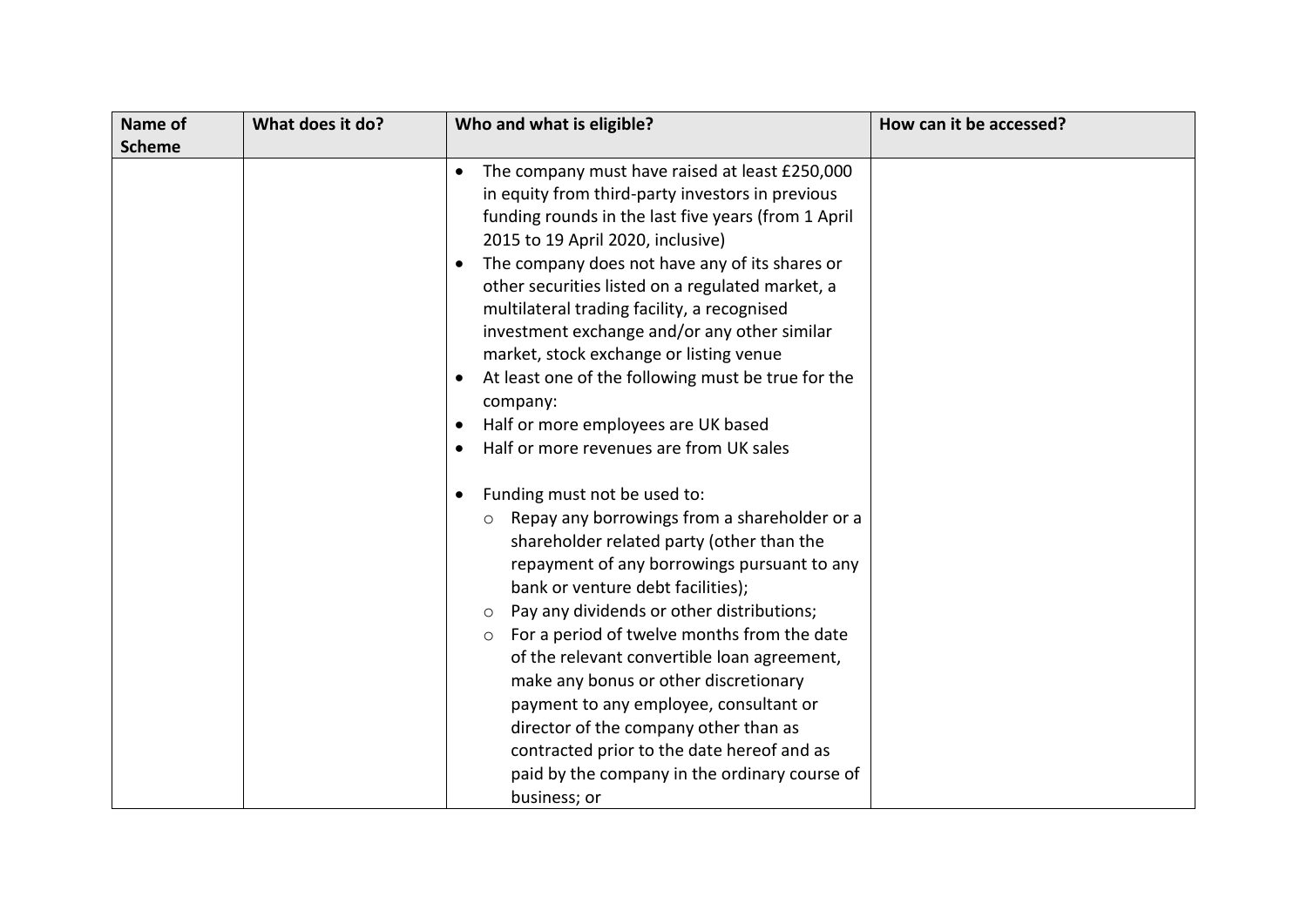| Name of                                                             | What does it do?                                                                                                   | Who and what is eligible?                                                                                                                                                                                                                                                                                                                                                                                                                                                                                                                                                                                                                                                                                                                      | How can it be accessed?                                                                                                                             |
|---------------------------------------------------------------------|--------------------------------------------------------------------------------------------------------------------|------------------------------------------------------------------------------------------------------------------------------------------------------------------------------------------------------------------------------------------------------------------------------------------------------------------------------------------------------------------------------------------------------------------------------------------------------------------------------------------------------------------------------------------------------------------------------------------------------------------------------------------------------------------------------------------------------------------------------------------------|-----------------------------------------------------------------------------------------------------------------------------------------------------|
| <b>Scheme</b>                                                       |                                                                                                                    |                                                                                                                                                                                                                                                                                                                                                                                                                                                                                                                                                                                                                                                                                                                                                |                                                                                                                                                     |
|                                                                     |                                                                                                                    | Pay any advisory or placement fees or<br>$\circ$<br>bonuses to any corporate finance entity or<br>investment bank or similar service provider on<br>monies advanced by the Future Fund.                                                                                                                                                                                                                                                                                                                                                                                                                                                                                                                                                        |                                                                                                                                                     |
| Enterprise<br><b>Relief Fund</b>                                    | £5 million fund from the<br>Prince's Trust and<br>NatWest offering grants<br>to self-employed people<br>aged 18-30 | Grants can be used to maintain core business<br>$\bullet$<br>operations during the crisis, as well as meet any<br>existing financial commitments, such as paying<br>for essential equipment or settling invoices from<br>suppliers.<br>Grants will also support young people to diversify<br>their business to respond to opportunities<br>created by the crises.<br>You must be a business owner aged 18 to 30, who<br>set up their business in the last four years and<br>don't have any other source of income during the<br>crisis.<br>If you set up your business with support from The<br>Prince's Trust in the last four years, you are still<br>eligible for the fund if you were aged 18-30 at the<br>time you received this support. | You can register your interest for grants<br>and tailored support via The Prince's<br>Trust website.                                                |
| Innovate UK<br>Coronavirus<br><b>Business</b><br>Support<br>Package | Continuity grants and<br>loans for R&D focused<br><b>SMEs</b>                                                      | Up to £210 million is available in continuity loans<br>$\bullet$<br>to SMEs and third sector organisations that have<br>a challenge in continuing a live project for which<br>they are have an award from Innovate UK.<br>Loans are for organisations that find themselves<br>facing a sudden shortage or even unavailability of                                                                                                                                                                                                                                                                                                                                                                                                               | Continuity loan applications are now<br>open and will remain open until all the<br>money is allocated or 31 December<br>2020 - whichever is earlier |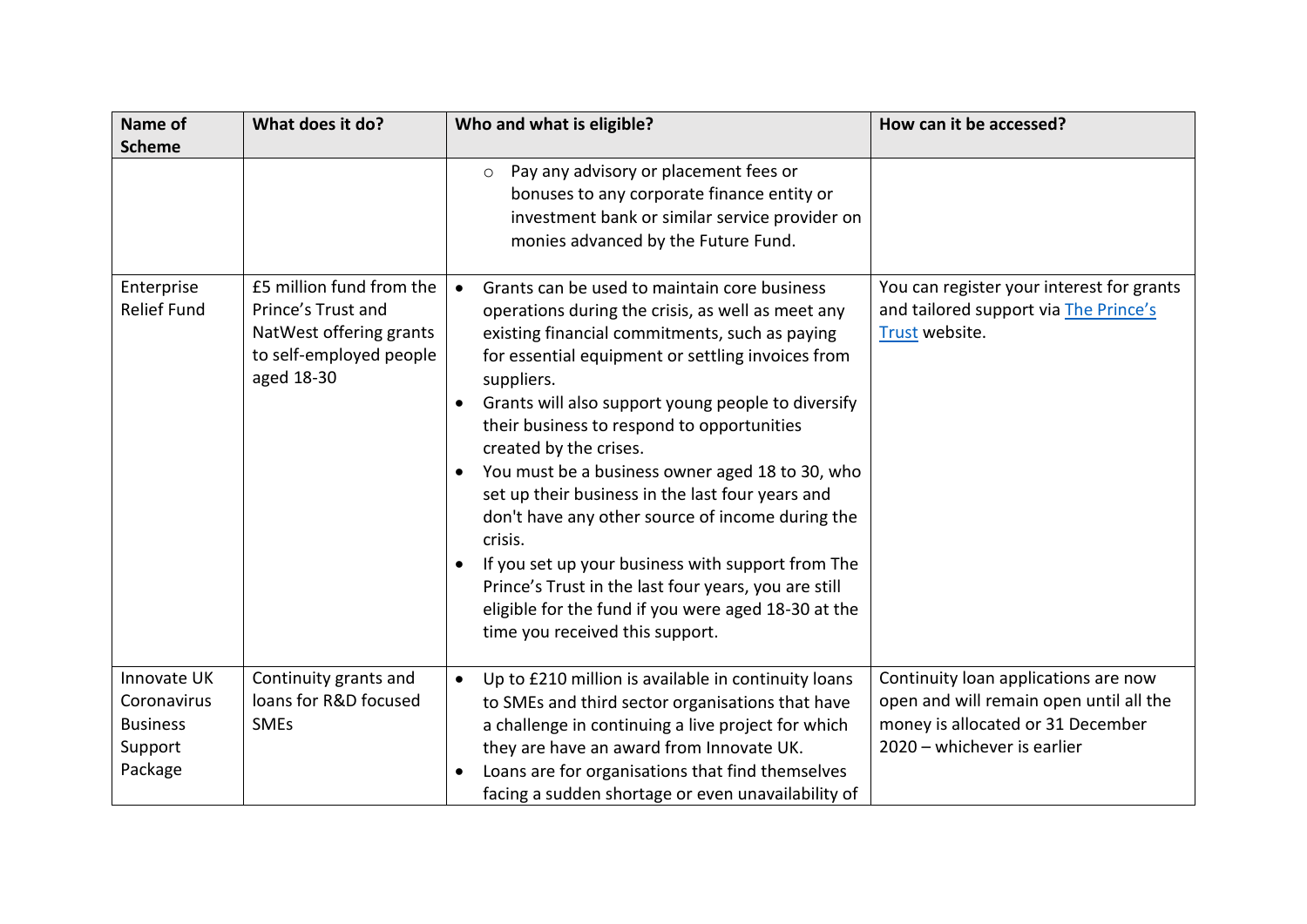| Name of                                                   | What does it do?                                                                                                                                                       | Who and what is eligible?                                                                                                                                                                                                                                                                                                                                                                                                                                                                                                                                                                                                                                                                                                                                                                   | How can it be accessed?                                                                                                                                                                                                                                                                                                                                                                                                                                                                                                                                                                                                                                                                |
|-----------------------------------------------------------|------------------------------------------------------------------------------------------------------------------------------------------------------------------------|---------------------------------------------------------------------------------------------------------------------------------------------------------------------------------------------------------------------------------------------------------------------------------------------------------------------------------------------------------------------------------------------------------------------------------------------------------------------------------------------------------------------------------------------------------------------------------------------------------------------------------------------------------------------------------------------------------------------------------------------------------------------------------------------|----------------------------------------------------------------------------------------------------------------------------------------------------------------------------------------------------------------------------------------------------------------------------------------------------------------------------------------------------------------------------------------------------------------------------------------------------------------------------------------------------------------------------------------------------------------------------------------------------------------------------------------------------------------------------------------|
| <b>Scheme</b>                                             |                                                                                                                                                                        |                                                                                                                                                                                                                                                                                                                                                                                                                                                                                                                                                                                                                                                                                                                                                                                             |                                                                                                                                                                                                                                                                                                                                                                                                                                                                                                                                                                                                                                                                                        |
|                                                           |                                                                                                                                                                        | funds resulting directly from the COVID-19<br>pandemic.<br>This innovation continuity loan may be suitable if<br>$\bullet$<br>you need funding of between £250,000 and<br>£1,600,000.                                                                                                                                                                                                                                                                                                                                                                                                                                                                                                                                                                                                       | Further details and guidance will be sent<br>to existing Innovate UK customers<br>More information can be found via the<br>Innovate UK website.                                                                                                                                                                                                                                                                                                                                                                                                                                                                                                                                        |
| Emergency<br>Loan Fund for<br><b>SME</b><br>Housebuilders | £100m emergency loan<br>fund to support small<br>and medium-sized<br>housebuilders with<br>liquidity issues due to<br>the temporary closure<br>of housebuilding sites. | The fund will offer short-term loan funding to<br>$\bullet$<br>applicants to cover COVID-19 liquidity support to<br>their business.<br>Key features include:<br>Loans available between £50,000 to £1 million,<br>which will normally be limited to a maximum of<br>25% of annual turnover<br>Fixed interest rates of 2% per annum<br>Flexible repayment terms, with the option for<br>capital and interest payments to be offset for 12<br>months. The majority of loans are expected to be<br>repaid within 24 months.<br>Who can apply?<br>SME housebuilders who can demonstrate that:<br>They are a non-public organisation that have a<br>$\bullet$<br>business registered in Scotland which has been<br>directly affected by COVID-19<br>They complete five or more homes in Scotland | Applications are now open.<br>Further information, including an<br>application pack is available via the<br>Scottish Government website.<br>The Scottish Government aims to advise<br>applicants of the outcome of the<br>assessment within 10 working days.<br>In some cases additional information<br>may be required. The Scottish<br>Government will contact you to request<br>this if applicable - please note however<br>that this may impact on the timescale<br>for assessing your application.<br>Important Information:<br>If an application is successful, it is<br>$\bullet$<br>recommend that appropriate legal<br>advice is pursued.<br>Sub-contractors cannot apply for |
|                                                           |                                                                                                                                                                        | per annum<br>Their annual turnover is less than £45 million                                                                                                                                                                                                                                                                                                                                                                                                                                                                                                                                                                                                                                                                                                                                 | costs claimed through the<br>application.                                                                                                                                                                                                                                                                                                                                                                                                                                                                                                                                                                                                                                              |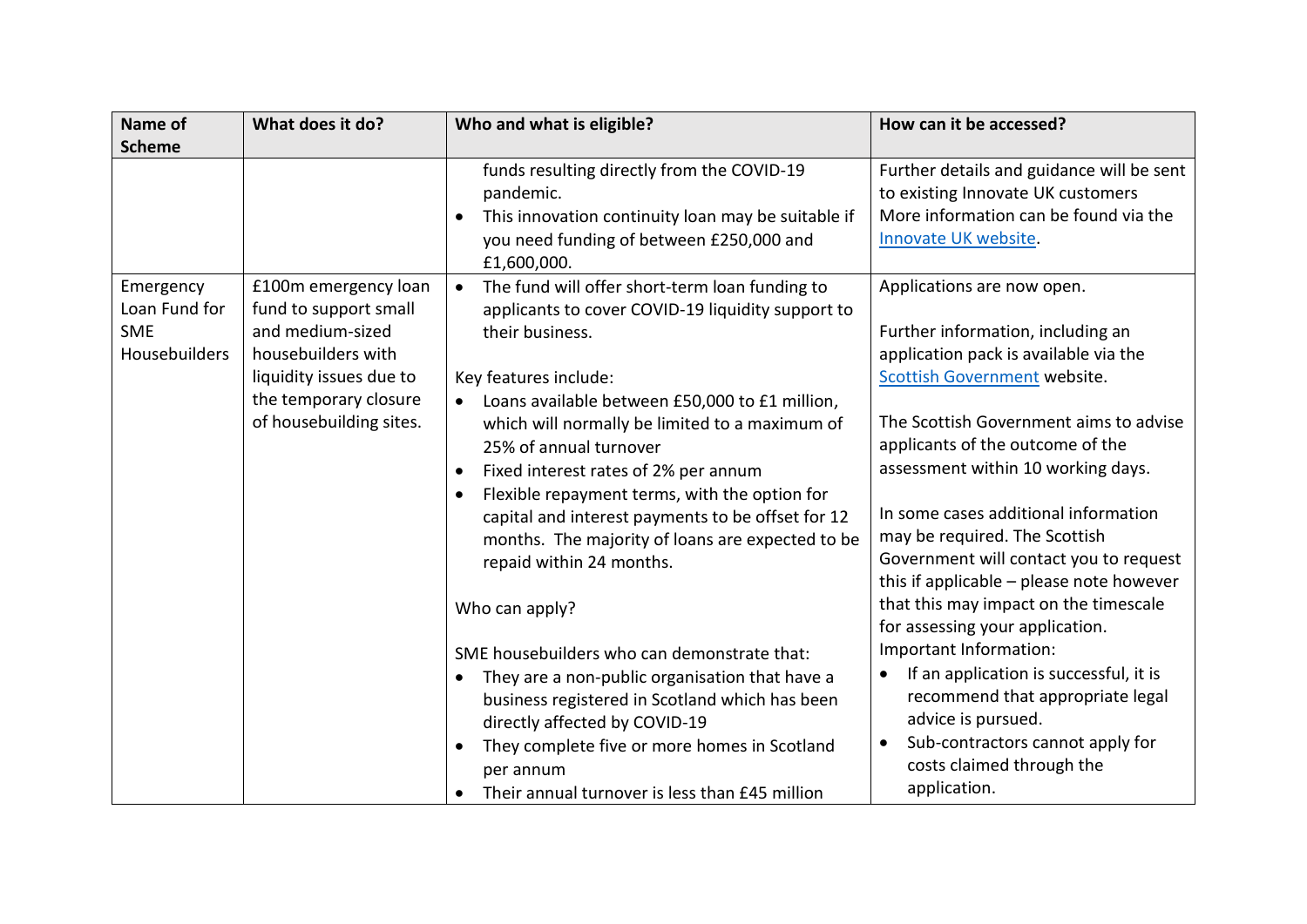| Name of                                                                                     | What does it do?                                                                        | Who and what is eligible?                                                                                                                                                                                                                                                                                                                                                                                                                                                                      | How can it be accessed?                                                                                                                                                                                                                                                                                                                         |
|---------------------------------------------------------------------------------------------|-----------------------------------------------------------------------------------------|------------------------------------------------------------------------------------------------------------------------------------------------------------------------------------------------------------------------------------------------------------------------------------------------------------------------------------------------------------------------------------------------------------------------------------------------------------------------------------------------|-------------------------------------------------------------------------------------------------------------------------------------------------------------------------------------------------------------------------------------------------------------------------------------------------------------------------------------------------|
| <b>Scheme</b>                                                                               |                                                                                         |                                                                                                                                                                                                                                                                                                                                                                                                                                                                                                |                                                                                                                                                                                                                                                                                                                                                 |
|                                                                                             |                                                                                         | Their business was financially viable before<br>$\bullet$<br>COVID-19<br>Funding cannot be secured from existing private<br>$\bullet$<br>banks or other financial institutions or from their<br>own resources to meet liquidity needs, and<br>The business has attempted to secure funding<br>$\bullet$<br>from the Scottish Government, UK Government<br>or other public sector COVID-19<br>schemes before they have applied to the fund.                                                     | Only one application will be<br>$\bullet$<br>accepted per company or group,<br>regardless of the number of<br>branches, subsidiaries or parent<br>bodies.<br>Further important information<br>relating to this fund is also available<br>via the Scottish Government website                                                                    |
| Private and<br><b>Third Sector</b><br>Childcare<br>Providers                                | <b>Funded ELC hours</b><br>payments                                                     | All private and third sector providers who provide<br>$\bullet$<br>funded ELC in their settings will continue to<br>receive payments from their local authority for<br>these funded ELC hours.<br>Private and third sector providers will be able to<br>$\bullet$<br>access: Coronavirus Job Retention Scheme;<br><b>Business Support Fund; Coronavirus Business</b><br>Interruption Loan Scheme and Statutory Sick Pay<br>rebate - See relevant sections of this summary<br>for more details. | Your local authority will be in contact<br>with you to confirm local arrangements<br>of payments for funded ELC hours.<br>Note: Local authorities will no longer be<br>legally obliged to deliver 1140 hours of<br>funded childcare from this August. This<br>statutory requirement will be reinstated<br>at an appropriate time in the future. |
| Broadcast:<br>Single Project<br>Development<br><b>Funding Route</b><br>(Screen<br>Scotland) | £500k fund to support<br>the development of<br>work across live-action<br>and animation | Support Single Project Development by<br>$\bullet$<br>independent companies and producers so they<br>can continue to develop creatively ambitious<br>projects, across scripted and unscripted, and live-<br>action and animation.<br>Also supporting enhanced fees for producers (up<br>$\bullet$<br>to 25% of the project costs, up to a maximum of<br>£5,000).                                                                                                                               | Applications are now open.<br>Find more information on this scheme,<br>including application forms and<br>guidance via the Screen Scotland<br>website.                                                                                                                                                                                          |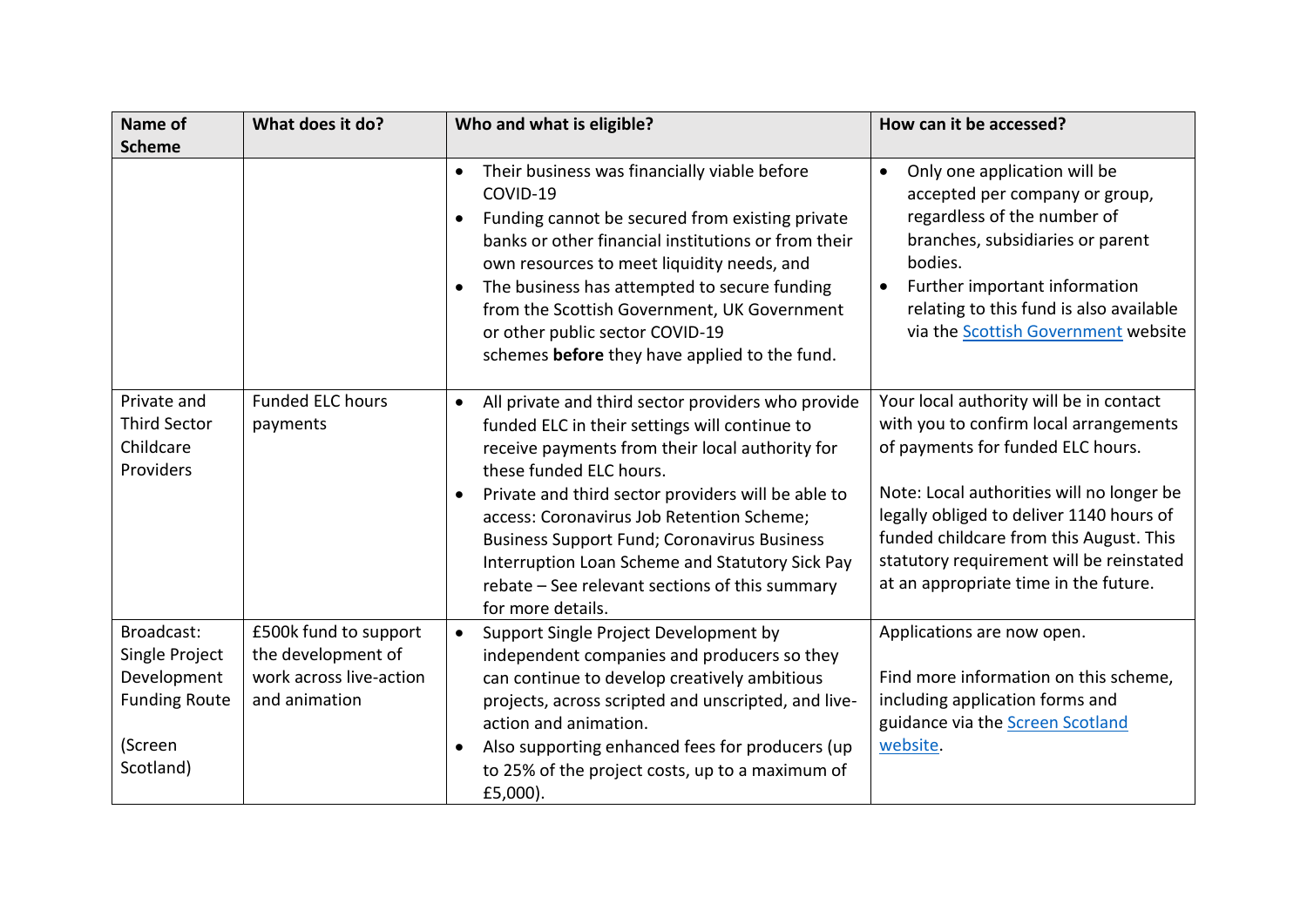| Name of<br><b>Scheme</b>                                                               | What does it do?                                                                                                                    | Who and what is eligible?                                                                                                                                                                                                                                                                                                                                                                                                                                                                                                                                            | How can it be accessed?                                                                                                                                |
|----------------------------------------------------------------------------------------|-------------------------------------------------------------------------------------------------------------------------------------|----------------------------------------------------------------------------------------------------------------------------------------------------------------------------------------------------------------------------------------------------------------------------------------------------------------------------------------------------------------------------------------------------------------------------------------------------------------------------------------------------------------------------------------------------------------------|--------------------------------------------------------------------------------------------------------------------------------------------------------|
|                                                                                        |                                                                                                                                     | Covering both scripted and unscripted genres, the<br>$\bullet$<br>Fund will prioritise UK Network and SVOD<br>(Subscription Video on Demand) focused TV<br>projects with existing commissioner engagement<br>and the potential to be multi-part and/or<br>returning.<br>Would normally expect Single Project<br>$\bullet$<br>Development funding awards to be in the range<br>of:<br>£5,000 to £20,000 for a single unscripted<br>0<br>project<br>£10,000 to £50,000 for a single scripted<br>$\circ$<br>project.                                                    |                                                                                                                                                        |
| Film: Single<br>Project<br>Development<br><b>Funding Route</b><br>(Screen<br>Scotland) | £500k fund to support<br>the development of<br>single feature film<br>projects across live-<br>action, animation and<br>documentary | Supports for the initial development costs of a<br>$\bullet$<br>single feature film project<br>Also supporting enhanced fees for producers (up<br>to 25% of the project costs, up to a maximum of<br>$£5,000$ ).<br>The development and production of projects by<br>filmmakers based in Scotland, as well as projects<br>which reflect or promote Scottish culture,<br>creativity and diversity will be prioritised<br>Will also prioritise projects which offer significant<br>$\bullet$<br>opportunities to people currently under-<br>represented in the sector. | Applications are now open.<br>Find more information on this scheme,<br>including application forms and<br>guidance via the Screen Scotland<br>website. |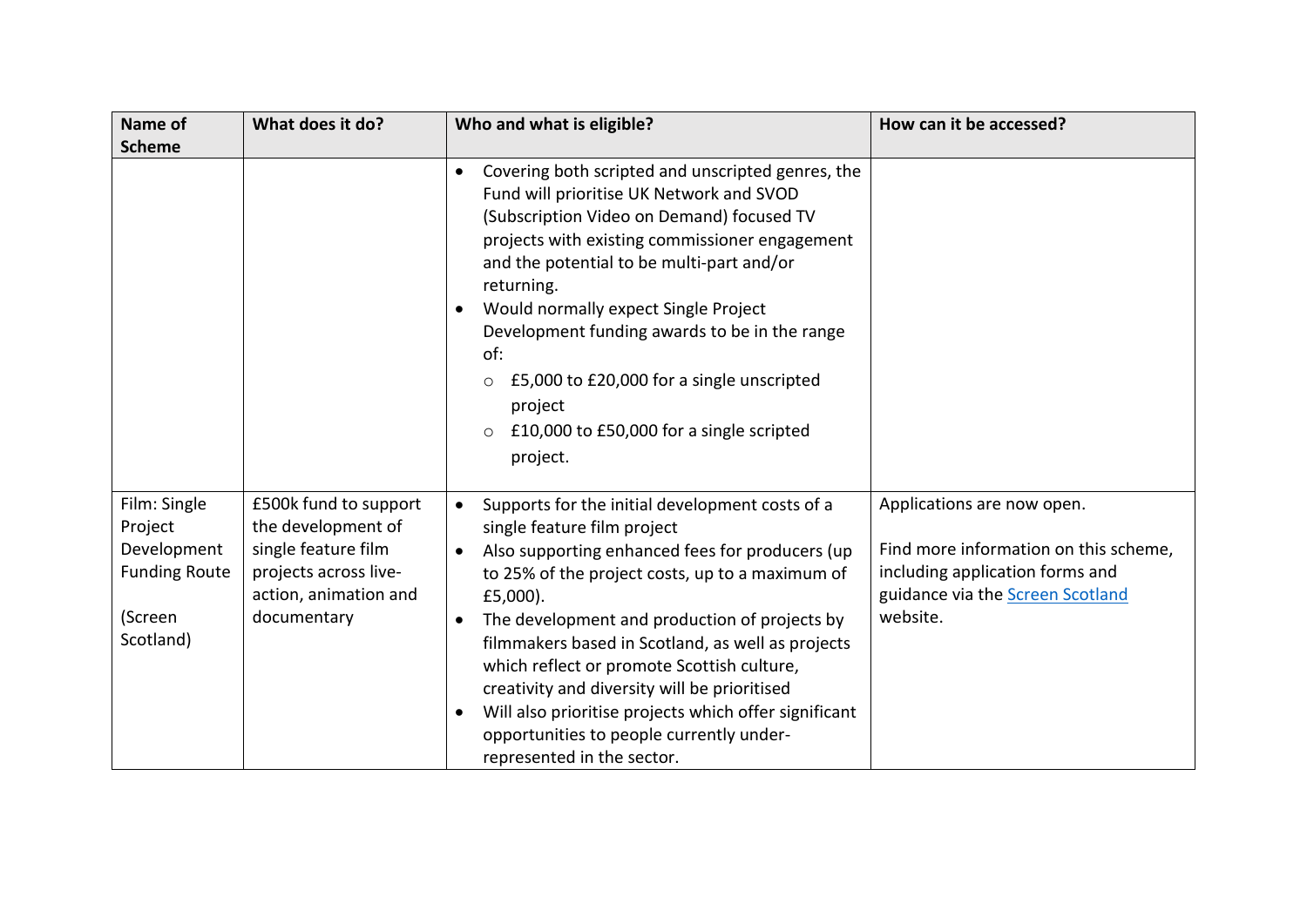| <b>Name of</b>                                                                                                | What does it do?                                                                                                                                                                        | Who and what is eligible?                                                                                                                                                                                                                                                                                                                                                                                                                                                                                                                                                                                                                                                                           | How can it be accessed?                                                                                                                                                                                                                                                                                                                                                                                                                                                     |
|---------------------------------------------------------------------------------------------------------------|-----------------------------------------------------------------------------------------------------------------------------------------------------------------------------------------|-----------------------------------------------------------------------------------------------------------------------------------------------------------------------------------------------------------------------------------------------------------------------------------------------------------------------------------------------------------------------------------------------------------------------------------------------------------------------------------------------------------------------------------------------------------------------------------------------------------------------------------------------------------------------------------------------------|-----------------------------------------------------------------------------------------------------------------------------------------------------------------------------------------------------------------------------------------------------------------------------------------------------------------------------------------------------------------------------------------------------------------------------------------------------------------------------|
| <b>Scheme</b>                                                                                                 |                                                                                                                                                                                         |                                                                                                                                                                                                                                                                                                                                                                                                                                                                                                                                                                                                                                                                                                     |                                                                                                                                                                                                                                                                                                                                                                                                                                                                             |
|                                                                                                               |                                                                                                                                                                                         | Single Project Development Funding in the range<br>$\bullet$<br>of £3,000 to £50,000 will be awarded                                                                                                                                                                                                                                                                                                                                                                                                                                                                                                                                                                                                |                                                                                                                                                                                                                                                                                                                                                                                                                                                                             |
| Open Fund:<br>Sustaining<br>Creative<br>Development                                                           | A £7.5m fund which<br>aims to enable creative<br>organisations to<br>explore ways of working<br>that will help them to<br>adapt and respond to<br>the current changing<br>circumstances | <b>Funding for Individuals</b><br>Freelance and self-employed artists and creative<br>$\bullet$<br>practitioners in Scotland can apply for projects<br>supporting the development of their practice.<br>You may apply for funding to work with others if<br>$\bullet$<br>your practice is collaborative.<br>You must have a UK bank account.<br>$\bullet$<br>Apply for funding between £1,000 and £50,000<br><b>Funding for Organisations</b><br>Organisations and groups based in Scotland<br>$\bullet$<br>whose work or project involves the arts, screen<br>and creative industries.<br>All applicants must have a UK bank account.<br>Apply for a grant between £1,000 and £50,000<br>$\bullet$ | Applications are now open.<br>There are no deadlines for this fund.<br>Application forms along with application<br>guidance and can be accessed via the<br>Creative Scotland website. This includes<br>detail of decision making in the context<br>of Covid-19.<br>Note: Individuals and Organisations<br>applying for a grant from £15,000 to<br>£50,000 you will be asked some<br>additional questions and be asked to<br>complete a separate form for assessing<br>risk. |
| i-Con<br>Challenge<br>Fund &<br>Matchmaking<br>Platform<br>(Construction<br>Scotland<br>Innovation<br>Centre) | An initiative designed to<br>quickly match industry<br>challenges with<br>potential solution<br>providers and funding<br>for impact focused<br>innovation projects.                     | i-Con Innovation Challenge is an open innovation<br>$\bullet$<br>call created to assist the built environment sector<br>face the major challenges caused by the COVID-<br>19 outbreak. The initiative connects industry into<br>new expertise, solutions and funding.<br>For projects which require funding for<br>$\bullet$<br>development to get them market ready, i-Con<br>Challenge Fund Awards of up to £25,000 are<br>initially available for projects that will create<br>impact and help build resilience in the sector.                                                                                                                                                                   | Apply to the challenge fund to co-create<br>solutions by using the Construction<br><b>Scotland Innovation Centre online</b><br>collaboration platform to register a<br>challenge or solution, build<br>collaboration teams and apply for<br>funding.                                                                                                                                                                                                                        |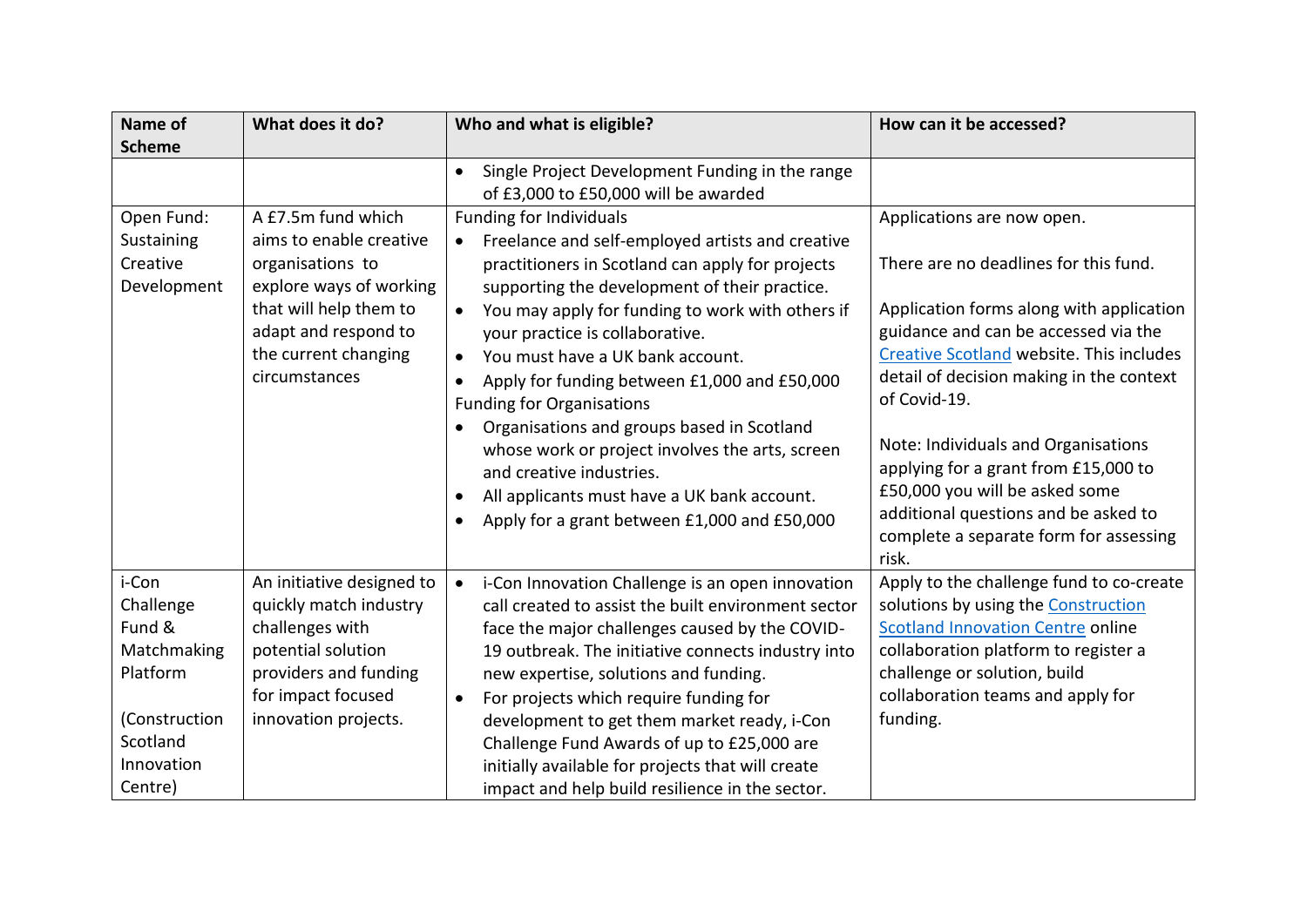| Name of<br><b>Scheme</b>                                                                                                                                         | What does it do?                                                                                                                                                                                                                                                                                                                                                                         | Who and what is eligible?                                                                                                                                                                                                                                                                                                                                                                                                                                                                                                                                                                                                                                                                                                                                                                                                                                                               | How can it be accessed?                                                                                                                                                                                                                                                                                         |
|------------------------------------------------------------------------------------------------------------------------------------------------------------------|------------------------------------------------------------------------------------------------------------------------------------------------------------------------------------------------------------------------------------------------------------------------------------------------------------------------------------------------------------------------------------------|-----------------------------------------------------------------------------------------------------------------------------------------------------------------------------------------------------------------------------------------------------------------------------------------------------------------------------------------------------------------------------------------------------------------------------------------------------------------------------------------------------------------------------------------------------------------------------------------------------------------------------------------------------------------------------------------------------------------------------------------------------------------------------------------------------------------------------------------------------------------------------------------|-----------------------------------------------------------------------------------------------------------------------------------------------------------------------------------------------------------------------------------------------------------------------------------------------------------------|
| Urgent<br>Response<br>Covid-19 Fund<br>(Museums<br>Galleries<br>Scotland)<br>Digital<br>Resilience<br>COVID-19<br>Fund<br>(Museums and<br>Galleries<br>Scotland) | £700k fund for<br>independent museums<br>and galleries critically<br>affected by loss of<br>income as a result of<br>the COVID-19<br>pandemic.<br>Museums can apply for<br>up to £3000 to purchase<br>equipment and<br>software that will<br>enable them to adapt to<br>more digital working<br>during the period of<br>closure due to Covid-19.<br>Total funding available<br>is £105k. | Available to independent Accredited museums<br>$\bullet$<br>Eligible organisations can apply for between<br>$\bullet$<br>£3,000 and £60,000.<br>Will cover core costs and will not be tied to<br>$\bullet$<br>project outcomes.<br>Awards will be limited to a maximum of three<br>$\bullet$<br>months of urgent costs.<br>Eligible organisations can apply for between £300<br>$\bullet$<br>and £3,000.<br>This fund is distributing capital funds and is<br>therefore primarily for equipment and software.<br>Software Licences for one year can be covered<br>$\bullet$<br>along with incidental delivery and installation<br>costs.<br>Any organisation that runs an Accredited<br>$\bullet$<br>museum in Scotland can apply<br>Non accredited museums in Scotland can apply<br>$\bullet$<br>but must demonstrate that they meet criteria<br>which can be found on the Museums and | Applications now open<br>Find out more and apply via the<br><b>Museums and Galleries Scotland</b><br>website.<br>This fund is now open and will operate<br>on a rolling basis until all funds have<br>been distributed.<br>Find out more and apply via the<br><b>Museums and Galleries Scotland</b><br>website. |
| The National<br>Lottery<br>Heritage<br>Emergency<br>Fund                                                                                                         | £50 million fund to<br>support the Heritage<br>sector                                                                                                                                                                                                                                                                                                                                    | Galleries Scotland website.<br>The Heritage Emergency Fund is accepting<br>$\bullet$<br>applications for two grant levels to cover<br>emergency costs during this difficult time:<br>Emergency grants of £3,000 - £50,000<br>$\circ$<br>Emergency grants of £50,000 - £250,000<br>$\circ$                                                                                                                                                                                                                                                                                                                                                                                                                                                                                                                                                                                               | Applications open now until Tuesday 30<br>June.<br>Application guidance can be found via<br>The National Lottery Heritage Fund<br>website.                                                                                                                                                                      |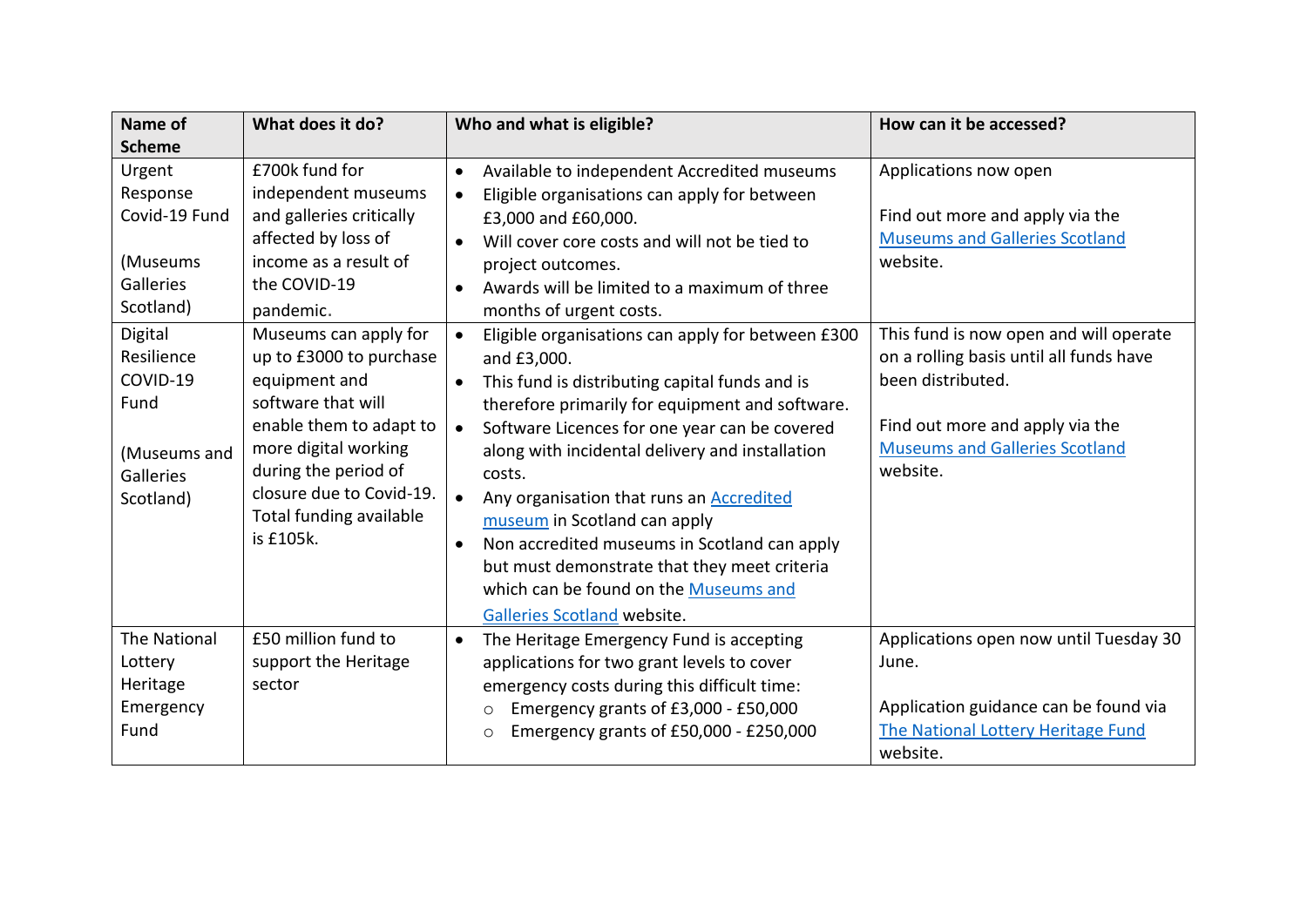| Name of                   | What does it do?                     | Who and what is eligible?                                                          | How can it be accessed?                 |
|---------------------------|--------------------------------------|------------------------------------------------------------------------------------|-----------------------------------------|
| <b>Scheme</b>             |                                      |                                                                                    |                                         |
|                           |                                      | Application criteria and priorities are different for<br>$\bullet$                 |                                         |
|                           |                                      | each level of funding. Please refer to The National                                |                                         |
|                           |                                      | Lottery Heritage Fund website for more details.                                    |                                         |
| VisitScotland             | Suspension of payments               | VisitScotland is suspending Quality Assurance<br>$\bullet$                         | Suspension is applied automatically.    |
| Quality                   | (totalling £1m)                      | Scheme payments                                                                    | Only contact VisitScotland if you have  |
| Assurance<br>Scheme       |                                      | Applies to all participants in the QA scheme<br>$\bullet$                          | not already provided bank account       |
|                           |                                      |                                                                                    | details to allow for refunds to be      |
|                           |                                      |                                                                                    | processed.                              |
|                           |                                      |                                                                                    | Email VisitScotland at                  |
|                           |                                      |                                                                                    | customer.services@visitscotland.com     |
|                           |                                      |                                                                                    |                                         |
| <b>Private Rent</b>       | £5 million fund offering             | This loan scheme offers eligible landlords up to<br>$\bullet$                      | Applications to this fund are open now. |
| Sector                    | interest free loans to               | 100% of lost rental income for a single property.                                  |                                         |
| Landlord<br>Covid-19 Loan | landlords whose tenants              |                                                                                    | Further information including an online |
| Scheme                    | are having difficulty<br>paying rent | Available to Private Rent Sector landlords who:                                    | application can be accessed via the     |
|                           |                                      | Were, or had applied to become, registered<br>$\bullet$<br>before 01 February 2020 | Scottish Government website.            |
| (Scottish                 |                                      | Are not classified as businesses<br>$\bullet$                                      |                                         |
| Government)               |                                      | Have 5 or less properties available for rent<br>$\bullet$                          |                                         |
|                           |                                      | Have properties for rent which are classed as<br>$\bullet$                         |                                         |
|                           |                                      | being within the private rented sector (as per the                                 |                                         |
|                           |                                      | terms of the 2006 Housing Scotland Act)                                            |                                         |
|                           |                                      | Have lost rental income as a result of tenants                                     |                                         |
|                           |                                      | facing difficulty in paying rent as a result of the                                |                                         |
|                           |                                      | Covid-19 situation or where a rental property                                      |                                         |
|                           |                                      | became vacant on or after 01 February 2020 and                                     |                                         |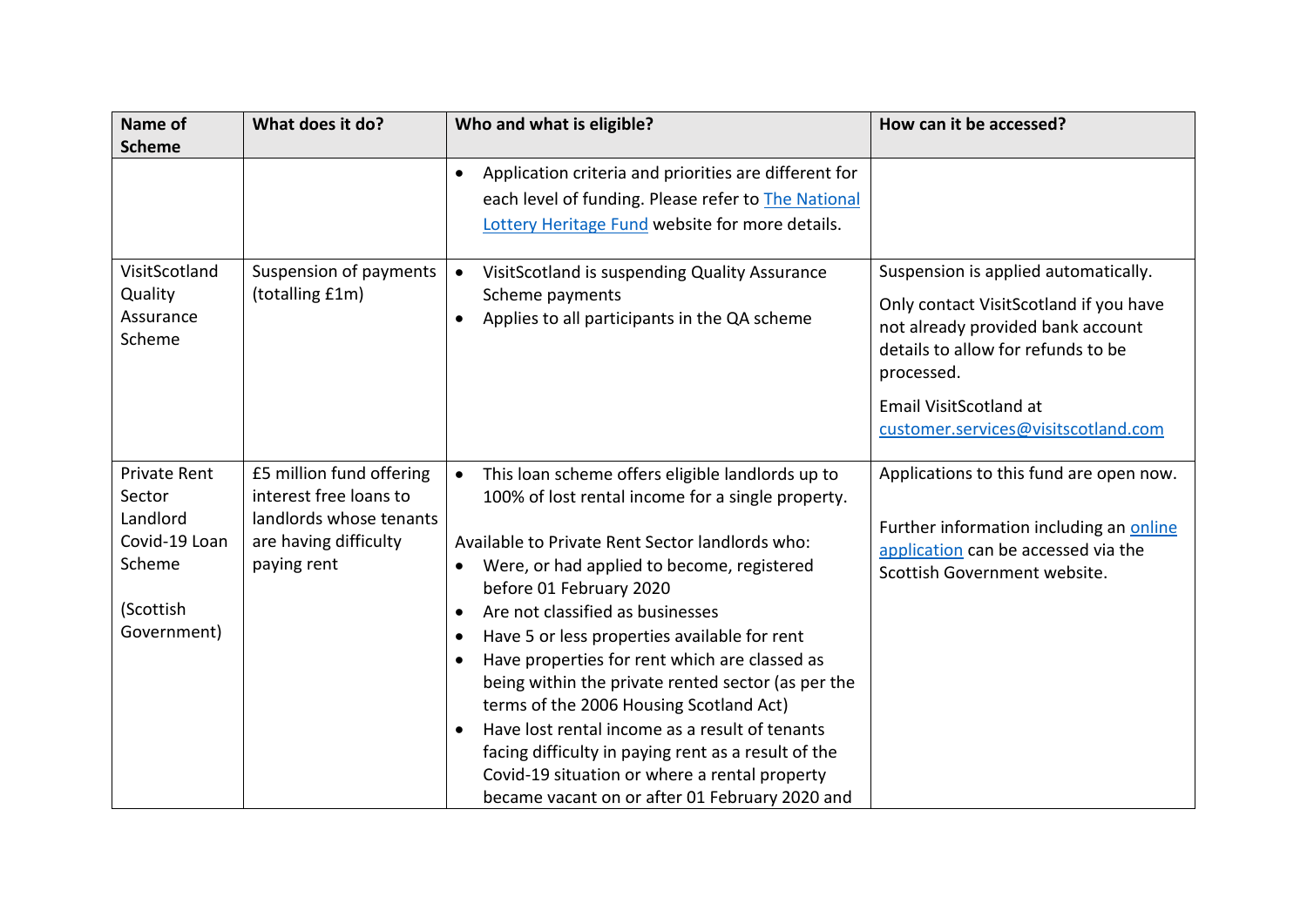| Name of                                        | What does it do?                                                                         | Who and what is eligible?                                                                                                                                                                                                                                                                                                                                                                                                                                                                                                                                                                                                             | How can it be accessed?                                                                                          |
|------------------------------------------------|------------------------------------------------------------------------------------------|---------------------------------------------------------------------------------------------------------------------------------------------------------------------------------------------------------------------------------------------------------------------------------------------------------------------------------------------------------------------------------------------------------------------------------------------------------------------------------------------------------------------------------------------------------------------------------------------------------------------------------------|------------------------------------------------------------------------------------------------------------------|
| <b>Scheme</b>                                  |                                                                                          |                                                                                                                                                                                                                                                                                                                                                                                                                                                                                                                                                                                                                                       |                                                                                                                  |
|                                                |                                                                                          | the landlord is unable to get a new tenant<br>because of the restrictions currently in place.<br>Eligible landlords will be able to apply for a loan<br>to cover lost rental income for a period of up to 6<br>months, backdated to the 01 March 2020<br>Loan repayments will be deferred until October<br>2020, with the loan being repaid in 12 monthly<br>instalments.                                                                                                                                                                                                                                                             |                                                                                                                  |
| Scottish Crown<br><b>Estate Fund</b>           | £7.2 million fund to<br>support costal<br>businesses and third<br>sector organisations   | The 26 councils in Scotland who have coastlines<br>$\bullet$<br>can use their remaining share of the fund which<br>they have not yet allocated to offer direct support<br>to struggling coastal enterprises and<br>organisations, after agreement by the Scottish<br>Government and COSLA.                                                                                                                                                                                                                                                                                                                                            | Fund is devolved to councils                                                                                     |
| COVID-19<br>Corporate<br>Financing<br>Facility | Purchase of short-term<br>debt in the form of<br>commercial paper<br>(Larger firms only) | • Designed to support liquidity among larger firms,<br>helping them to bridge coronavirus disruption to<br>their cash flows through the purchase of short-<br>term debt in the form of commercial paper.<br>• Companies $-$ and their financial subsidiaries $-$ that<br>make a material contribution to the UK economy<br>are able to participate in the facility.<br>• In practice, firms that meet this requirement<br>would normally be: UK incorporated companies,<br>including those with foreign-incorporated parents<br>and with a genuine business in the UK; companies<br>with significant employment in the UK; firms with | The scheme is now open for<br>applications.<br>More information is available from the<br><b>Bank of England.</b> |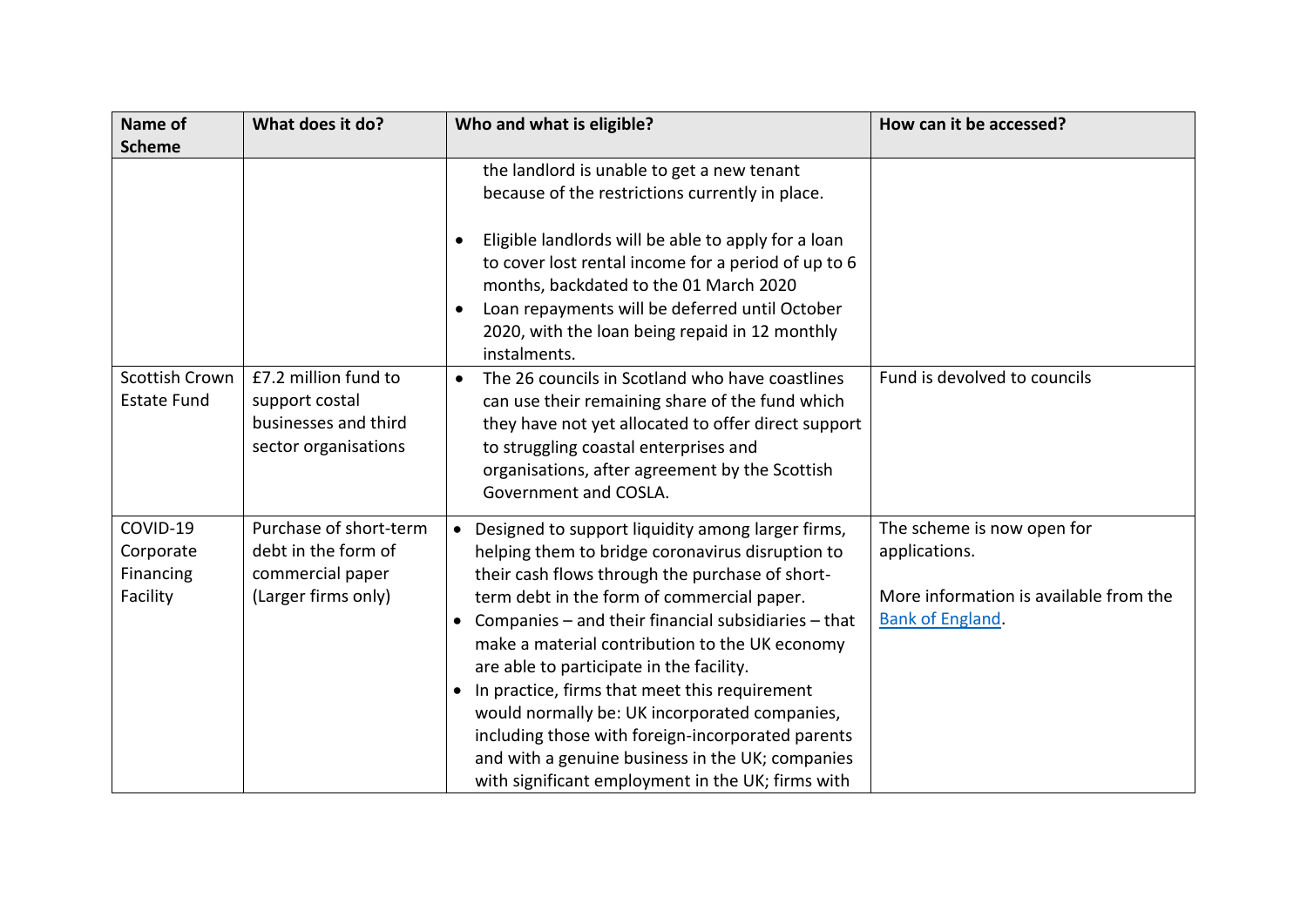| Name of                                                                  | What does it do?                                                                                                                                                                                                                                                                                                                                                                   | Who and what is eligible?                                                                                                                                                                                                                                                                                                                                                                                                                                                                                                                                                                                                                                                                                                                                                                                                                                                                                             | How can it be accessed?                                                                                                                                                                                                                                                                                                                                                                                                                                                          |
|--------------------------------------------------------------------------|------------------------------------------------------------------------------------------------------------------------------------------------------------------------------------------------------------------------------------------------------------------------------------------------------------------------------------------------------------------------------------|-----------------------------------------------------------------------------------------------------------------------------------------------------------------------------------------------------------------------------------------------------------------------------------------------------------------------------------------------------------------------------------------------------------------------------------------------------------------------------------------------------------------------------------------------------------------------------------------------------------------------------------------------------------------------------------------------------------------------------------------------------------------------------------------------------------------------------------------------------------------------------------------------------------------------|----------------------------------------------------------------------------------------------------------------------------------------------------------------------------------------------------------------------------------------------------------------------------------------------------------------------------------------------------------------------------------------------------------------------------------------------------------------------------------|
| <b>Scheme</b>                                                            |                                                                                                                                                                                                                                                                                                                                                                                    |                                                                                                                                                                                                                                                                                                                                                                                                                                                                                                                                                                                                                                                                                                                                                                                                                                                                                                                       |                                                                                                                                                                                                                                                                                                                                                                                                                                                                                  |
|                                                                          |                                                                                                                                                                                                                                                                                                                                                                                    | their headquarters in the UK. We will also consider<br>whether the company generates significant<br>revenues in the UK, serves a large number of<br>customers in the UK or has a number of operating<br>sites in the UK.<br>• Applicants must be investment grade rated (or<br>equivalent) as at 1 March 2020<br>• Further information on eligibility can be found on<br>the Bank of England website as well as details of a<br>recent update to the terms of the CCFF.                                                                                                                                                                                                                                                                                                                                                                                                                                               |                                                                                                                                                                                                                                                                                                                                                                                                                                                                                  |
| Coronavirus<br>Large Business<br>Interruption<br>Loan Scheme<br>(CLBILS) | Provides finance in the<br>form of term loans,<br>revolving credit facilities<br>(overdrafts), invoice<br>finance and asset<br>finance to mid-size and<br>larger UK businesses<br>with a group turnover of<br>more than £45 million.<br><b>CLBILS</b> gives<br>the lender a<br>government-backed<br>partial guarantee (80%)<br>against the outstanding<br>balance of the facility. | A lender can provide up to 25% of your annual<br>$\bullet$<br>turnover. The maximum amount you can borrow<br>is £200m.<br>Term loans and revolving credit facilities over<br>$\bullet$<br>£50m will be offered by CLBILS lenders which<br>have secured additional accreditation.<br>The maximum size for invoice finance and asset<br>finance facilities remains at £50m<br>The scheme provides the lender with a<br>$\bullet$<br>government-backed, partial guarantee (80%)<br>against the outstanding balance of the finance.<br>The borrower remains 100% liable for the debt.<br>$\bullet$<br>Finance terms range from 3 months to 3 years<br>$\bullet$<br>No personal guarantees are permitted for<br>$\bullet$<br>facilities under £250,000.<br>For facilities of £250,000 and over, claims on<br>$\bullet$<br>personal guarantees cannot exceed 20% of losses<br>after all other recoveries have been applied. | This scheme is open now for<br>applications of up to £200 million.<br>Find a lender:<br>A list of accredited lenders offering<br>less than £50 million can be<br>accessed via the British Business<br>Bank website.<br>A separate list of accredited lenders<br>offering <b>£50 million or more</b> can also<br>be found via the British Business<br><b>Bank website</b><br>Approach a lender:<br>You should approach a lender<br>yourself, ideally via the lender's<br>website. |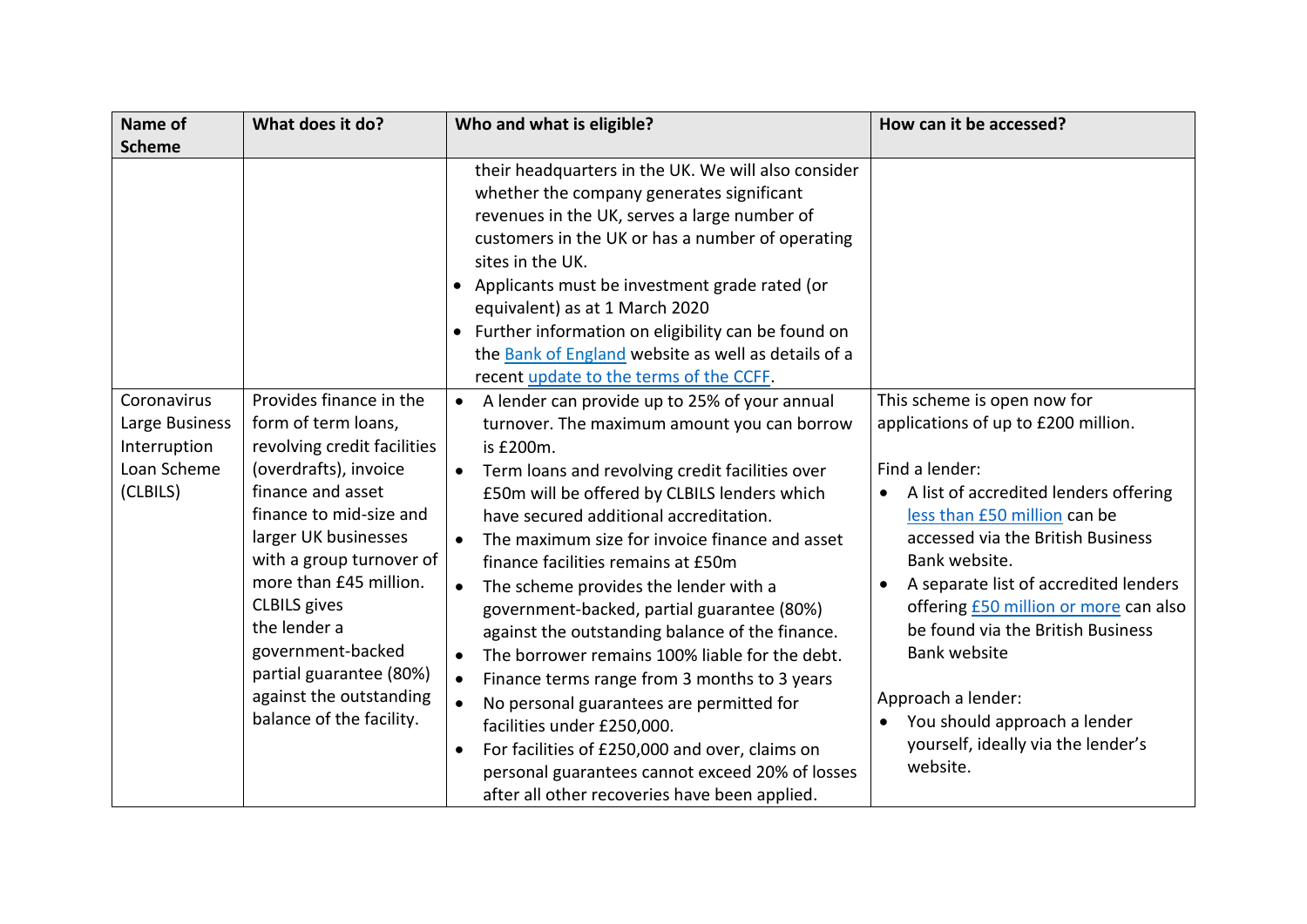| Name of       | What does it do? | Who and what is eligible?                                                                                                                                                                                                                                                                                                                                                                                                                        | How can it be accessed?                                                                                                                                                                                                                                                                                                                                                                                           |
|---------------|------------------|--------------------------------------------------------------------------------------------------------------------------------------------------------------------------------------------------------------------------------------------------------------------------------------------------------------------------------------------------------------------------------------------------------------------------------------------------|-------------------------------------------------------------------------------------------------------------------------------------------------------------------------------------------------------------------------------------------------------------------------------------------------------------------------------------------------------------------------------------------------------------------|
| <b>Scheme</b> |                  |                                                                                                                                                                                                                                                                                                                                                                                                                                                  |                                                                                                                                                                                                                                                                                                                                                                                                                   |
|               |                  | Your business must:<br>Be UK based in its business activity<br>Have an annual turnover of more than £45 million<br>$\bullet$<br>Have a borrowing proposal which the lender<br>$\bullet$<br>would consider viable, were it not for the current<br>pandemic, and for which the lender believes the<br>provision of finance will enable the business to<br>trade out of any short-term to medium-term<br>difficulty                                 | Not every accredited lender can<br>$\bullet$<br>provide every type of finance<br>available under CLBILS, and the<br>amount of finance offered varies<br>between lenders. Please see the<br>lenders' websites for more<br>information on the amounts they<br>are able to offer.                                                                                                                                    |
|               |                  | Self-certify that it has been adversely impacted by<br>$\bullet$<br>Covid-19<br>Not have received a facility under the Bank of<br>England's Covid Corporate Financing Facility<br>(CCFF), or CBILS or BBLS<br>Businesses from any sector can apply, except the<br>$\bullet$<br>following:<br>Credit institutions (falling within the remit of<br>O<br>the Bank Recovery and Resolution Directive),<br>insurers and reinsurers (but not insurance | The lender makes a decision:<br>The lender has the authority to<br>$\bullet$<br>decide whether to offer you finance.<br>Under the scheme, lenders will not<br>take personal guarantees of any<br>form for facilities below £250,000.<br>For facilities above £250,000,<br>personal guarantees may still be<br>required, but claims cannot exceed<br>20% of losses after all other<br>recoveries have been applied |
|               |                  | brokers)<br><b>Building Societies</b><br>$\circ$<br>Public-sector bodies<br>$\circ$<br>State-funded primary and secondary schools<br>$\circ$<br>Companies borrowing more than £50 million<br>$\bullet$<br>through CLBILS will be subject to further                                                                                                                                                                                              | If the lender turns you down:<br>If one lender turns you down, you<br>$\bullet$<br>can still approach other lenders<br>within the scheme                                                                                                                                                                                                                                                                          |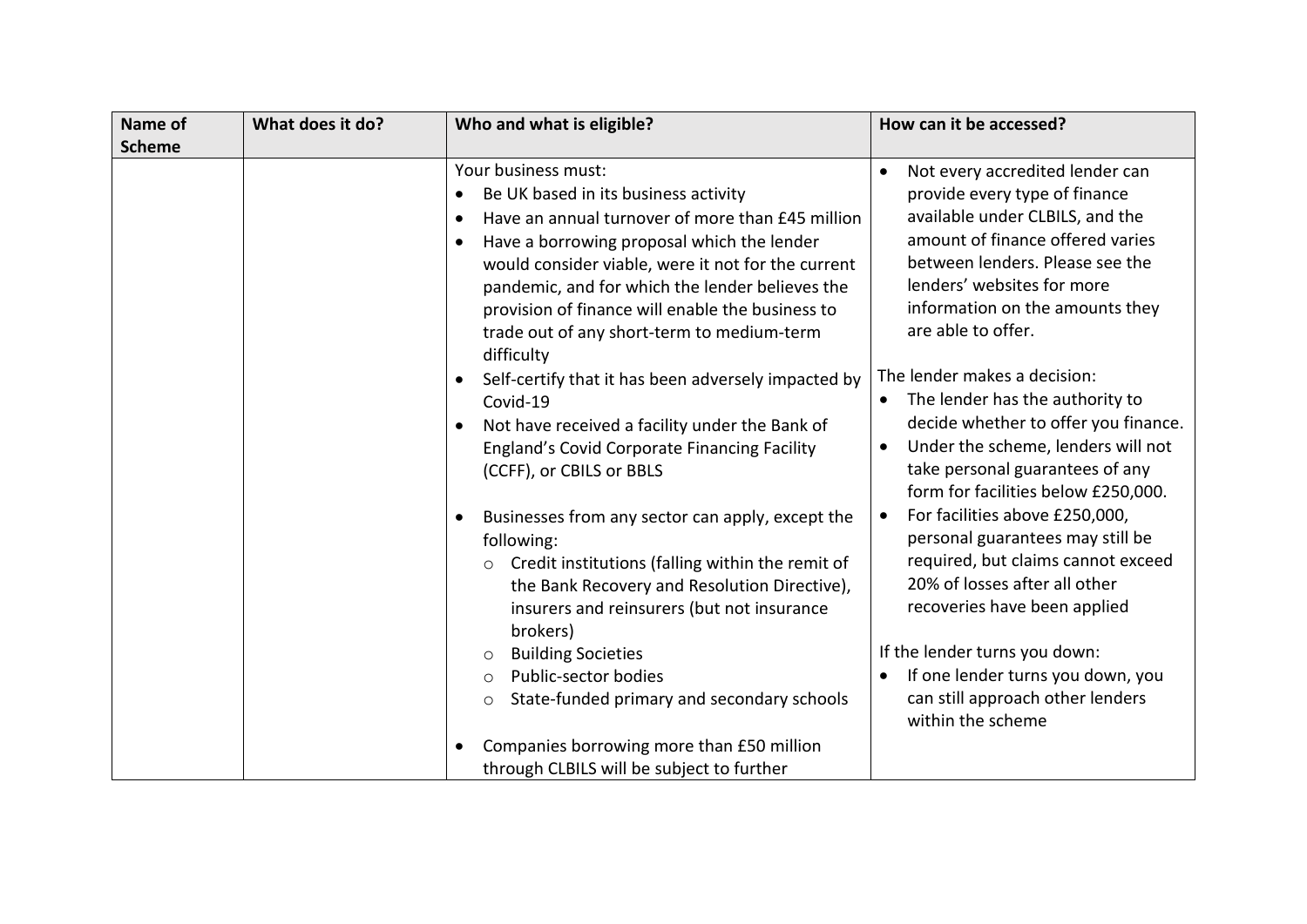| <b>Name of</b>                                            | What does it do?                      | Who and what is eligible?                                                                                                                                                                                                                                                                                                                                                                         | How can it be accessed?                                                                                                                                                |
|-----------------------------------------------------------|---------------------------------------|---------------------------------------------------------------------------------------------------------------------------------------------------------------------------------------------------------------------------------------------------------------------------------------------------------------------------------------------------------------------------------------------------|------------------------------------------------------------------------------------------------------------------------------------------------------------------------|
| <b>Scheme</b>                                             |                                       |                                                                                                                                                                                                                                                                                                                                                                                                   |                                                                                                                                                                        |
|                                                           |                                       | restrictions on dividend payments, senior pay and<br>share buy-backs during the period of the loan.<br>Further information on changes introduced,<br>$\bullet$<br>including new provisions on seniority of CLBILS<br>facilities, can be found on the CLBILS FAQs for<br>businesses page via the British Business Bank<br>website.                                                                 | More details on this scheme can be<br>found on the British Business Bank<br>website.                                                                                   |
| Commercial<br>Insurance                                   | Insurance pay out<br>(based on cover) | • Most commercial insurance policies are unlikely to<br>cover pandemics or unspecified notifiable diseases,<br>such as Covid-19.<br>Businesses which have an insurance policy that<br>covers government ordered closure and pandemics<br>or government ordered closure and unspecified<br>notifiable disease should be able to make a claim<br>(subject to terms and conditions of their policy). | Insurance policies differ significantly, so<br>businesses are encouraged to check the<br>terms and conditions of their specific<br>policy and contact their providers. |
| <b>Planning Rules</b><br>Relaxed<br>(Specific<br>Sectors) | Change of operations                  | • Local Authorities to relax planning rules to allow<br>pubs and restaurants to operate temporarily as<br>takeaways                                                                                                                                                                                                                                                                               | Guidance to be published by Local<br>Authorities.                                                                                                                      |
| Visitor Levy Bill                                         | Halting of Bill                       | • The introduction of a visitor levy on tourism in<br>Scotland will be halted                                                                                                                                                                                                                                                                                                                     | Effective immediately                                                                                                                                                  |
| Deposit Return<br>Scheme                                  | <b>Extension of Go-Live</b>           | • The Deposit Return Scheme will now be<br>introduced in July 2022                                                                                                                                                                                                                                                                                                                                | Effective immediately                                                                                                                                                  |
| <b>Business Loans</b><br>Scotland and<br>West of          | Businesses with existing<br>loans     | • 3 month capital and interest holiday for all existing<br>borrowers<br>Note: Business Loans Scotland is aware of an<br>Advanced Fee Fraud using their name. Business Loans                                                                                                                                                                                                                       | Applied directly to loans via Business<br>Loans Scotland                                                                                                               |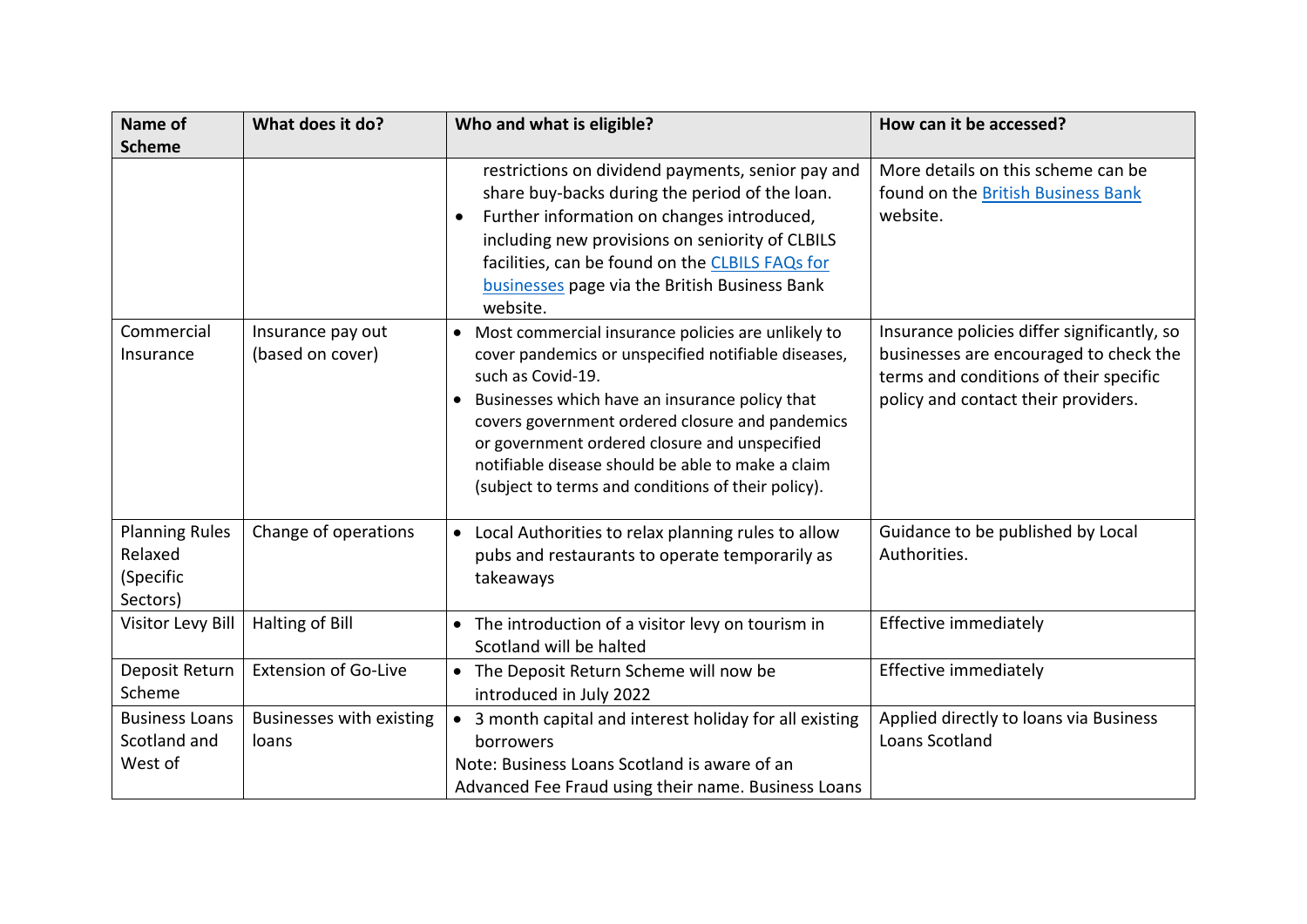| <b>Name of</b>      | What does it do?                            | Who and what is eligible?                                                                         | How can it be accessed?                                      |
|---------------------|---------------------------------------------|---------------------------------------------------------------------------------------------------|--------------------------------------------------------------|
| <b>Scheme</b>       |                                             |                                                                                                   |                                                              |
| Scotland Loan       |                                             | Scotland does not ask a borrower for any up-front                                                 |                                                              |
| Fund                |                                             | fees and any promise of this type of loan requiring an                                            |                                                              |
|                     |                                             | upfront fee is a con.                                                                             |                                                              |
| <b>EU</b>           | Direct €37 billion                          | €37 billion of cohesion policy money will<br>$\bullet$                                            | The Coronavirus Response Initiative has                      |
| Coronavirus         | increase in EU Structural                   | strengthen healthcare systems, support SMEs,                                                      | been adopted by the EU and came into                         |
| Response            | Funds (European                             | short-term employment schemes, and                                                                | force on 1 April.                                            |
| Investment          | <b>Regional Development</b>                 | community-based services.                                                                         |                                                              |
| Initiative          | Fund (ERDF); European<br>Social Fund (ESF); | An EU Task Force has been setup to coordinate<br>$\bullet$                                        | More information is contained within                         |
|                     | Cohesion Fund (CF); and                     | work with Member States, identify their precise<br>needs and assist them so as to ensure that the | this European Commission document.                           |
|                     | <b>European Maritime and</b>                | money starts flowing as soon as possible.                                                         |                                                              |
|                     | Fisheries Fund (EMFF))                      |                                                                                                   |                                                              |
| <b>Third Sector</b> | £20 million to ensure                       | • £20 million emergency fund provides grants of up                                                | This fund is now open                                        |
| Resilience          | health and continued                        | to £75,000                                                                                        |                                                              |
| Fund                | viability of third sector                   | • In addition, there is up to a further £5m available                                             | The fund is delivered by Firstport, Social                   |
|                     | organisations                               | in fully flexible, 0% interest loans starting at                                                  | Investment Scotland and the Corra                            |
| (Scottish           |                                             | £50,000                                                                                           | Foundation                                                   |
| Government)         |                                             |                                                                                                   |                                                              |
|                     |                                             | To be eligible, organisations must be:                                                            | In order to apply, applicants must                           |
|                     |                                             | A charity, social enterprise or voluntary<br>$\bullet$                                            | complete a short eligibility checker to                      |
|                     |                                             | organisation based in Scotland and/or primarily                                                   | assess their suitability for the fund.                       |
|                     |                                             | delivering services/activities in Scottish                                                        |                                                              |
|                     |                                             | communities                                                                                       | Further information such as guidance                         |
|                     |                                             | Already delivering those products or services<br>$\bullet$                                        | notes and FAQs are available via the                         |
|                     |                                             | prior to March 2020                                                                               | Third Sector Resilience Fund section of<br>the SCVO website. |
|                     |                                             | Needing funding to stabilise cash flows directly as<br>$\bullet$                                  |                                                              |
|                     |                                             | a result of the impact of COVID-19, as opposed to                                                 |                                                              |
|                     |                                             | pre-existing financial difficulties                                                               |                                                              |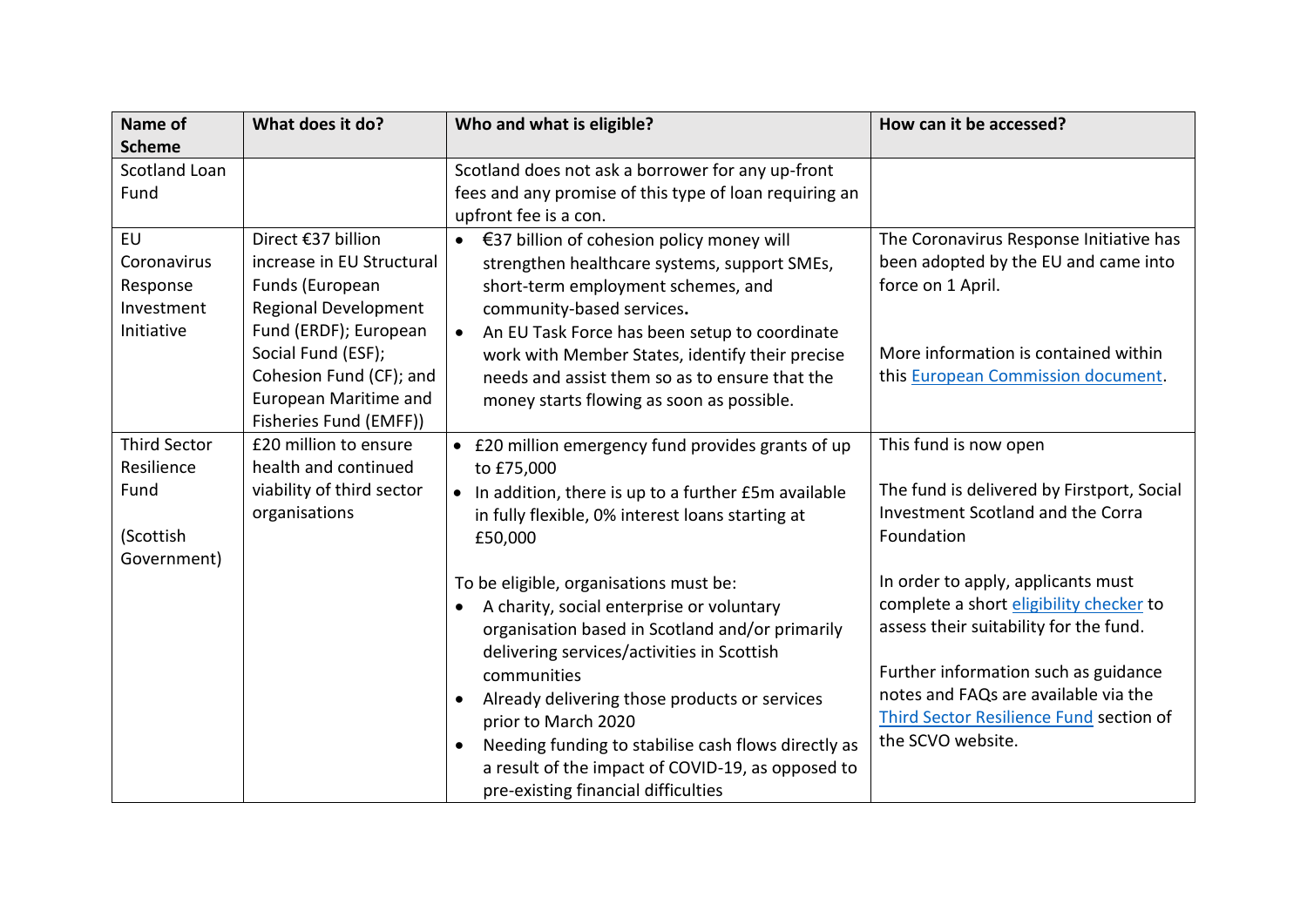| Name of                                                    | What does it do?                                                                                                                                                                        | Who and what is eligible?                                                                                                                                                                                                                                                                                                                                                                                                                                                                                                                                                                                                                                                                                                                                                                             | How can it be accessed?                                                                                                                                                                                                                                                                                                                                     |
|------------------------------------------------------------|-----------------------------------------------------------------------------------------------------------------------------------------------------------------------------------------|-------------------------------------------------------------------------------------------------------------------------------------------------------------------------------------------------------------------------------------------------------------------------------------------------------------------------------------------------------------------------------------------------------------------------------------------------------------------------------------------------------------------------------------------------------------------------------------------------------------------------------------------------------------------------------------------------------------------------------------------------------------------------------------------------------|-------------------------------------------------------------------------------------------------------------------------------------------------------------------------------------------------------------------------------------------------------------------------------------------------------------------------------------------------------------|
| <b>Scheme</b>                                              |                                                                                                                                                                                         |                                                                                                                                                                                                                                                                                                                                                                                                                                                                                                                                                                                                                                                                                                                                                                                                       |                                                                                                                                                                                                                                                                                                                                                             |
|                                                            |                                                                                                                                                                                         | • Applicants must be at risk or unable to cover<br>essential costs within 12 weeks from the date of<br>application<br>The maximum amount awarded will be £75,000<br>• Funding requests must be for a three month<br>period (previously four months)<br>Eligibility costs will be mostly limited to overheads<br>and essential staff who cannot be furloughed<br>• All grant applications requesting £50,000 or more<br>will be considered for a loan, a grant or a blended<br>approach (part loan, part grant)<br>• There will be an additional £5 million available in<br>fully flexible, 0% interest loans starting at £50,000.<br>The fund will be complemented by specialist<br>business advice from Just Enterprise to help grant<br>recipients maximise the impact of the financial<br>support. |                                                                                                                                                                                                                                                                                                                                                             |
| Community<br>Response,<br>Recovery &<br>Resilience<br>Fund | Support local charities<br>and grassroots<br>organisations across<br>Scotland to help them<br>respond to the outbreak<br>of the coronavirus<br>pandemic and recover<br>from its impact. | • Providing funding to support constituted<br>community groups and charities that are<br>responding to the coronavirus pandemic in their<br>local community.<br>• Offers grants of between £1,000 and £5,000<br>• Only constituted groups, with a governing<br>document, can apply.<br>• Organisations must have an income of less than<br>£250,000 to apply to this fund.<br>The focus of the fund is to support the following:                                                                                                                                                                                                                                                                                                                                                                      | This fund is open for applications.<br>Application forms, fund guidance and<br>FAQ's can be accessed via the<br>Foundation Scotland website.<br>This fund cannot support the loss of<br>income. Organisations seeking funding<br>to assist with loss of income or support<br>ongoing salary costs please visit the<br>SCVO website for details on the Third |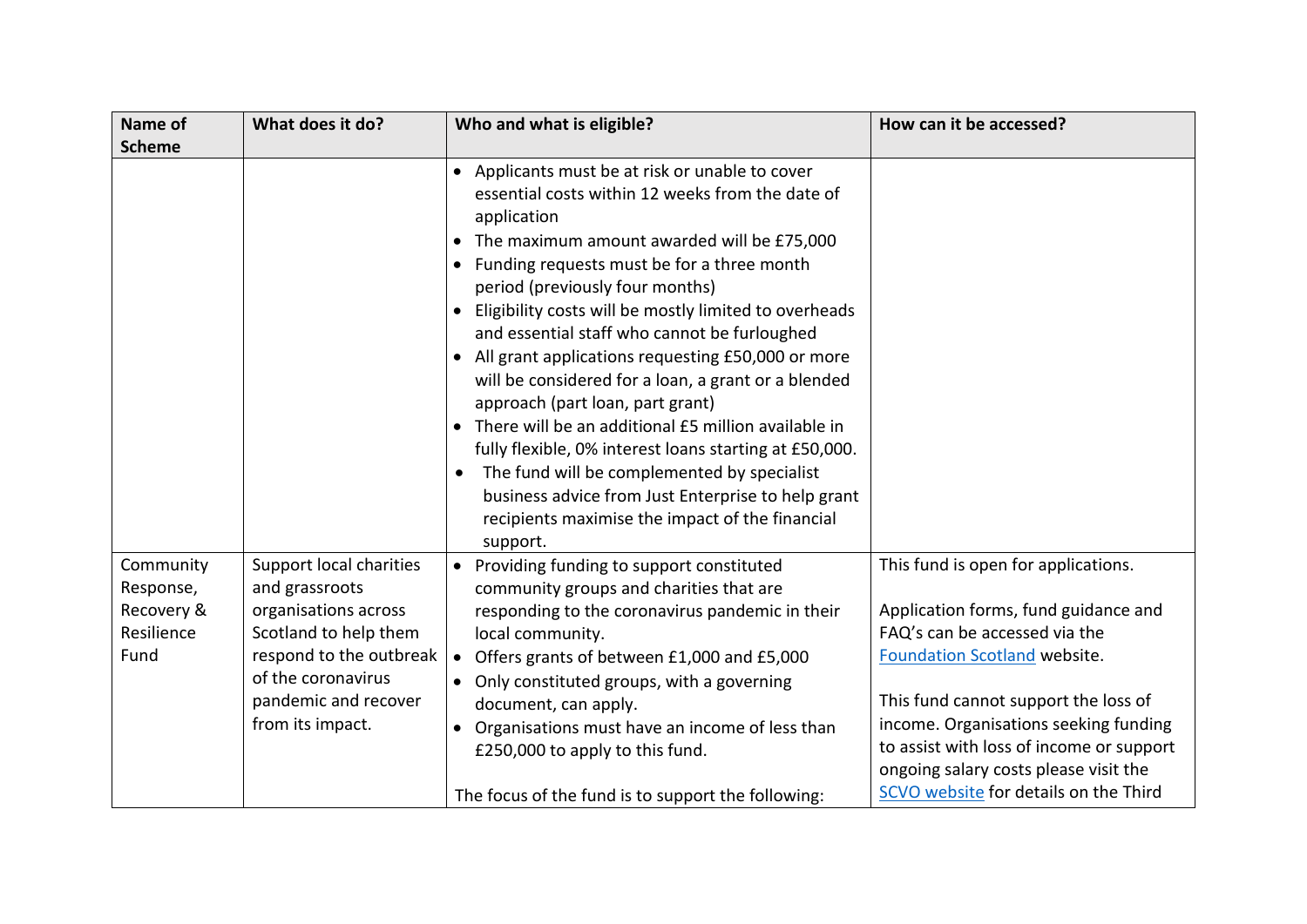| Name of<br><b>Scheme</b>          | What does it do?                                                                      | Who and what is eligible?                                                                                                                                                                                                                                                                                                                                                                                                                                                                                                                                                                                                                                                                                                                                                                                                | How can it be accessed?                                                                                                                                                                                                                                                                                                                   |
|-----------------------------------|---------------------------------------------------------------------------------------|--------------------------------------------------------------------------------------------------------------------------------------------------------------------------------------------------------------------------------------------------------------------------------------------------------------------------------------------------------------------------------------------------------------------------------------------------------------------------------------------------------------------------------------------------------------------------------------------------------------------------------------------------------------------------------------------------------------------------------------------------------------------------------------------------------------------------|-------------------------------------------------------------------------------------------------------------------------------------------------------------------------------------------------------------------------------------------------------------------------------------------------------------------------------------------|
|                                   |                                                                                       | • Support to groups and activities supporting<br>vulnerable people self-isolating (the elderly,<br>people with pre-existing medical conditions etc.)<br>• Support for foodbanks and organisations working<br>to combat hardship caused by the pandemic<br>including child hunger<br>• Support to aid community response coordination<br>• Support for volunteer costs for new and existing<br>organisations<br>Additional costs to support a move to remote<br>working<br>• Adapting services to allow organisation to<br>continue to deliver services to the community<br>Additional financial support as required for<br>$\bullet$<br>organisations providing emotional support, mental<br>health and wellbeing and bereavement support<br>• Support for advocacy and advice particularly<br>around financial hardship | Sector Resilience Fund and Supporting<br>Communities Fund.                                                                                                                                                                                                                                                                                |
| Supporting<br>Communities<br>Fund | £20 million fund to<br>support the growth of<br>community efforts at a<br>local level | Community anchor organisations are already<br>$\bullet$<br>playing a key active role in providing services<br>within their community and through this funding<br>will be supported expand their existing networks<br>and connections.<br>They are well placed to work collaboratively and<br>will help to support a coordinated approach<br>locally, working with other active local charities,<br>third sector organisations, volunteers,<br>communities of interest and making links with the                                                                                                                                                                                                                                                                                                                          | You cannot directly apply to the<br>Supporting Communities Fund.<br>An initial £20 million investment<br>providing funding to Community Anchor<br>Organisations such as charities,<br>voluntary organisations, community<br>controlled housing associations and<br>social enterprises to help support local<br>responses to the pandemic. |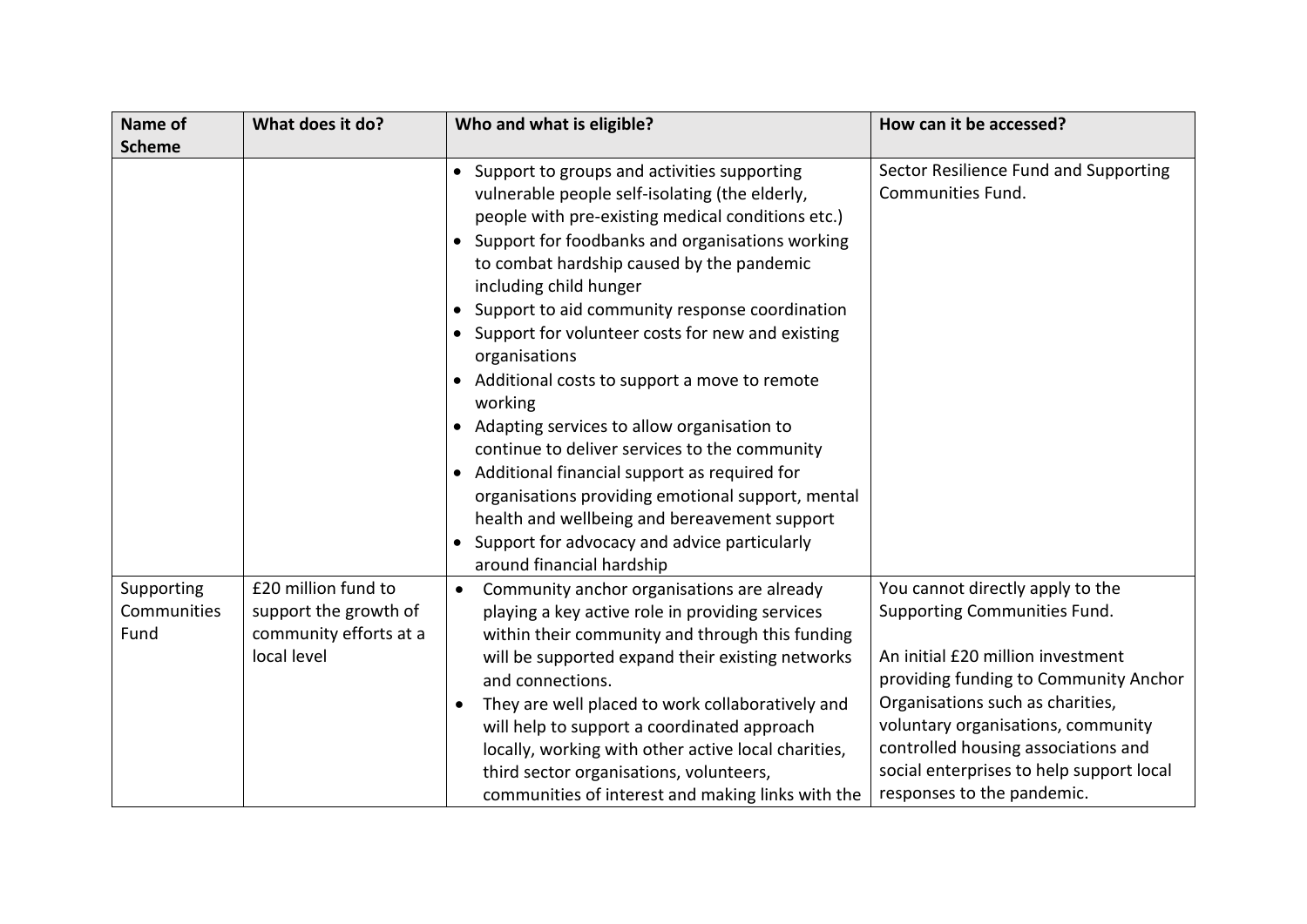| Name of                | What does it do?                                                                                                                                                                                                                                                                                                                                                                                                                                                                                                                                                                                                                                                                                                                                                                                                                 | Who and what is eligible?                                                                                                                                                                                                                                                                                                                                                                                     | How can it be accessed?                                                                                            |
|------------------------|----------------------------------------------------------------------------------------------------------------------------------------------------------------------------------------------------------------------------------------------------------------------------------------------------------------------------------------------------------------------------------------------------------------------------------------------------------------------------------------------------------------------------------------------------------------------------------------------------------------------------------------------------------------------------------------------------------------------------------------------------------------------------------------------------------------------------------|---------------------------------------------------------------------------------------------------------------------------------------------------------------------------------------------------------------------------------------------------------------------------------------------------------------------------------------------------------------------------------------------------------------|--------------------------------------------------------------------------------------------------------------------|
| <b>Scheme</b>          |                                                                                                                                                                                                                                                                                                                                                                                                                                                                                                                                                                                                                                                                                                                                                                                                                                  |                                                                                                                                                                                                                                                                                                                                                                                                               |                                                                                                                    |
|                        |                                                                                                                                                                                                                                                                                                                                                                                                                                                                                                                                                                                                                                                                                                                                                                                                                                  | Local Authority, Third Sector Interfaces and other<br>statutory providers, and can act as a conduit for<br>funding to help channel support to where it is<br>needed.<br>To date funding for over 258 community anchor<br>organisations across Scotland has been approved.<br>Working with partners SCVO continue to identify<br>$\bullet$<br>where funding is being deployed and where it is<br>still needed. | A list of organisations that have been<br>approved for funding to date can be<br>downloaded from the SCVO website. |
| <b>State Aid</b>       | The European Commission has introduced a temporary framework for State aid measures. This is to help with the financial<br>pressures businesses face as a result of coronavirus.<br>The Scottish Government will work with the UK Government to make sure these measures can be adopted to help Scottish<br>Businesses where possible.                                                                                                                                                                                                                                                                                                                                                                                                                                                                                           |                                                                                                                                                                                                                                                                                                                                                                                                               |                                                                                                                    |
| Coronavirus            | People and some small businesses that are unable to repay debts due to the outbreak will be able to apply for a six-month                                                                                                                                                                                                                                                                                                                                                                                                                                                                                                                                                                                                                                                                                                        |                                                                                                                                                                                                                                                                                                                                                                                                               |                                                                                                                    |
| (Scotland) Act<br>2020 | 'breathing space' period. This will allow them to seek money advice and find long-term solutions to repay debts. It also<br>removes the limitation that means they can only apply for such a breathing space once in a 12 month period. (These<br>measures apply to individuals, partnerships, corporate and unincorporated bodies and trusts, though not to companies or<br>LLPs.)<br>The Act also allows licensing authorities to extend the deadlines for licence applications that allow the sale and supply of<br>alcohol, and taxi and private hire. This flexibility will help to minimise the risk of losing current licensing rights due during<br>the outbreak. It also gives discretion to allow licensing hearings to be conducted by telephone, video-conferencing or by<br>written communication, including email. |                                                                                                                                                                                                                                                                                                                                                                                                               |                                                                                                                    |
|                        | The COVID-19 outbreak affects the ability of both planning authorities and applicants to deal with planning permissions<br>that are due to expire. When planning permission is granted applicants have a period of three years to commence<br>development before the permission lapses. The new legislation extends any planning permission that would lapse within<br>the next six months so that it will not expire until April 2021.                                                                                                                                                                                                                                                                                                                                                                                          |                                                                                                                                                                                                                                                                                                                                                                                                               |                                                                                                                    |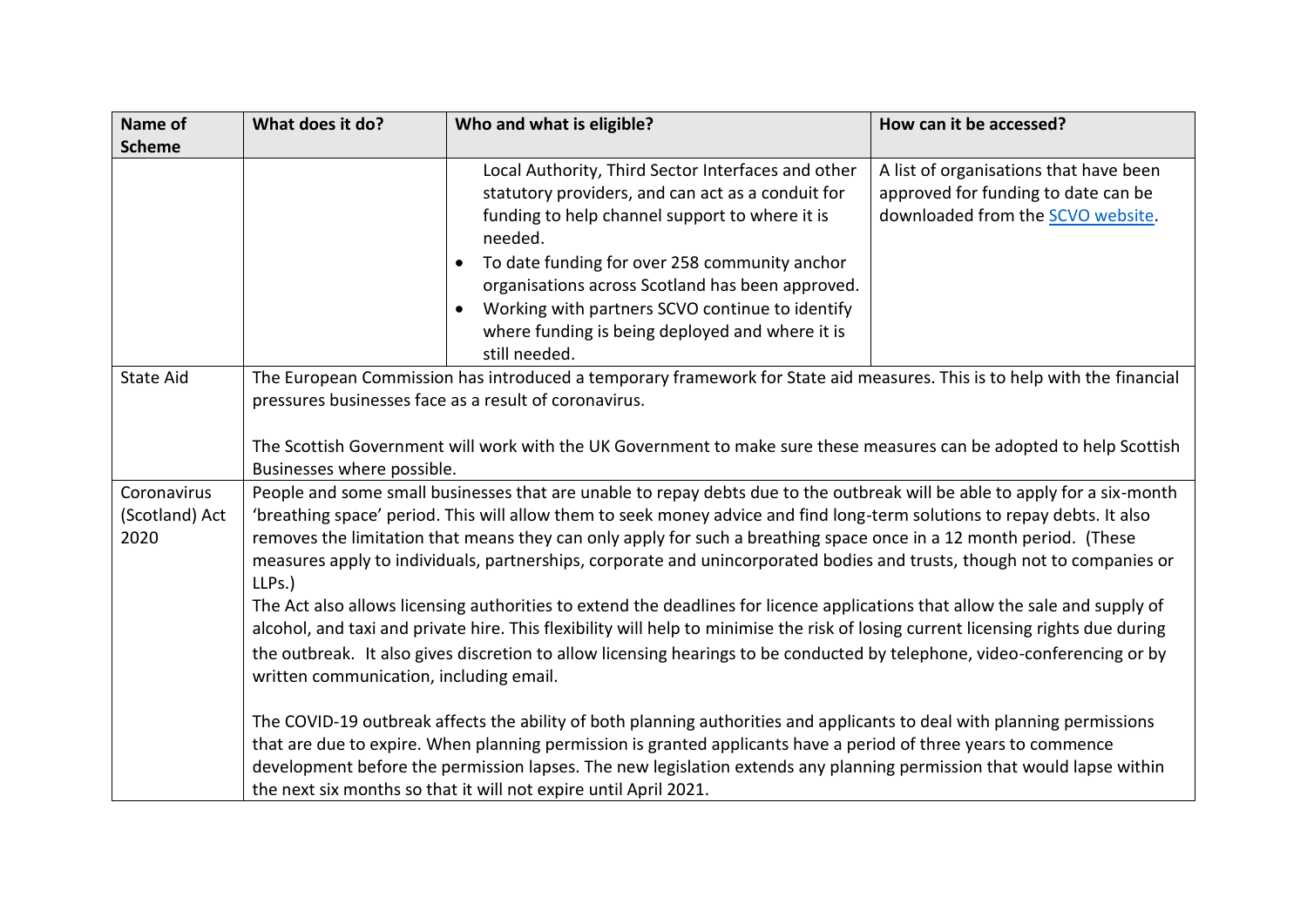| Name of        | What does it do?                                                                                                             | Who and what is eligible?                                                                                                     | How can it be accessed? |                     |
|----------------|------------------------------------------------------------------------------------------------------------------------------|-------------------------------------------------------------------------------------------------------------------------------|-------------------------|---------------------|
| <b>Scheme</b>  |                                                                                                                              |                                                                                                                               |                         |                     |
|                | The notice period before a commercial lease can be terminated for non-payment of rent has been extended. Previously          |                                                                                                                               |                         |                     |
|                | commercial tenants served with a warning letter for non-payment of rent would have 14 days to pay outstanding rent. This     |                                                                                                                               |                         |                     |
|                | period has now been increased to 14 weeks. It applies to all commercial property leases, including those where a warning     |                                                                                                                               |                         |                     |
|                | notice has already been issued and has not already expired.                                                                  |                                                                                                                               |                         |                     |
| Department     |                                                                                                                              | Guidance on how to help secure export finance to keep trading during the coronavirus outbreak has been set out by the UK      |                         |                     |
| for            |                                                                                                                              | Government in direct communication to 160,000 exporters and investors Monday 6 April.                                         |                         |                     |
| International  |                                                                                                                              |                                                                                                                               |                         |                     |
| Trade - Export |                                                                                                                              | The message follows the news that UK businesses will now be eligible to secure export insurance cover to markets              |                         |                     |
| and Investor   |                                                                                                                              | including the EU, US, Japan, Australia, New Zealand, Canada, Iceland, Norway and Switzerland with immediate effect,           |                         |                     |
| Support        |                                                                                                                              | following UK Export Finance expanding the scope of its Export Insurance Policy (EXIP).                                        |                         |                     |
|                |                                                                                                                              | To find an International Trade Advisor in your area, visit https://www.great.gov.uk/contact/office-finder/                    |                         |                     |
|                |                                                                                                                              |                                                                                                                               |                         |                     |
| Support from   | <b>Bank of Scotland</b><br>As well as accessing the Coronavirus Business Interruption Loan Scheme, your<br><b>Metro Bank</b> |                                                                                                                               |                         |                     |
| your business  |                                                                                                                              | business bank can potentially help with other financial support. Here is a list of                                            | <b>Barclays</b>         | <b>NatWest</b>      |
| bank           |                                                                                                                              | hyperlinks detailing some of the Coronavirus business support available from                                                  | Clydesdale Bank         | <b>RBS</b>          |
|                | the major business banks                                                                                                     |                                                                                                                               | <b>HSBC</b>             | Santander           |
|                |                                                                                                                              |                                                                                                                               | Lloyds                  | <b>Virgin Money</b> |
|                |                                                                                                                              |                                                                                                                               | Lombard                 |                     |
| <b>UK</b>      |                                                                                                                              | Frontline charities across the UK will receive a £750 million package of support to ensure they can continue their vital work |                         |                     |
| Government     |                                                                                                                              | during the coronavirus outbreak – this includes hospices and those supporting domestic abuse victims.                         |                         |                     |
| Charities      |                                                                                                                              |                                                                                                                               |                         |                     |
| Funding        |                                                                                                                              | £360 million will be directly allocated by government departments to charities providing key services and supporting          |                         |                     |
|                |                                                                                                                              | vulnerable people during the crisis. Where charitable services are devolved the UK Government has applied the Barnett         |                         |                     |
|                |                                                                                                                              | formula in the normal way. Devolved administrations expected to receive £60 million through the charities pot, and further    |                         |                     |
|                |                                                                                                                              | significant Barnett allocations, dependent on the final proposals funded, through the direct grant pot.                       |                         |                     |
| <b>UK</b>      |                                                                                                                              | The UK Government has launched an online business support finder tool which shows some of the supports available to           |                         |                     |
| Government     |                                                                                                                              | you and your business. Please note, this service mainly focuses on UK Government support schemes. Your business may           |                         |                     |
| Coronavirus    | also be eligible for support schemes operated by the Scottish Government or other agencies.                                  |                                                                                                                               |                         |                     |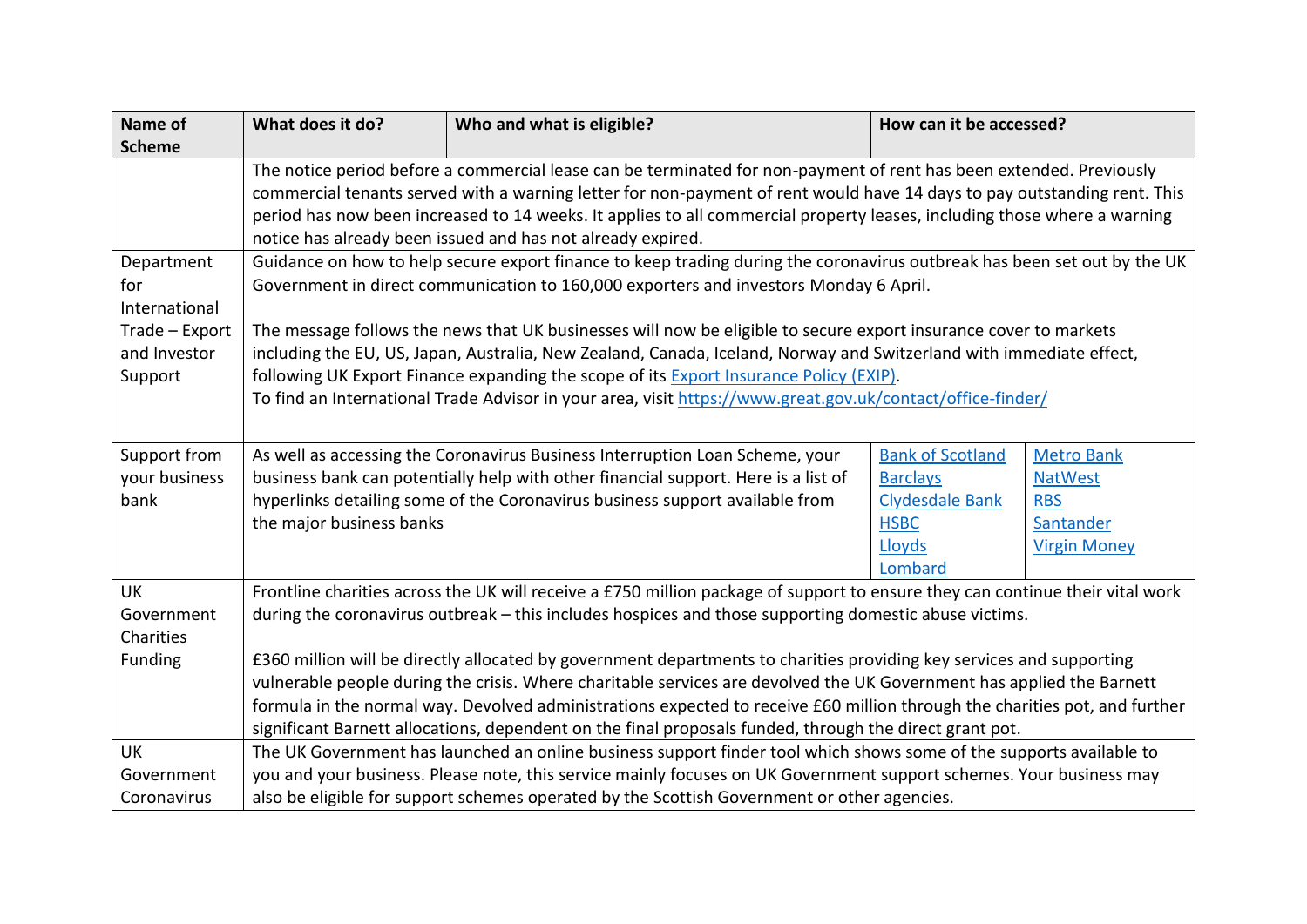| Name of             | What does it do?                                                                                                                 | Who and what is eligible?                                                                                                     | How can it be accessed? |  |  |
|---------------------|----------------------------------------------------------------------------------------------------------------------------------|-------------------------------------------------------------------------------------------------------------------------------|-------------------------|--|--|
| <b>Scheme</b>       |                                                                                                                                  |                                                                                                                               |                         |  |  |
| <b>Business</b>     |                                                                                                                                  |                                                                                                                               |                         |  |  |
| Support Finder      | The business support finder tool can be accessed at https://www.gov.uk/business-coronavirus-support-finder                       |                                                                                                                               |                         |  |  |
|                     | Please continue to check this summary for updates on financial support that may be relevant to your business. You can also       |                                                                                                                               |                         |  |  |
|                     | check for Scottish Government business support updates via https://findbusinesssupport.gov.scot/                                 |                                                                                                                               |                         |  |  |
|                     |                                                                                                                                  |                                                                                                                               |                         |  |  |
| Scottish            |                                                                                                                                  | The Scottish Government has announced a one-off £75 million increase in funding for Scotland's universities to ensure they    |                         |  |  |
| University          |                                                                                                                                  | can protect their world-leading research programmes against the financial impact of COVID-19.                                 |                         |  |  |
| Research            |                                                                                                                                  |                                                                                                                               |                         |  |  |
| Funding             |                                                                                                                                  | The intervention will help secure the jobs and training needed to support ongoing and future research work, meaning           |                         |  |  |
|                     |                                                                                                                                  | institutions can concentrate fully on planning the long-term future of a sector so vital to the Scottish economy.             |                         |  |  |
|                     |                                                                                                                                  |                                                                                                                               |                         |  |  |
|                     | Universities will also be expected to adapt and use their own resources, as well as the packages of support for businesses       |                                                                                                                               |                         |  |  |
|                     | provided by the UK Government, to counter the effects of the pandemic on research operations.                                    |                                                                                                                               |                         |  |  |
|                     |                                                                                                                                  |                                                                                                                               |                         |  |  |
|                     | The additional money is research capital funding. University research is classed as capital in the current 2020-21 Scottish      |                                                                                                                               |                         |  |  |
|                     | budget. The details of the allocation to individual universities will be subject to consultation with the sector by the Scottish |                                                                                                                               |                         |  |  |
|                     | Funding Council.                                                                                                                 |                                                                                                                               |                         |  |  |
| Coronavirus         | The Bill has been introduced to the Scottish Parliament which sets out further emergency measures have been introduced           |                                                                                                                               |                         |  |  |
| (Scotland) (No.     | in response to the COVID-19 (Coronavirus) pandemic.                                                                              |                                                                                                                               |                         |  |  |
| $2)$ Bill           |                                                                                                                                  |                                                                                                                               |                         |  |  |
|                     |                                                                                                                                  | If passed, it will provide Scottish Ministers with the power to introduce reductions in non-domestic rates payable during     |                         |  |  |
|                     | 2020-2021 for all or part of the year.                                                                                           |                                                                                                                               |                         |  |  |
| <b>Trade Credit</b> |                                                                                                                                  | The UK Government will temporarily guarantee business-to-business transactions currently supported by Trade Credit            |                         |  |  |
| Insurance           |                                                                                                                                  | Insurance, ensuring the majority of insurance coverage will be maintained across the market.                                  |                         |  |  |
| Guarantee           |                                                                                                                                  |                                                                                                                               |                         |  |  |
|                     |                                                                                                                                  | This will support supply chains and help businesses to trade with confidence as they can trust that they will be protected if |                         |  |  |
|                     | a customer defaults on payment.                                                                                                  |                                                                                                                               |                         |  |  |
|                     |                                                                                                                                  |                                                                                                                               |                         |  |  |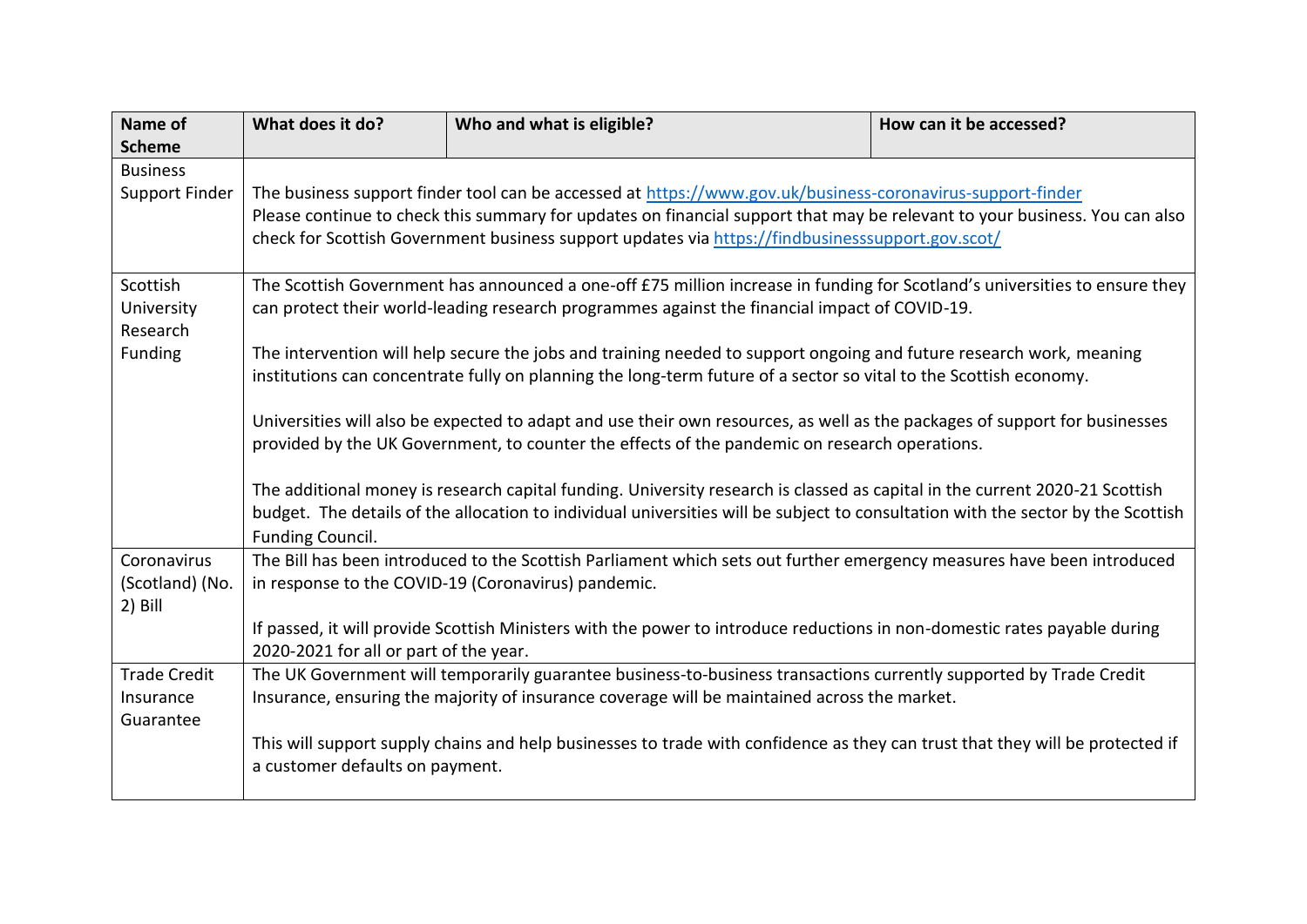| Name of        | What does it do?                                                                                                                                                                                                                                                                                            | Who and what is eligible?                                                                                                  | How can it be accessed? |  |
|----------------|-------------------------------------------------------------------------------------------------------------------------------------------------------------------------------------------------------------------------------------------------------------------------------------------------------------|----------------------------------------------------------------------------------------------------------------------------|-------------------------|--|
| <b>Scheme</b>  |                                                                                                                                                                                                                                                                                                             |                                                                                                                            |                         |  |
|                | The guarantee will be delivered through a temporary reinsurance agreement with insurers currently operating in the<br>market.<br>The guarantees will cover trading by domestic firms and exporting firms and the intent is for agreements to be in place<br>with insurers by end of this month.             |                                                                                                                            |                         |  |
|                | The guarantee will be temporary and targeted to cover CV-19 economic challenges, and will provisionally last until the end<br>of the year. It will be followed by a review of the TCI market to ensure it can continue to support businesses in future.<br>Further details will be announced in due course. |                                                                                                                            |                         |  |
| Corporate      |                                                                                                                                                                                                                                                                                                             | The UK Government introduced the Bill to Parliament on 20 May 2020. The measures in this Bill will relieve the burden on   |                         |  |
| Insolvency and |                                                                                                                                                                                                                                                                                                             | businesses during the coronavirus (COVID-19) outbreak and allow them to focus all their efforts on continuing to operate.  |                         |  |
| Governance     |                                                                                                                                                                                                                                                                                                             |                                                                                                                            |                         |  |
| Bill           | The Bill will:                                                                                                                                                                                                                                                                                              |                                                                                                                            |                         |  |
|                | Introduce temporary easements on filing requirements and Annual General Meetings (AGMs)<br>$\bullet$                                                                                                                                                                                                        |                                                                                                                            |                         |  |
|                | Introduce new corporate restructuring tools to the insolvency regime to give companies the time they need to maximise<br>$\bullet$                                                                                                                                                                          |                                                                                                                            |                         |  |
|                | their chance of survival                                                                                                                                                                                                                                                                                    |                                                                                                                            |                         |  |
|                | Temporarily suspend parts of insolvency law to support directors during this difficult time<br>$\bullet$                                                                                                                                                                                                    |                                                                                                                            |                         |  |
|                | If you already know that you will not be able to meet your accounts filing deadline, you can apply for a 3 month extension.<br>Those citing issues around COVID-19 will automatically be granted an extension.                                                                                              |                                                                                                                            |                         |  |
|                | Further information on the Corporate Insolvency and Governance Bill can be found via the UK Government website.                                                                                                                                                                                             |                                                                                                                            |                         |  |
| Scotland's     |                                                                                                                                                                                                                                                                                                             | The route map gives an indication of the order in which the Scottish Government will carefully and gradually seek to       |                         |  |
| route map      |                                                                                                                                                                                                                                                                                                             | change current restrictions. It provides practical examples of what people, organisations and businesses can expect to see |                         |  |
| through and    |                                                                                                                                                                                                                                                                                                             | change over time. The phasing table will continue to be updated.                                                           |                         |  |
| out of the     |                                                                                                                                                                                                                                                                                                             |                                                                                                                            |                         |  |
| crisis         |                                                                                                                                                                                                                                                                                                             |                                                                                                                            |                         |  |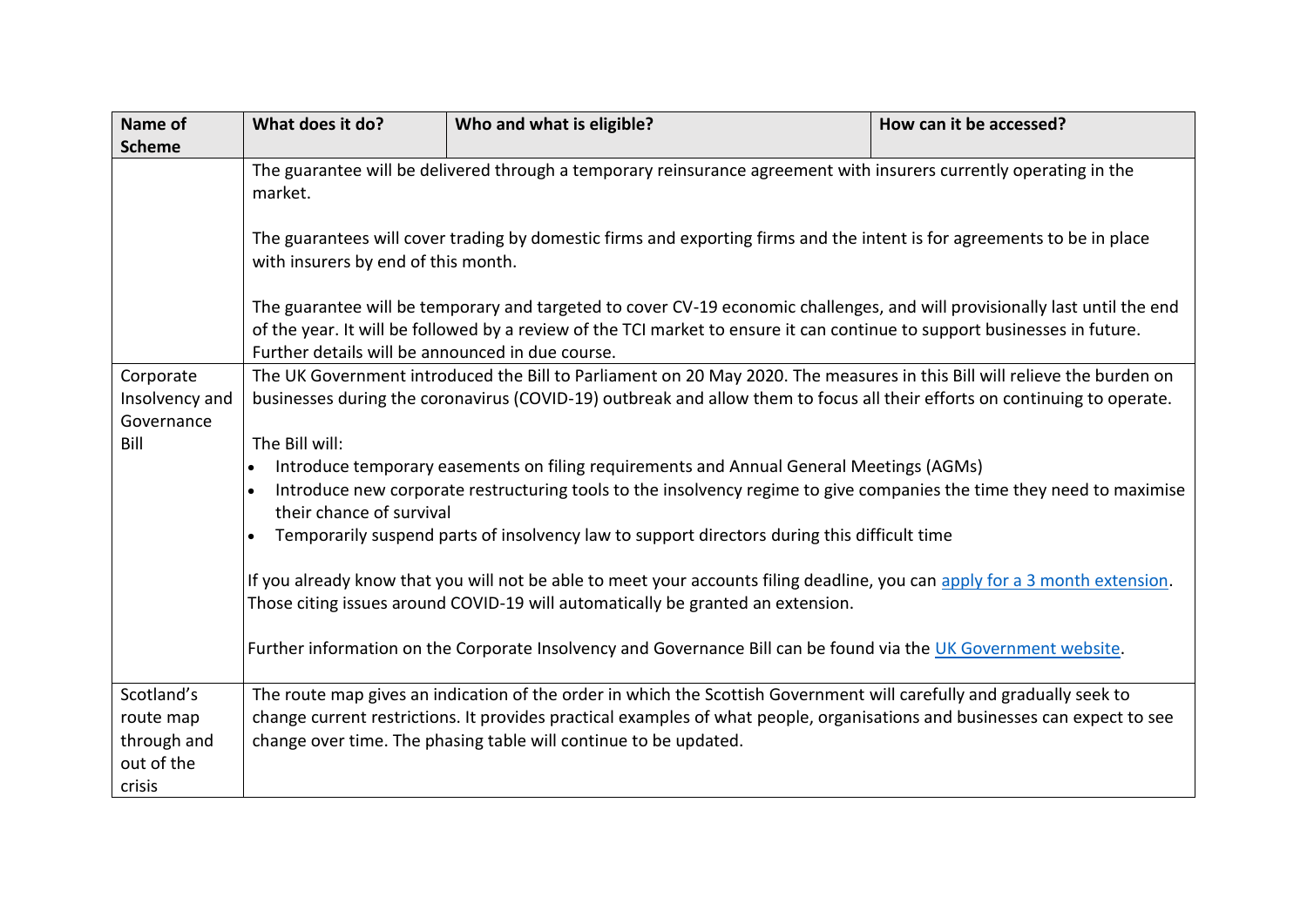| Name of                                                                                      | What does it do?                                                                                                                                                                                                                                                                                                                                                                                                               | Who and what is eligible?                                                                                                                                                                                                                                                                                                                                                                                                                                                                                                                                                                                                                                                                                                                                                                                                                                      | How can it be accessed? |  |
|----------------------------------------------------------------------------------------------|--------------------------------------------------------------------------------------------------------------------------------------------------------------------------------------------------------------------------------------------------------------------------------------------------------------------------------------------------------------------------------------------------------------------------------|----------------------------------------------------------------------------------------------------------------------------------------------------------------------------------------------------------------------------------------------------------------------------------------------------------------------------------------------------------------------------------------------------------------------------------------------------------------------------------------------------------------------------------------------------------------------------------------------------------------------------------------------------------------------------------------------------------------------------------------------------------------------------------------------------------------------------------------------------------------|-------------------------|--|
| <b>Scheme</b>                                                                                | Updated route map table to reflect the move to Phase 1 in Scotland's route map through and out of the crisis is available<br>via the Scottish Government website.                                                                                                                                                                                                                                                              |                                                                                                                                                                                                                                                                                                                                                                                                                                                                                                                                                                                                                                                                                                                                                                                                                                                                |                         |  |
| Coronavirus<br>Sector<br>Guidance                                                            | New guidance has been published via the Scottish Government website (26 May) for retailers and manufacturers to<br>consider how people can safely return to work. Updated guidance for the construction sector will follow later this week.<br>Coronavirus (Covid-19) - Manufacturing sector guidance<br>Coronavirus (Covid-19) - Retail sector guidance<br>Coronavirus (Covid-19) - Construction sector guidance<br>$\bullet$ |                                                                                                                                                                                                                                                                                                                                                                                                                                                                                                                                                                                                                                                                                                                                                                                                                                                                |                         |  |
|                                                                                              | Food Standards Scotland has developed guidance by outlining ways that physical (social) distancing can be applied in food<br>manufacturing and processing premises. This guidance has been updated 29 May and can be accessed via the Food<br>Standards Scotland website.<br><b>COVID-19 Guidance for Food Business Operators and Their Employees</b>                                                                          |                                                                                                                                                                                                                                                                                                                                                                                                                                                                                                                                                                                                                                                                                                                                                                                                                                                                |                         |  |
| Coronavirus<br>$(Covid-19)$<br><b>Update: First</b><br>Minister's<br>Speech<br>$(28$ May $)$ | $\bullet$<br>$\bullet$<br>$\bullet$<br>$\bullet$                                                                                                                                                                                                                                                                                                                                                                               | From 29 May, most outdoor work that has been put on hold can resume:<br>The construction industry will be able to restart site preparation – that's the first phase of its restart plan. It will require<br>to consult further with government before moving on to the second stage of that plan.<br>Garden centres and plant nurseries can reopen some of their services<br>Drive-through food outlets will no longer be discouraged from re-opening.<br>Non-essential shops, and pubs, restaurants and cafes - except for takeaway - must remain closed at this stage.<br>Other business premises are asked to remain closed at this stage, unless providing essential goods and services, and all<br>businesses are asked to let staff work from home wherever possible.<br>Read the First Ministers statement in full via the Scottish Government website. |                         |  |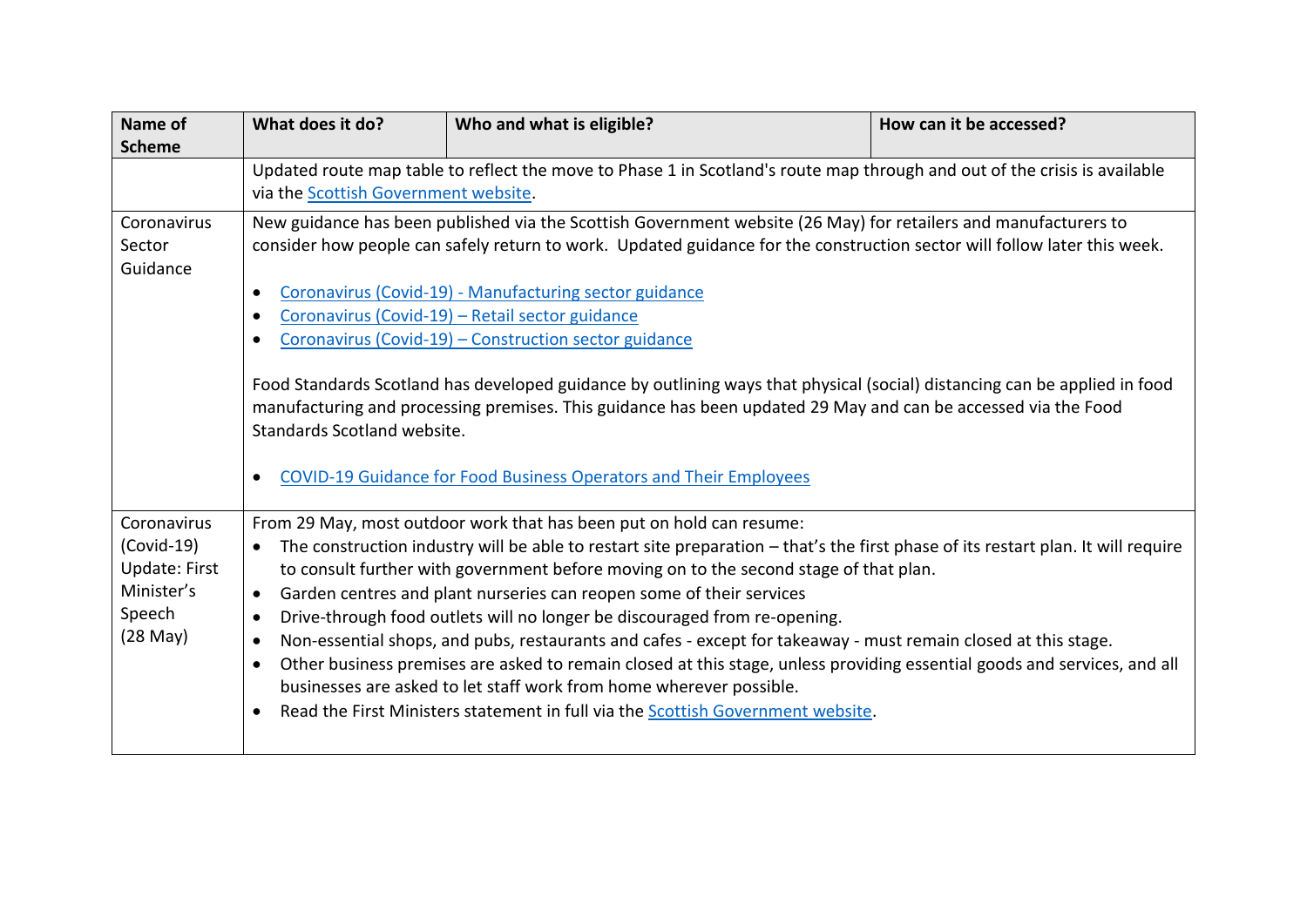| Name of       |           | What does it do?                                                                                                      | Who and what is eligible?                                                                                                | How can it be accessed? |
|---------------|-----------|-----------------------------------------------------------------------------------------------------------------------|--------------------------------------------------------------------------------------------------------------------------|-------------------------|
| <b>Scheme</b> |           |                                                                                                                       |                                                                                                                          |                         |
| National      |           |                                                                                                                       | An additional £20 million has been announced for the National Manufacturing Institute Scotland (NMIS), bringing total    |                         |
| Manufacturing |           | Scottish Government investment to £75 million.                                                                        |                                                                                                                          |                         |
| Institute     | $\bullet$ |                                                                                                                       | The investment in the facility, which includes the existing Lightweight Manufacturing Centre which opened last year as   |                         |
| Scotland      |           |                                                                                                                       | a specialist technology centre, will help develop the future of Scotland's manufacturing sector as the economy rebuilds  |                         |
| (NMIS)        |           | after coronavirus (COVID-19).                                                                                         |                                                                                                                          |                         |
| Funding       |           |                                                                                                                       | Operated by the University of Strathclyde, NMIS will be an industry led international centre of manufacturing expertise, |                         |
|               |           |                                                                                                                       | aiming to attract investment and make Scotland a global leader in advanced manufacturing. Construction will begin        |                         |
|               |           |                                                                                                                       | later this year and is anticipated to take 18 months, supporting more than 200 jobs.                                     |                         |
| Coronavirus   | $\bullet$ | Guidance for businesses in Scotland on physical distancing and closures due to the COVID-19 outbreak can be found via |                                                                                                                          |                         |
| (COVID-19)    |           | the Scottish Government website.                                                                                      |                                                                                                                          |                         |
| Phase 1:      |           |                                                                                                                       |                                                                                                                          |                         |
| business and  |           |                                                                                                                       |                                                                                                                          |                         |
| physical      |           |                                                                                                                       |                                                                                                                          |                         |
| distancing    |           |                                                                                                                       |                                                                                                                          |                         |
| guidance      |           |                                                                                                                       |                                                                                                                          |                         |